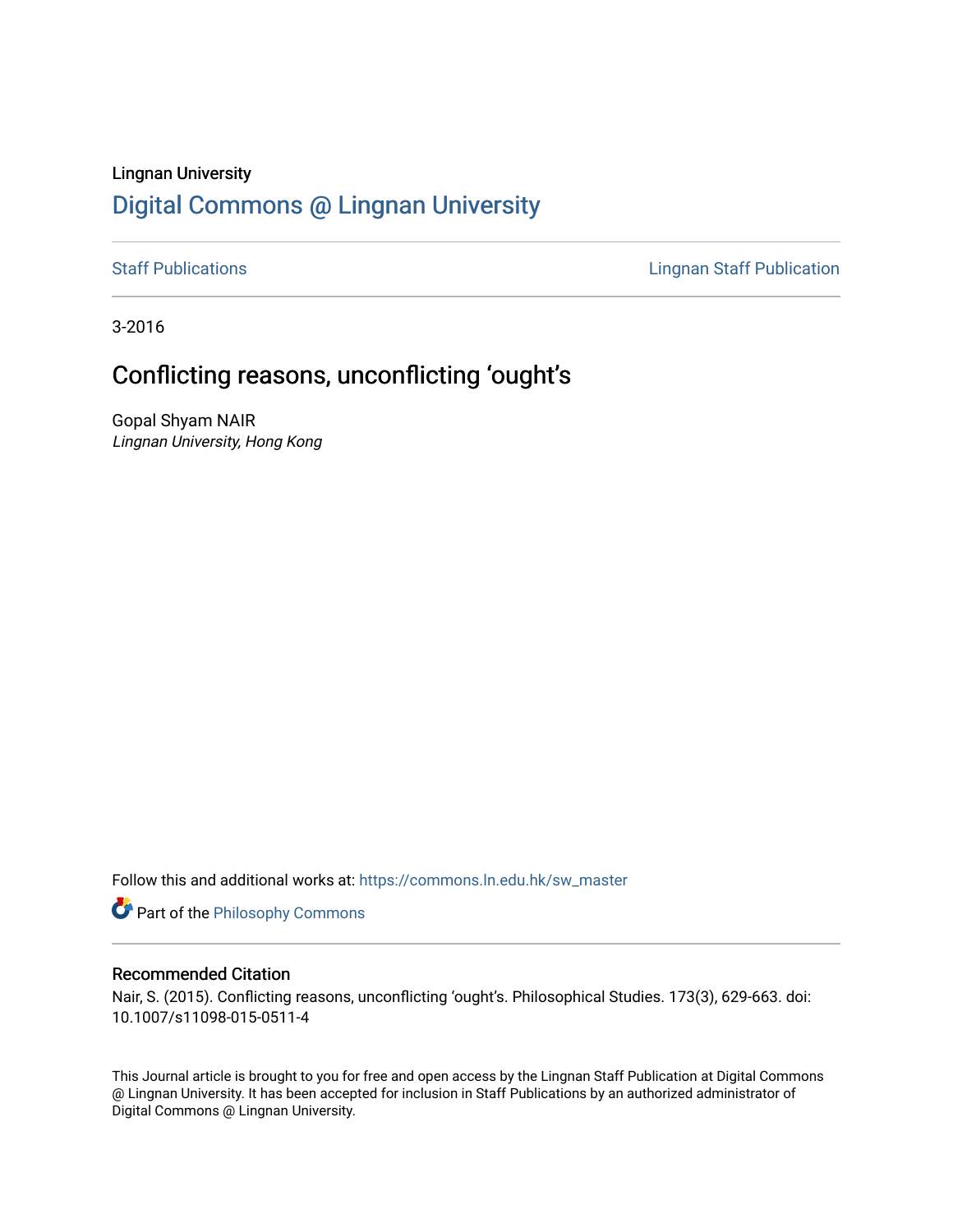# Conflicting Reasons, Unconflicting 'Ought's Shyam Nair

#### **0. Introduction**

-

 One of the popular albeit controversial ideas in the last century of moral philosophy is that what we ought to do is explained by our reasons.<sup>1</sup> I will call this idea as REASONS EXPLAIN 'OUGHT'S.<sup>2</sup> One of the central features of reasons that accounts for their popularity among normative theorists is that they can conflict. For example, the fact that reasons conflict promises to give a neat explanation of (i) why in standard choice situations, an agent faces the task of choosing among a variety of incompatible options each of which has something to be said for it and (ii) how the competition of these conflicting considerations determines what such an agent ought to do. But in this paper, I argue that the fact that reasons conflict actually poses a problem for those who accept REASONS EXPLAIN 'OUGHT'S.

 In fact, I argue that there are two closely related problems (or, if you prefer, two different ways of arriving at the same problem) that illustrate how difficult it is to make sense of cases involving conflicting reasons if we accept REASONS EXPLAIN 'OUGHT'S. The first problem is a generalization of a problem in deontic logic concerning the existence of conflicting 'ought's (§1). The second problem arises from a tension between three ethical principles (§2-3). Having presented each of these problems, I develop a unified solution to them that is informed by results in both ethics and deontic logic. An important implication of this solution is that we must distinguish between derivative and non-derivative reasons and reconsider what the commitments of REASONS EXPLAIN 'OUGHT'S really are (§4-5).

 The approach that I will take to these questions will be mildly formal. I do not assume that this methodology is to be privileged over other approaches. Rather, what I will do is present a number of simple cases that need to be explained and a number of plausible ethical principles that need to be accommodated. And I will show that in order to do this, we must spell out in more detail the connection between reasons and 'ought's that REASONS EXPLAIN 'OUGHT'S claims. I will then consider certain simple and tempting principles describing formal connections among reasons and 'ought's that might be used to explain these cases and accommodate these principles. I show that these initially tempting principles are inadequate and then go on to describe my prefered set of principles for solving these problems. The ability to handle these cases and accommodate these principles will be one piece of evidence in favor of my prefered set of principles and approach to the problem. That said, those who prefer an approach that eschews formal connections and formal modelling are free to develop alternative solutions to these problems. What I wish to do is only put

<sup>1</sup> Though he uses different terminology, I take this idea to originate in Ross 1930. Other classic discussions include Dancy 2004a, Nagel 1970, Parfit 2011, Raz 2002, and Scanlon 1998.

<sup>2</sup> For simplicity, I adopt the assumption that 'ought' and 'should' are roughly synonymous.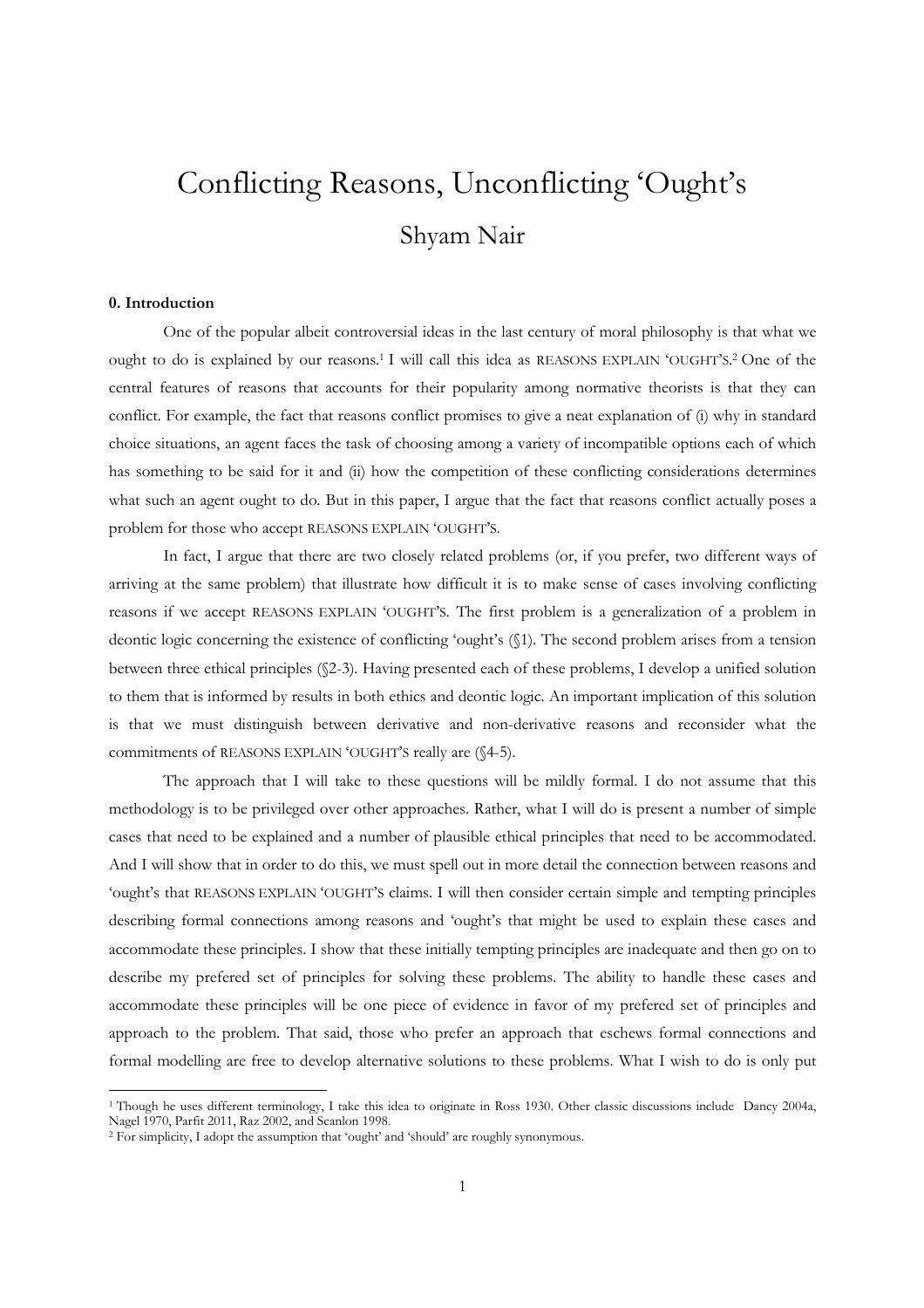the problems on the table and develop one systematic solution to these problems that spells out the details of the connection between reasons and 'ought's. Comparing this solution to alternatives is a tasks that must be postponed until the time when alternative solutions are developed.

#### **1. The First Problem**

To begin to see the first problem, consider the following pair of cases:

*Speeding Law*: The laws of the country set the speed limit at fifty miles per hour. We may suppose then that drivers have a reason to drive slower than fifty miles per hour. Given that drivers have a reason to drive slower than fifty miles per hour, drivers also have a reason to drive slower than one hundred miles per hour.<sup>3</sup>

*Fighting or Serving*: Smith's country requires him to fight in the army or perform alternative public service. We may suppose then that Smith has a reason to fight in the army or perform alternative public service. Smith is also deeply committed to a pacifist religion that requires him not fight in the army. We may suppose then that Smith has a reason to not to fight in the army. Given that Smith has a reason to fight or serve and given that Smith has a reason to not to fight, Smith also has a reason to serve.<sup>4</sup>

In *Speeding Law*, there is a reason to drive slower than one hundred miles per hour given that there is a reason to drive slower than fifty miles per hour. In *Fighting or Serving*, there is a reason to perform alternative public service given that there is a reason to fight or serve and that there is a reason to not fight. The first problem arises when we try to develop a systematic account why there are these reasons in cases that have the structure of *Speeding Law* and *Fighting or Serving*.

 Before we look at what some systematic accounts might look like, it worth discussing which of the many senses of 'reason' and 'ought' we are focusing on in this paper. While I believe that the main ideas of this paper will apply to any sense of 'reason' and 'ought' for which REASONS EXPLAIN 'OUGHT'S is plausible, I will for concreteness fix on one. I will be discussing what can be called *objective* normative reasons. To borrow the now standard terminology of Scanlon 1998, an objective normative reason for an agent to do some act is a fact or true proposition that "counts in favor" of the agent doing that act. What we have objective normative reason to do depends, in the first instance, on what the facts are and not what our beliefs are. The 'ought's that I will be discussing can be called *objective all-things-considered* 'ought's. These objective 'ought's similarly depend on the facts and not our beliefs about the facts. What makes these 'ought's *all-thingsconsidered* is that they hold in light of all the relevant normative considerations rather than only considerations from one domain such as, e.g., morality or prudence.

<sup>3</sup> Cf. Cariani 2013: n. 1.

<sup>4</sup> Cf. van Fraassen 1973: 18, Horty 2003: 578, Goble 2009: 459. It may also be worth noting that this case assumes a kind of pluralism about the sources of our reasons (in this case, one reason is due to the laws and the other is due to personal commitments). While the details of our reasons' sources are controversial, pluralism in general has been a commitment in the spirit of the popular idea in ethics since Ross. In any case, this pluralism is inessential to the structure of this case and is included only out of deference to the history of the case.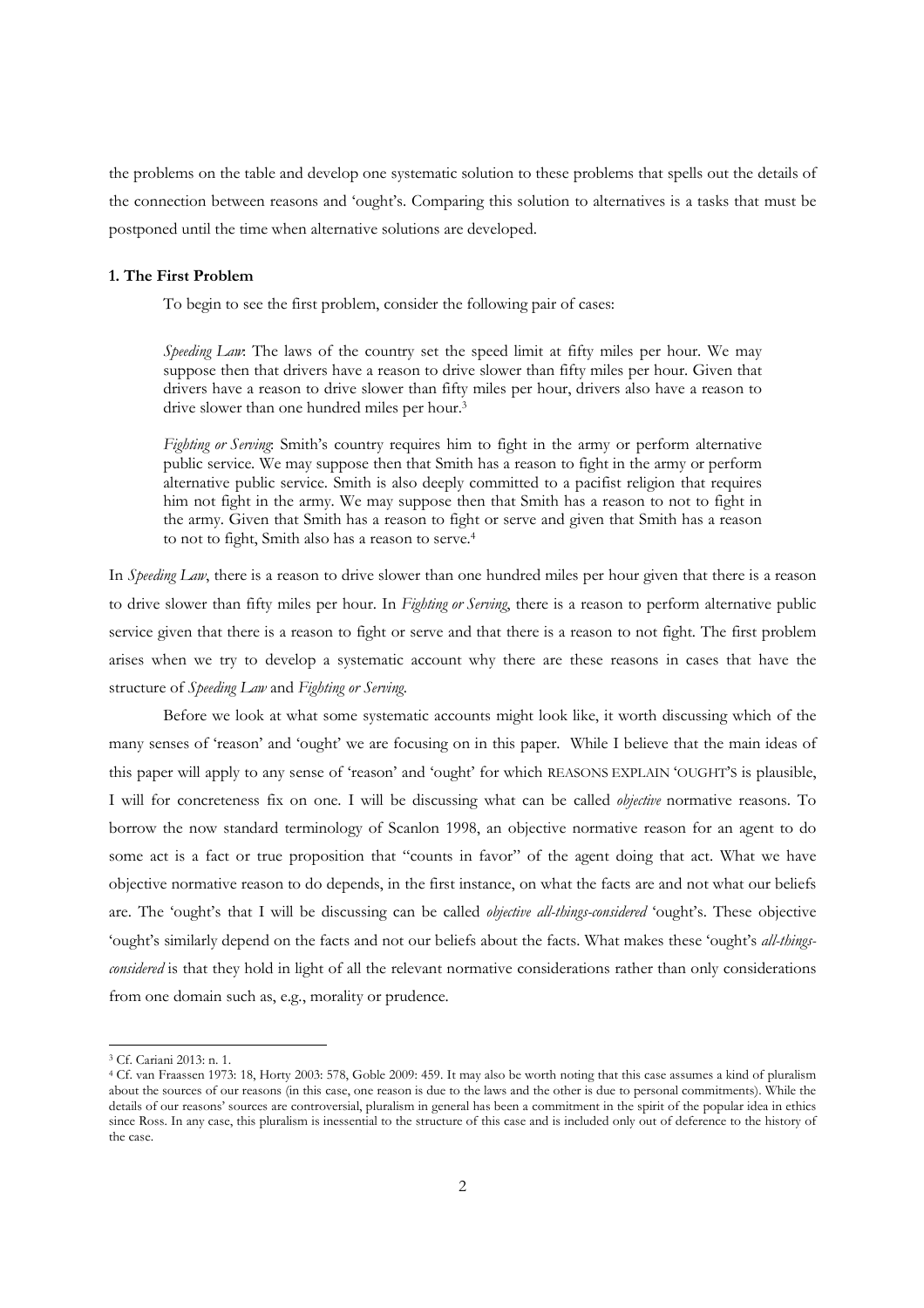With this in mind, let us return to considering how to give a systematic account of the reasons involved our opening pair of cases. While there are many possible answers to this question, formal principles describe entailments among reasons perhaps provide the simplest general answer to this question: these principles provide natural explanations of why there are certain reasons *given* the presence of other reasons. In particular, the following two principles seem like the simplest and most obvious ones that do the job:

*Single Reason Closure*: if there is a reason for S to do *a* and doing *a* involves doing *b*, then there is a reason for S to do  $b^5$ 

*Consistent Reasons Agglomeration*: if there is a reason for S to do *a*, there is a reason for S to do *b*, and S can do *a* and *b*, then there is a reason for S to do *a* and *b* 6

*Single Reason Closure* allows us to explain *Speeding Law*. Why is there a reason to drive less than one hundred miles per hour in that case? Given that there is a reason to drive less than fifty miles per hour and given that driving less than fifty miles per hour involves driving less than one hundred miles per hour, *Single Reason Closure* tells us that there must be a reason to drive less than one hundred miles per hour.

*Single Reason Closure* alone cannot however show that there is a reason to perform alternative public service in *Fighting or Serving*. But *Single Reason Closure* would give us this reason if somehow we could get a reason to [(fight or serve) and not fight]. Here *Consistent Reasons Agglomeration* helps. Given that there is a reason to fight or serve, that there is a reason to not fight, and that Smith can [(fight or serve) and not fight], *Consistent Reasons Agglomeration* tells us there must be a reason to [(fight or serve) and not fight]. This then allows *Single Reason Closure* to apply and complete our explanation of why there is a reason to serve in *Fighting or Serving*: since [(fighting or serving) and not fighting] involves serving, there is a reason to serve. So together *Single Reason Closure* and *Consistent Reasons Agglomeration* provide a tidy treatment of our opening cases.

 But despite its tidiness, this treatment of these cases cannot be correct. This is because *Single Reason Closure* and *Consistent Reasons Agglomeration* cannot both be true. The crucial premise in the argument that demonstrates this is the platitude that we began the paper with, reasons can conflict. Though the argument

-

<sup>5</sup> Throughout the main text, I will rely on our pretheortical grasp of the notion of doing one act involving doing another. Appendix two provides a simple formal model of this notion of involvement in terms of logical entailment in propositional logic (other more complicated formal models are also possible though I do not have the space in this paper to develop them).

<sup>6</sup> Three clarifications may be in order. First, for it to be the case that S can do *a* is for doing *a* to be under S's intentional control in the sense that both (a) if S intends to do *a*, S does *a* and (b) if S intends to not do *a*, then S does not do *a*.

Second, claims about reasons are naturally understood to be doubly-tensed in much the way other constructions such as 'want'-constructions are. For example, 'John wants to eat dinner' is tenses both on the time of the wanting and the time of the thing wanted (this can be made vivid by comparing the meaning of 'Tomorrow it will be the case that John wants to eat dinner' and 'John wants to eat dinner tomorrow'. In most natural contexts, the time of the wanting is tomorrow in the first but not the second. And the time of the thing wanted is tomorrow in the second). I intend *Consistent Reasons Agglomeration* to concern cases where the time of the reason is the same but the time of the thing that there is a reason to do may be different (though of course whether an agent can do two acts may depend on the time of the things that there is a reason to do).

Third, throughout this paper, I will concentrate on what there is a reason to do. An interesting further question is what the reason is to do it. A generalization of the formal model that I describe in appendix two answers this question, but I do not have the space here to present this theory (though the theory entails that the reason do the conjunction is the a conjunction of the reasons to do each conjunct). In any case, it is not strictly speaking required to present or solve the problems that I describe in this paper. Thanks to an anonymous referee for pressing me to clarify these issues.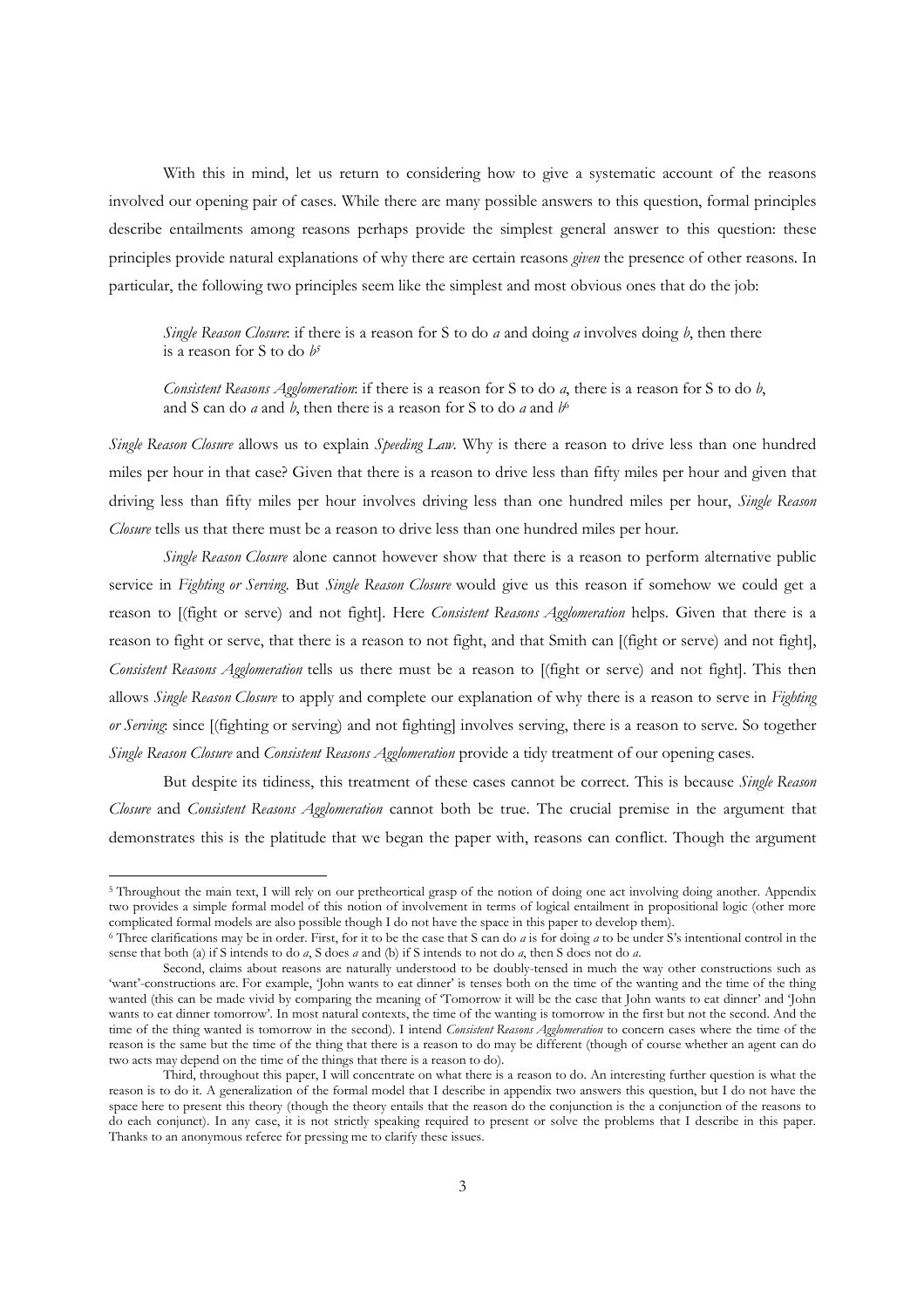doesn't require this, it is easiest to illustrate how it works by assuming there is a particular instance of conflicting reasons, one to do an act and one to not do that act. For example:

- (1) There is a reason to meet Sam for a drink
- (2) There is a reason to not meet Sam for a drink

By *Single Reason Closure* applied to (1), we may infer:

(3) There is a reason to [meet Sam for a drink or torture a kitten]

Since you can [[meet Sam for a drink or torture a kitten] and not meet Sam for a drink], we may apply *Consistent Reasons Agglomeration* to (2) and (3) and infer:

(4) There is a reason to [[meet Sam for a drink or torture a kitten] and not meet Sam for a drink]

Finally by *Single Reason Closure* again, we may infer:

1

(5) There is a reason to torture a kitten

Thus, the existence of conflicting reasons concerning meeting Sam for a drink together with *Single Reason Closure* and *Consistent Reasons Agglomeration* entail the intuitively unacceptable existence of reason to torture a kitten. In fact, this is an instance of a more general result that does not require the assumption that we have reasons to do an act and its negation—it is enough that we merely have any conflicting reasons—and does not rely on the assumption that we have no reason to torture a kitten—it is enough that there is at least one act that we can do that we have no reason to do. Though I leave the proof to a note, the result is this: *Single Reason Closure* and *Consistent Reasons Agglomeration* entail that if there is a reason for S to do *a*, there is a reason for S to do  $b$ , and S can't do *a* and  $b$ , then there is a reason for S to do  $c$  for any  $c$  that S can do.<sup>7</sup> In other words, this results says that if reasons can conflict, then we have an *explosion* of reasons: for any act an agent can do, that agent has a reason to do that act.

 This show that the initially tempting account of the cases is incorrect and some other account is needed. And there are many possible accounts of these cases. But before embarking on the task of

<sup>7</sup> Suppose there is a reason for S to do *a* and there is a reason for S to do *b* and S cannot do *a* and *b*. Now doing *b* involves not doing *a* because S cannot do *a* and *b*, so by *Single Reason Closure* there is a reason for S to do not-*a.* And by another two application of *Single Reason Closure*, we get a reason to do *a* or *c* and a reason to do not-*a* or *c* for any *c* such that S can do *c*. Next notice that for any such *c* it must be that either S can do *a* and *c* or S can do not-*a* and *c*.

Suppose *S* can do *a* and *c*. This means S can do [[not-*a* or *c*] and *a*]. So by *Consistent Reasons Agglomeration*, we can generate a reason to do [[not-*a* or *c*] and *a*]. Finally since doing [[not-*a* or *c*] and *a*] involves doing *c*, we get the results by *Single Reason Closure* there is a reason to do *c*.

If we suppose instead that S can do not-*a* and *c* and start this time with the reason to do *a* or *c*, we get by analogous reasoning the result that there is a reason to do *c*. So either way there is a reason to do *c* for any *c* that S can do. This completes the proof.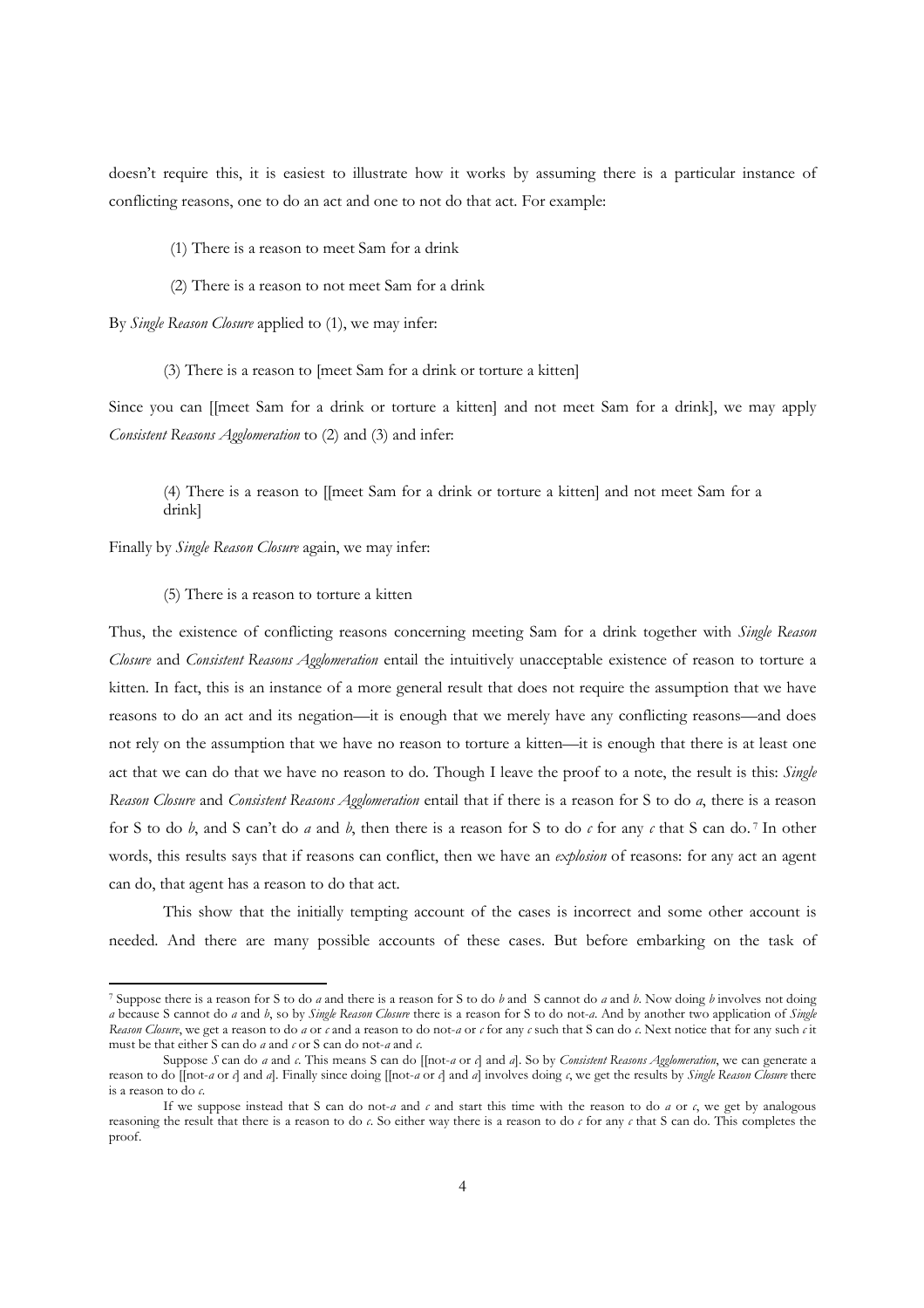considering all of these accounts, it is worth knowing that the problem that I just presented involving conflicting reasons has the same structure as a problem in deontic logic concerning conflicting 'ought's. 8 The problem arises when trying to explain the above cases except replacing each occurrence of 'reason' with an occurrence 'ought' while also maintaining that 'ought's can conflict.

 This structural similarity teaches us two important lessons. First, the problem in deontic logic is wellstudied. And deontic logicians have shown that the problem that we have just described is robust under a choice of a large variety of alternatives to the particular principles that we just looked at. That is, deontic logicians have looked at many principles other than the 'ought' analogs of *Single Reason Closure* and *Consistent Reasons Agglomeration* and shown that striking a balance between explaining our cases and avoiding something like the explosion problem is quite difficult. Indeed, in a recent survey article that is over one hundred pages long Lou Goble (2013) meticulously considers over twenty different packages of principles and illustrates the trade-offs they have between explaining our cases and avoiding explosion.

 For this reason, I cannot catalog every twist and turn one could take to try to explain these cases (but n. 22 provides a rough guide to the different packages of principles that bear on our problem). I will simply leave it as a challenge to resolve this tension between explaining these cases and the platitude that reasons conflict. And a promising idea that I will end up making good on is that we can resolve it by mining the resources of the rich literature in deontic logic about the problem of conflicting 'ought's. Ultimately, this will mean that I will resolve this tension by continuing to accept *Single Reason Closure*, by rejecting *Consistent Reasons Agglomeration*, and by developing an alternative to it that still allows us to explain the cases that we need to explain. This may come as a surprise to some readers who find *Single Reason Closure* independently implausible and so see it as the obvious culprit in our problem. Appendix one addresses these readers' worries.

 The second thing to be learned by comparing our problem to the problem in deontic logic is that our problem is strictly more difficult than the problem in deontic logic. This is because one solution to the problem in deontic logic is to simply accept the 'ought' analogs of *Single Reason Closure* and *Consistent Reasons Agglomeration* and reject the assumption that 'ought's can conflict. If 'ought's never conflict, there is no harm in the trivially true claim that if 'ought's conflict, we get an explosion of 'ought's. Indeed, I will take it as a working assumption in this paper that 'ought's never conflict. But what is important to see is that the analogous solution to the problem concerning reasons is simply a non-starter for our problem. After all, it is a platitude that reasons can conflict.<sup>9</sup>

<sup>8</sup>For general discussion of the problem of conflicting obligations, see Brink 1994, Chellas 1980, Foot 1983, Gowans 1987b, Lemon 1962, Marcus 1980, McConnell 2010, Pietroski 1993, Sinnott-Armstrong 1988, van Fraassen 1973, and Williams 1965. And see the helpful collection Gowans 1987a. For more recent discussion that bears particularly on the issues discussed in this section see Hansen 2004, McNamara 2004, van der Torre and Tan 2000, and especially Goble 2009, 2013 and Horty 2003.

<sup>9</sup> Given my working assumption that 'ought's never conflict, we can, in fact, raise the first problem in a slightly different way. Almost everyone who accepts the popular idea in ethics accepts the following intuitively plausible connection between reasons and what we ought to do:

*<sup>&#</sup>x27;Ought's Entail Reasons*: if S ought to do *a*, then there is a reason for S to do *a*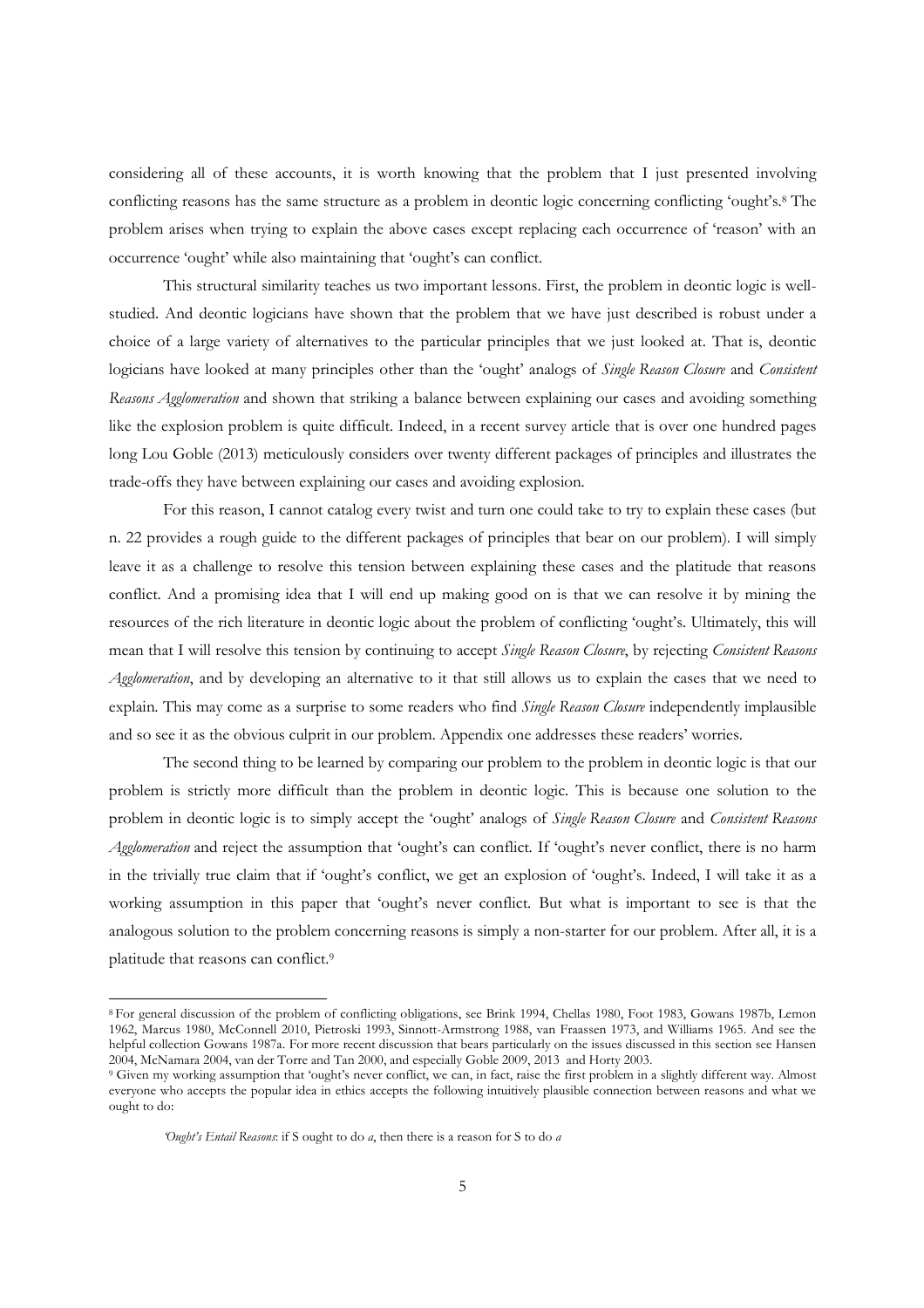This then is the first problem: there is a tension between giving a systematic account of certain simple cases and the platitude that reasons conflict. As I said, my solution will be to accept *Single Reason Closure* and develop an alternative to *Consistent Reasons Agglomeration* that explains our cases and is informed by work in deontic logic.

#### **2. Conflicting Reasons and How Reasons Explain What We Ought to Do**

-

 But before I present my solution, we should consider a second problem. This problem is similar to one that John Horty and Lou Goble have discussed in earlier work.10 But the contribution of the problem that I will present is that it highlights a tension between three plausible ethical principles. We have already encountered the first two principles in passing:

*Reasons Allow Conflicts*: there can be situations in which S has a reason to do *a* and a reason to do *b* but cannot do *a* and *b*

*'Ought's Cannot Conflicts*: there cannot be situations in which S ought to do *a* and ought to do *a* but cannot do *a* and *b*

As I said earlier, *Reasons Allow Conflict* is a platitude and we will be granting *'Ought's Cannot Conflicts* for the sake of argument.

The third principle that is involved in this tension is a claim about *how* reasons explain what we ought to do:

*Single 'Ought' Closure*: if S ought to do *a* and doing *a* involves doing *b*, then *S* ought to do *b Consistent 'Ought' Agglomeration*: if S ought to do *a*, S ought to do *b*, and S can do *a* and *b*, then S ought to do *a* and *b*

provide a simple explanation of the 'ought' analogs of *Speeding Law* and *Fighting or Serving*, we may accept these two claims describing entailments among 'ought's.

If we accept *'Ought's Entail Reasons*, this means that there is a reason corresponding to each thing we ought to do. Now since we are assuming that 'ought's never conflict and since given this assumption, the 'ought' analogs of *Single Reason Closure* and *Consistent Reasons Agglomeration*:

If we accept these entailments and accept *'Ought's Entail Reasons*, we would need to ensure that there are reasons corresponding to each thing we ought to do that is generated by *Single 'Ought' Closure* and *'Consistent 'Ought' Agglomeration*. A natural question to ask the advocate of the popular idea in ethics who accepts *'Ought's Entail Reasons* is what guarantees that there are reasons corresponding to each thing we ought to do that is generated by these entailments: what guarantees that reasons and what we ought to do walk in lock-step in the way that *'Ought's Entail Reasons* requires? An elegant answer would be that the analogous entailments hold among reasons. That is, *Single Reason Closure* and *Consistent Reasons Agglomeration* hold. This then shows that there is a tension between providing a systematic the 'ought' analogs of *Speeding Law* and *Fighting or Serving* while preserving natural connections between 'ought's and reasons and the platitude that reasons conflict.

<sup>10</sup> Horty 2003: 572-573 was the first to notice the issue discussed in §3.1. But, as he presents it, the difficulty is narrowly tailored to the view in Brink 1994. Horty does not isolate the problem as one that arises from accepting the three principles discussed below. Horty also does not consider, as we will below, whether the view can be saved by supplementing it with principles concerning entailments among reasons.

Goble 2013: 22 is the first to recognize the issue in §3.2 The contribution of my development of this difficulty is that it shows that the problem arises as a tension between the three ethical principle discussed below. Goble's presentation focuses on validating so-called Standard Deontic Logic, delivering the disjunctive response, and explaining certain cases. My work is heavily indebted to Horty and Goble's discussions.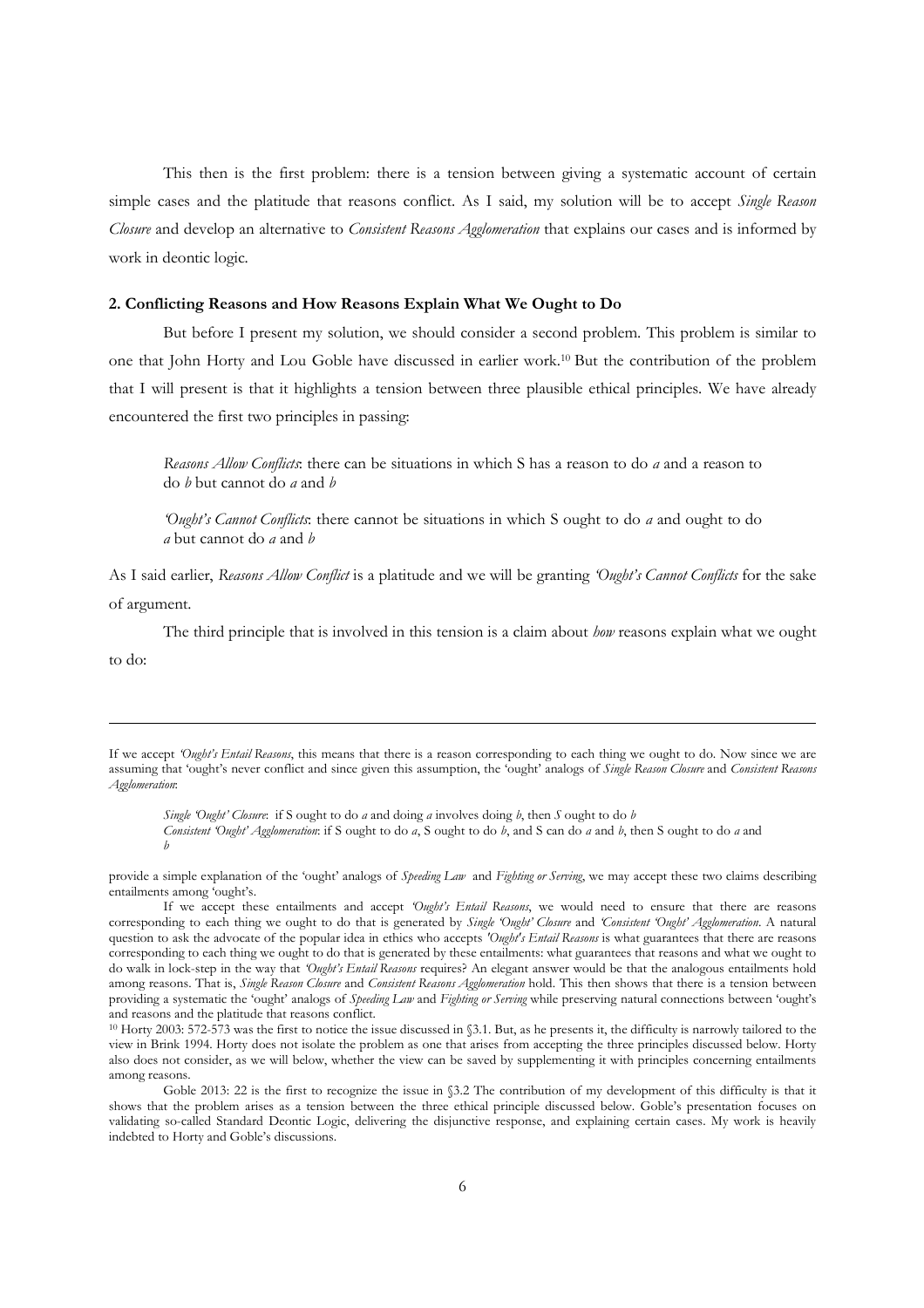*Reasons Explain 'Ought's Directly*: if S ought to do *a*, then this is in part (essentially) explained by the fact that there is a reason for S to do *a 11*

Philosophers who accept REASONS EXPLAIN 'OUGHT'S are almost unanimous in their acceptance of *Reasons Explain 'Ought's Directly*. 12, <sup>13</sup> While philosophers often discuss why they believe 'ought's are explained in terms of reasons, they rarely discuss why that explanation must validate *Reasons Explain 'Ought's Directly*. So unfortunately there is, to my knowledge, no argument in print in favor of *Reasons Explain 'Ought's Directly*. Perhaps this is because it seems obvious that accepting REASONS EXPLAIN 'OUGHT'S requires accepting *Reasons Explain 'Ought's Directly*. Or perhaps it is because it is hard to see what alternative there could be to accepting *Reasons Explain 'Ought's Directly.* 

But whatever the case maybe, it will be worthwhile to take a moment here to show that there is a certain kind of argument or motivation for *Reasons Explain 'Ought's Directly* that can be given. This will be worthwhile because the solution that I will offer involves rejecting *Reasons Explain 'Ought's Directly*. So it is important to have clearly in view ahead of time what can be said in favor of this principle that I will be committed to rejecting.

The argument or motivation for *Reasons Explain 'Ought's Directly* can be introduced by comparing it to the following plausible theoretical principle which almost everyone who accepts REASONS EXPLAIN 'OUGHT'S accepts:

# *'Ought's Entail Reasons*: if S ought to do *a*, then there is a reason for S to do *a*

-

The difference between these two claims is this: '*Ought's Entail Reasons* says that if you ought to do something, there is a reason to do that very thing.14 But it does not make any claims about explanation. *Reasons Explain 'Ought's Directly*, on the other hand, makes the stronger claim that the reason is part of what explains why you ought to do it.

Because *Reasons Explain 'Ought's Directly* is logically stronger than '*Ought's Explain Reasons*, an advocate of REASONS EXPLAIN 'OUGHT'S can explain why *'Ought's Entail Reasons* holds by citing *Reasons Explain 'Ought's* 

<sup>11</sup> The explanation may be *partial* because facts about other reasons and the strength of reasons may need to be mentioned. I The explanation is supposed to be *essential* in the sense that there is no complete explanation of why S ought to do *a* in terms of reasons that fails to mention the reason for S to do *a*.

<sup>12</sup> According to my usage, REASONS EXPLAIN 'OUGHT'S and therefore *Reasons Explain 'Ought's Directly* assume that facts about reasons are prior to and explanatory of facts about what we ought to do So according to this usage, Broome 2004 does not accept the popular idea in ethics. This is because Broome explains the notion of a reason in terms of the prior notions of what we ought to do and a weighing explanation.

<sup>13</sup> For our purposes, certain variants of *Reasons Explain 'Ought's Directly* and *'Ought's Entail Reasons* will do just as well. While it is difficult to provide a general statement of what the weakest commitment is that would still be sufficient for my argument that is not hopelessly abstract, it is important to know that those who favor revisions to simplistic formulation of REASONS EXPLAIN 'OUGHT'S such as Bedke 2011, Dancy 2004b, Gert 2007, and Greenspan 2007 will be committed to variants of *Reasons Explain 'Ought's Directly* that will suffice for our problem. John Horty, Lou Goble, and Douglas Portmore are the only theorists that I know of who do not accept some such variant of *Reasons Explain 'Ought's Directly*. Horty also rejects *'Ought's Entail Reasons*. Appendix two discusses their work.

<sup>14</sup> Of course, many philosophers who reject the popular idea in ethics also reject *'Ought's Entail Reasons*. For example, Foot 1972 famously rejects an analog of *'Ought's Entail Reasons* that concerns what we morally ought to do (rather than what we ought to do all things considered; Foot's stance on our version is not transparent). Similar comments apply to *Reasons Explain 'Ought's Directly*.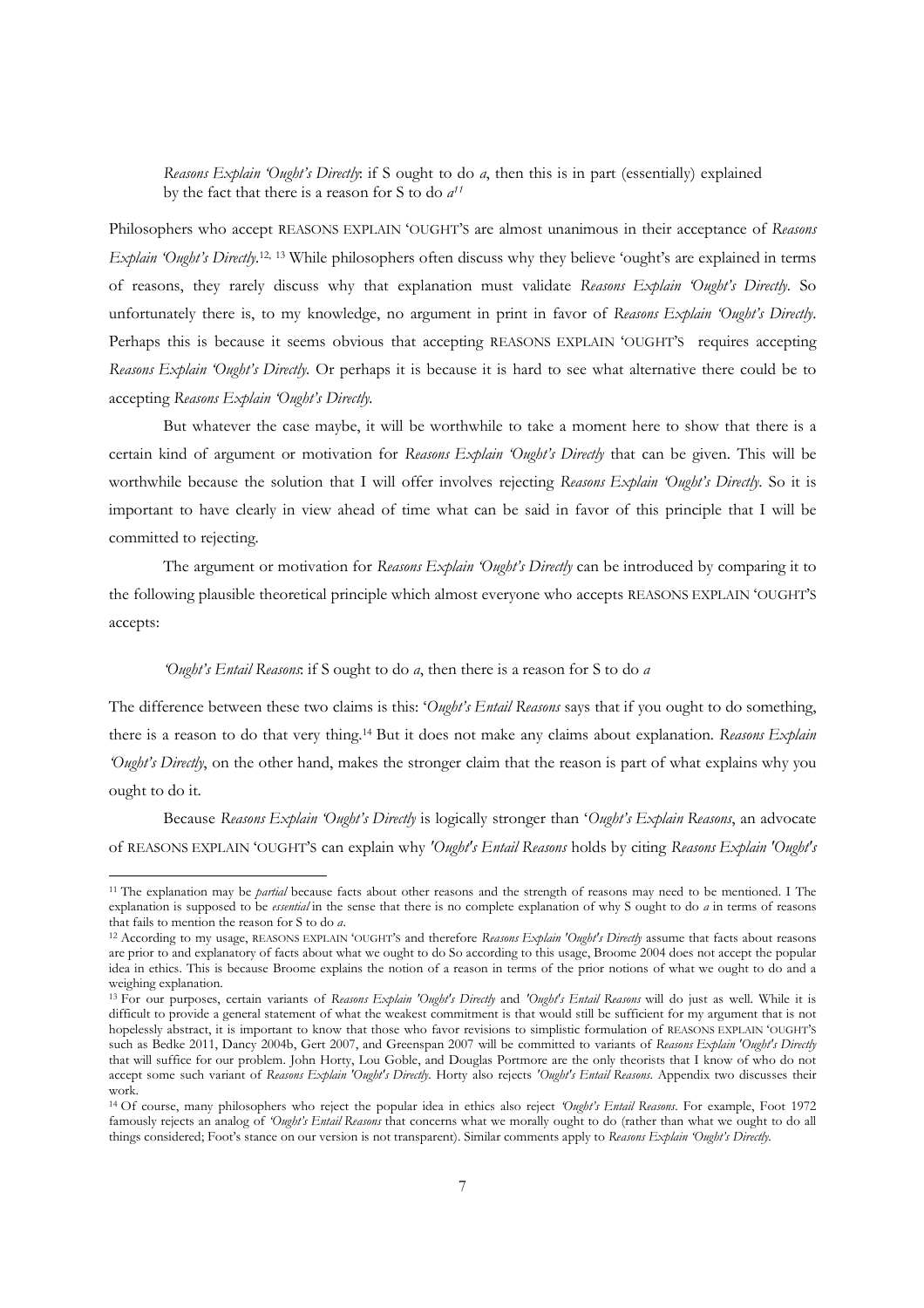*Directly*. This is some evidence in favor of *Reasons Explain 'Ought's Directly*. What's more, *Reasons Explain 'Ought's Directly* can look like the only plausible explanation of *'Ought's Entail Reasons* that an advocate of REASONS EXPLAIN 'OUGHT'S can adopt as the following suggestive line of reasoning shows.<sup>15</sup>

Consider how else an advocate of REASONS EXPLAIN 'OUGHT'S explain the truth of *'Ought's Entail Reasons*. One explanation of *'Ought's Entail Reasons* is that anytime an agent ought to do *a*, the fact that she ought to do *a* explains why there is a reason for her to do *a*. If the fact that she ought to do *a* explains the reason to do *a*, then *'Ought's Entail Reasons* would follow as a corollary. Unfortunately, this explanation looks to give up on REASONS EXPLAIN 'OUGHT'S because it is an instance of an 'ought' explaining a reason. So someone who accepts REASONS EXPLAIN 'OUGHT'S would not be able to explain *'Ought's Entail Reasons* in this way.

 Another possible explanation might go like this: What explains why an agent ought to do something is that it leads to the best outcome. What explains why an agent has a reason to do something is that it leads to an outcome that is better than another outcome in some respect. So if you ought to do *a*, then this must be because doing *a* has the best outcome. And if doing *a* has the best outcome, then doing *a* has an outcome that is better than another outcome in some respect. Thus, if you ought to do *a*, there must be a reason to do *a*. So *'Ought's Entail Reasons* follows as a corollary of this view about the connection between what we ought to do, reasons, and goodness.

 This explanation of the truth of *'Ought's Entail Reasons* is problematic in two ways. First it is incompatible with REASONS EXPLAIN 'OUGHT'S because it denies that reasons explain 'ought's and instead says both reasons and what we ought to are explained by a third thing, values.

Second even if we could modify this explanation of *'Ought's Entail Reasons* so that it was consistent with REASONS EXPLAIN 'OUGHT'S and only claimed that reasons (and not 'ought's) are explain in terms something else, e.g., values, it would nonetheless be a less than ideal explanation of *'Ought's Entail Reasons* because it requires not just the resources of REASONS EXPLAIN 'OUGHT'S but also a further theory of the nature of reasons. This would be less than ideal is not because such theories are false. Rather it is less than ideal because those who accept REASONS EXPLAIN 'OUGHT'S have diverse commitments about which if any theory about the nature of reasons is correct. So I will set aside this approach in hopes of finding a more ecumenical solution to our problem.

So far then we have considered two alternative explanations of *'Ought's Entail Reasons* and found them unsatisfying. And it can seem like all the other explanations must be similarly unsatisfying as well. It can, at least at first glance, seem like the only alternative to explaining *'Ought's Entail Reasons* in terms of *Reasons Explain 'Ought's Directly* is to either claim that what we ought to do explains what we have reason to do or rely

-

<sup>15</sup> I say this line of reasoning is *suggestive* because it makes a number of unstated assumptions about the nature of explanation and the space of options. Indeed, I end up rejecting one such assumption in giving my solution and so I am presenting this line of thought as foil for the solution that I will eventually offer.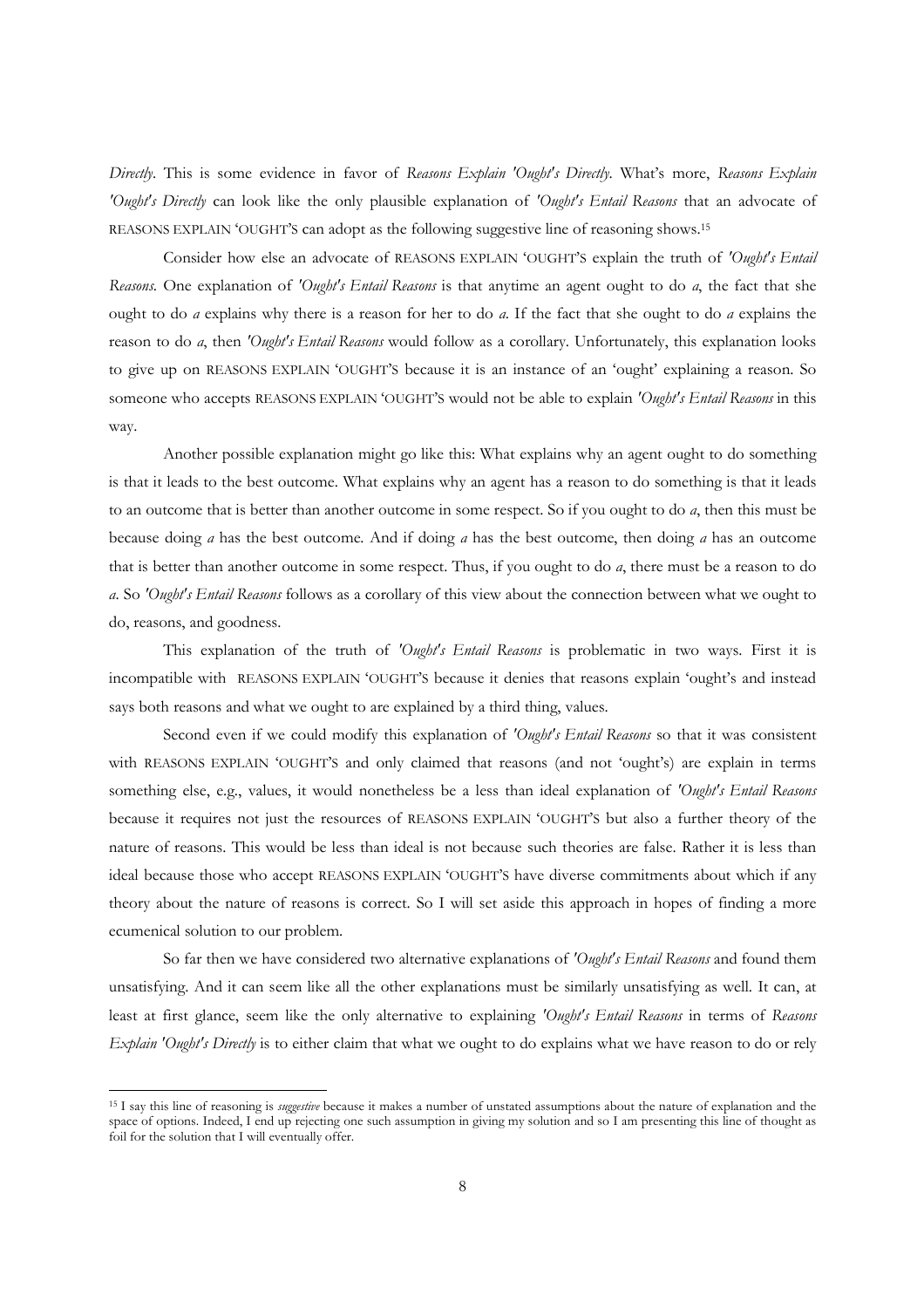on some further theory about the nature of what we ought to do and have reason to do. This leave us in the following situation: We can explain *'Ought's Entail Reasons* with the help of *Reasons Explain 'Ought's Directly*. The only alternative explanations seem to involve giving up on REASONS EXPLAIN 'OUGHT'S or relying on a further theory about the nature of reasons. Thus, *Reasons Explain 'Ought's Directly* looks to be the most plausible and ecumenical way for the advocate of REASONS EXPLAIN 'OUGHT'S to explain *'Ought's Entail Reasons*.

This, to my mind, is a powerful line of thought in *Reasons Explain 'Ought's Directly*'s favor. And it is one that was worth developing because my solution will require us to give up on *Reasons Explain 'Ought's Directly* and therefore face up to this argument in its favor.

We have, then, the three elements of our second problem *Reasons Can Conflict*, *'Ought's Cannot Conflict*, and *Reasons Explain 'Ought's Directly*. In the next section, I will show how there is a tension between these three theses.

#### **3. The Tension**

We can illustrate the tension between these principles by considering two cases.

## **3.1 Two Breakfasts**

The first case to consider is the following one:

#### *Two Breakfasts*

Mary promised Jeff that she would meet him downtown for breakfast. Mary also promised Scott that she would meet him by the beach for breakfast. These promises are equally important. Even though Mary can make it to either of the breakfasts, she can't make it to both because downtown and the beach are too far apart.

In *Two Breakfasts*, Mary's promise to Jeff gives her a reason to meet Jeff downtown for breakfast and her promise to Scott gives her a reason to meet Scott by the beach for breakfast. Since she cannot do both, this means that her reasons conflict. Given *Reasons Can Conflict*, we should expect there to be cases involving conflicting reasons like Mary's. And while *Reasons Can Conflict* doesn't entail that there are cases involving equally good conflicting reasons, *Two Breakfasts* is plausibly such a case: since the promises that Mary made are equally important, plausibly the reasons that stem from them are equally important as well. Finally, we may also stipulate that Mary does not have any other reasons that conflict with keeping either promise.

 Given that Mary's reasons are equally good, what should she do? There seem to be only two plausible answers to this question. One answer is that Mary ought to meet Jeff for breakfast and Mary ought to meet Scott for breakfast. Unfortunately, this answer is ruled out by *'Ought's Cannot Conflict*. Since Mary cannot go to both breakfasts, *'Ought's Cannot Conflict* entails that it cannot be that she ought to go to each breakfast.

The only other plausible answer to our question about Mary's case is that she ought to meet Scott for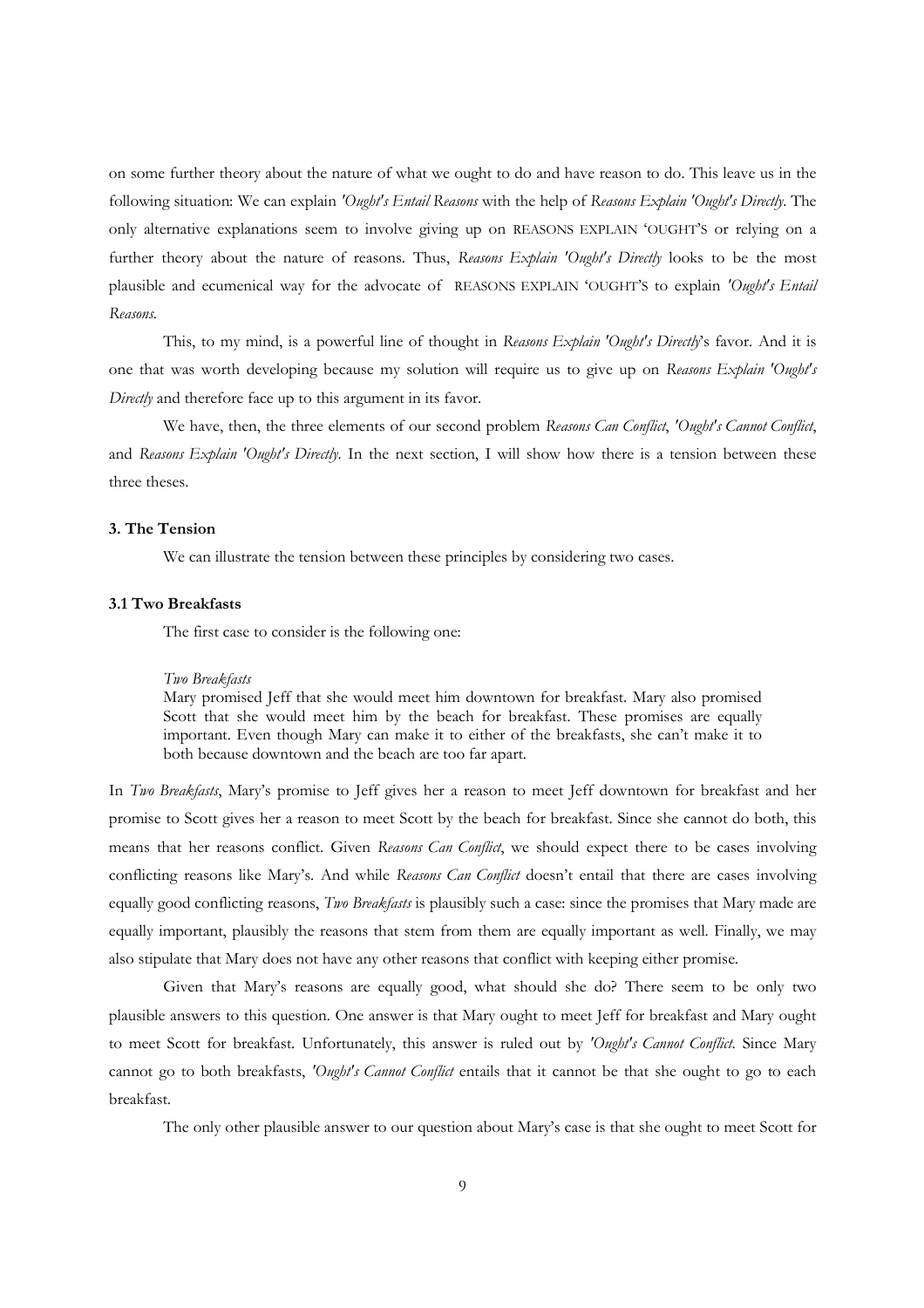breakfast *or* meet Jeff for breakfast.16 What Mary ought to do is this *disjunctive* act. To support this judgment, we can notice that we do not want to say that there is nothing Mary ought to do. If, for example, Mary chose to eat breakfast at home she would not be doing what she ought to be doing. But if Mary ought to do something and if it isn't true that Mary ought to meet Jeff and ought to meet Scott, it looks like the only other candidate for what Mary ought to do is meet Jeff or Scott.<sup>17</sup>

 Thus, we have seen that *Reasons Can Conflict* and *'Ought's Cannot Conflict* commit us to thinking that in cases involving equally good conflicting reasons like *Two Breakfasts*, what agents like Mary ought to do is a disjunctive act like either meeting Jeff or meeting Scott. Now that we know this, we can ask how REASONS EXPLAIN 'OUGHT'S can explain why we ought to to do a disjunctive act like meeting Jeff or Scott. And *Reasons Explain 'Ought's Directly* tells us that in order to explain why we ought to do *a* we need to at least show that there is a reason to do that very act, *a*. So if we are to explain why Mary ought to meet Jeff or Scott, we need to show that there is a reason for Mary to meet Jeff or Scott.

 And maybe there is a reason to meet Jeff or Scott in *Two Breakfasts*. Maybe the promise to Jeff is a reason to do that. Or maybe her promises taken together are the reason. It is not important for our purposes to decide which of these claims is correct.

What is important is to see is the general point that *Two Breakfasts* illustrates. It illustrates that in cases involving conflicting reasons, we need to provide some general principle that entails that there is a reason to do disjunctive acts like meeting Jeff or Scott. *Two Breakfasts* illustrates this general point because it was the structural feature of this case—that it involved conflicting equally good reasons—combined with our three theses—*Reasons Can Conflict*, *'Ought's Cannot Conflict*, and *Reasons Explain 'Ought's Directly*—that led us to the result that we need to have a reason to do this disjunctive act. What this means is that unless we accept a general principle that entails that there are reasons to do disjunctive acts in cases involving conflicting reasons like *Two Breakfasts*, our three theses will be incompatible.

So what principle might we use to get the right result in cases like Mary's? We have already encountered one that looks promising, *Single Reason Closure* (which, recall, says that if there is a reason for S to do *a* and doing *a* involves doing *b*, then there is a reason to do *b*). As we saw, *Single Reason Closure* allows us to

-

<sup>16</sup> According to Horty 2003: 570-571, this so-called "disjunctive response" to cases like Mary's was first explicitly stated in Donogan 1984. It has since been endorsed by Brink 1994, Horty 2003 and Goble 2013.

<sup>&</sup>lt;sup>17</sup> I have claimed that we do not want to say that Mary ought to do nothing. But one might object that it would be unfair to keep one promise rather than the other so Mary ought to keep neither and do nothing. I have three responses to this objection. First, though here is not the place to argue about first order issues in the theory of promises and fairness, I will simply report that I do not think it is unfair to keep one of the promises in this case. Second, insofar as we accept that it is unfair, the most natural way to capture this is to claim that there is a strong reason not to keep exactly one promise in this case. If we were to do that, then the case at hand would not be one of the structure that I intended it to be (one where there are only two relevant reasons and they are equally good but incompatible), but the objection would also would not undermine the structural claim that I am making. Third, consider a different case where the competition is not between two promises but between a promise and, e.g., harm to others, the agent's own rational aims, or pleasure. Though people's judgments about exactly which cases involving these kinds of reasons are ones where the reasons that are not worse than one another, people generally will agree that there are such cases. In such cases, I claim that the agent ought to perform the disjunctive act. And in such cases issues of fairness have no obvious role to play. Thanks to Nick Laskowski and an anonymous referee for pressing me on this point.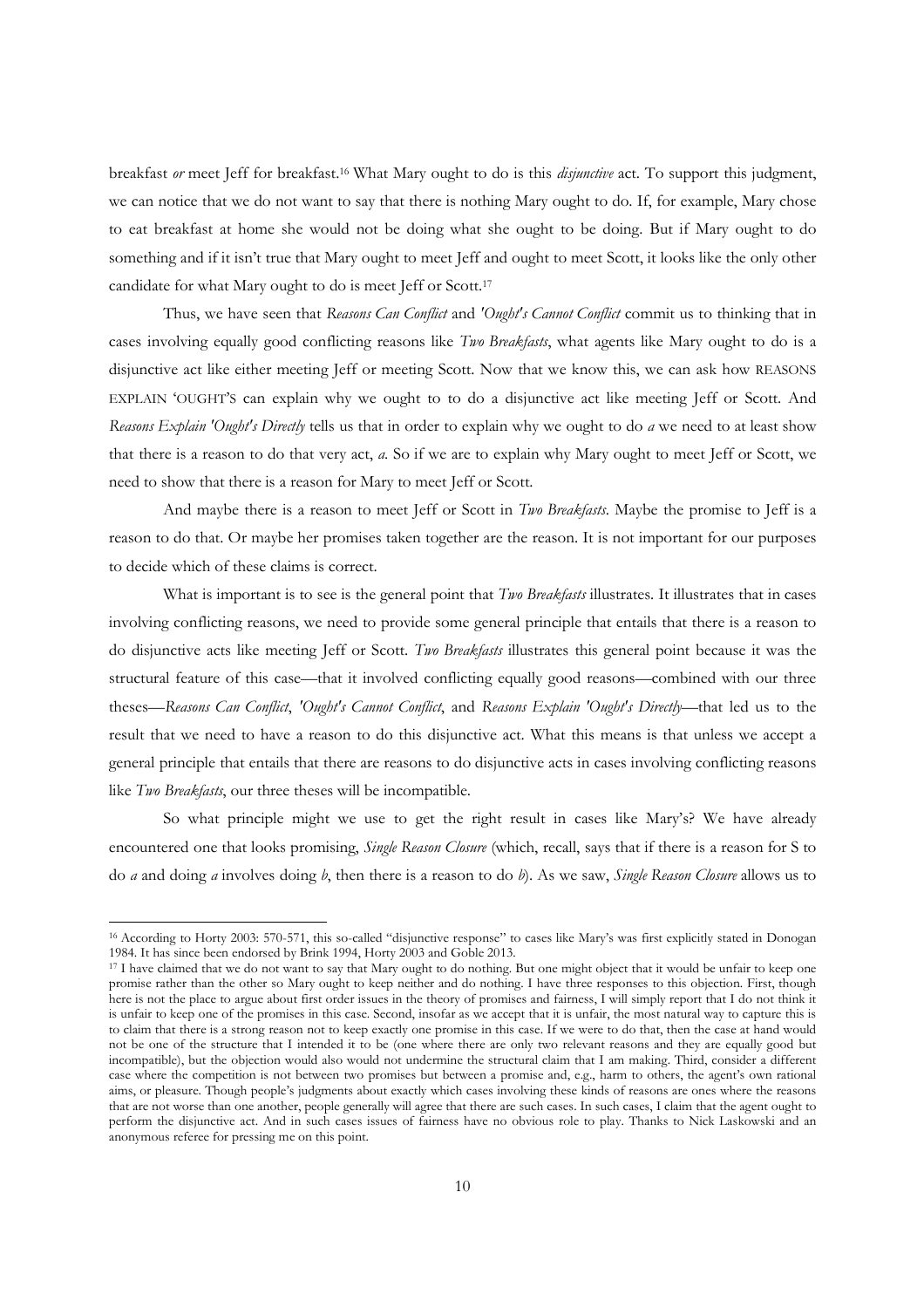explain *Speeding Law*. And it also can similarly help explain *Two Breakfasts*. Since there is a reason to meet Jeff in this case and meeting Jeff involves meeting Jeff or Scott, *Single Reason Closure* tells us that there is the desired reason to meet Jeff or Scott.<sup>18</sup>

# **3.2 Lunch-Coffee-Dinner**

Unfortunately, *Single Reason Closure* alone won't suffice to explain the full range of cases involving conflicting reasons. Consider for example the case of Sally:

#### *Lunch-Coffee-Dinner*

Sally has made three promises. She promised Tom that she will meet him for lunch downtown. She promised Jack that she will meet him for coffee by the beach. She promised Ann that she will meet her for dinner in Santa Barbara. While Sally can make it to lunch and coffee, can make it to lunch and dinner, and can make it to coffee and dinner, she cannot make it to lunch, coffee, and dinner. There just isn't enough time for all that driving.

In this case, Sally has a reason to meet Tom for lunch downtown, a reason to meet Jack for coffee by the beach, and a reason to meet Ann for dinner in Santa Barbara. While Sally can do any two of these things, she cannot do all three. As before, *Reasons Can Conflict* should lead us to expect that there are cases like *Lunch-Coffee-Dinner*. And it is independently plausible that *Lunch-Coffee-Dinner* is one involving equally good conflicting reasons.

 Given that Sally's reasons are equally good, what should she do? One plausible answer is that Sally ought to meet Tom, ought to meet Jack, and ought to meet Ann. But presumably the spirit of *'Ought's Cannot Conflict* tells us that just as pairs of 'ought's cannot conflict, sets of 'ought's cannot conflict either.

 The only other plausible thing to say about this case is that Sally ought to perform the disjunctive act of meeting Tom and Jack *or* meeting Tom and Ann *or* meeting Jack and Ann. That is, Sally ought to perform this act that is a disjunction of conjunctions.19 And, recall, according to *Reasons Explain 'Ought's Directly*, to explain why we ought to do *a* we need a reason to do *a* itself. So to explain why Sally ought to do this disjunction of conjunctions we need to show that there is a reason to do this disjunction of conjunctions.

 This means that we need our general principles to entail that such a reason exists in cases like *Lunch-Coffee-Dinner*. Unfortunately, *Single Reason Closure* alone does not do this. If we apply *Single Reason Closure* to any of the individual reasons, the best we can do is generate a reason to meet Tom or meet Jack or meet Ann. But this is not the disjunction that we want. We want a disjunction of *conjunctions*. This is important because we want to be able to say that Sally ought to do at least two of the three acts and the simple disjunctions that *Single Reason Closure* gets us do not entail that there is a reason to do at least two of the three acts. Thus, *Single* 

<sup>&</sup>lt;sup>18</sup> This is of course not the only principle that could be used to tackle this case. One could instead adopt the principle that if there is a reason to do *a* and a reason to do *b*, then there is a reason to do *a* or *b*. As I said, I will not have the space here to discuss all the alternative principles that one might try because there are too many to discuss (but see n. 22 for a guide to what the issues with different families of principles are). My aim is to only present one solution to the problems developed in this paper. That said, it is worth noting that adopting this principle and rejecting *Single Reason Closure* would leave *Speeding Law* unexplained. 19 Goble 2013: 22 concurs with this judgment about the case.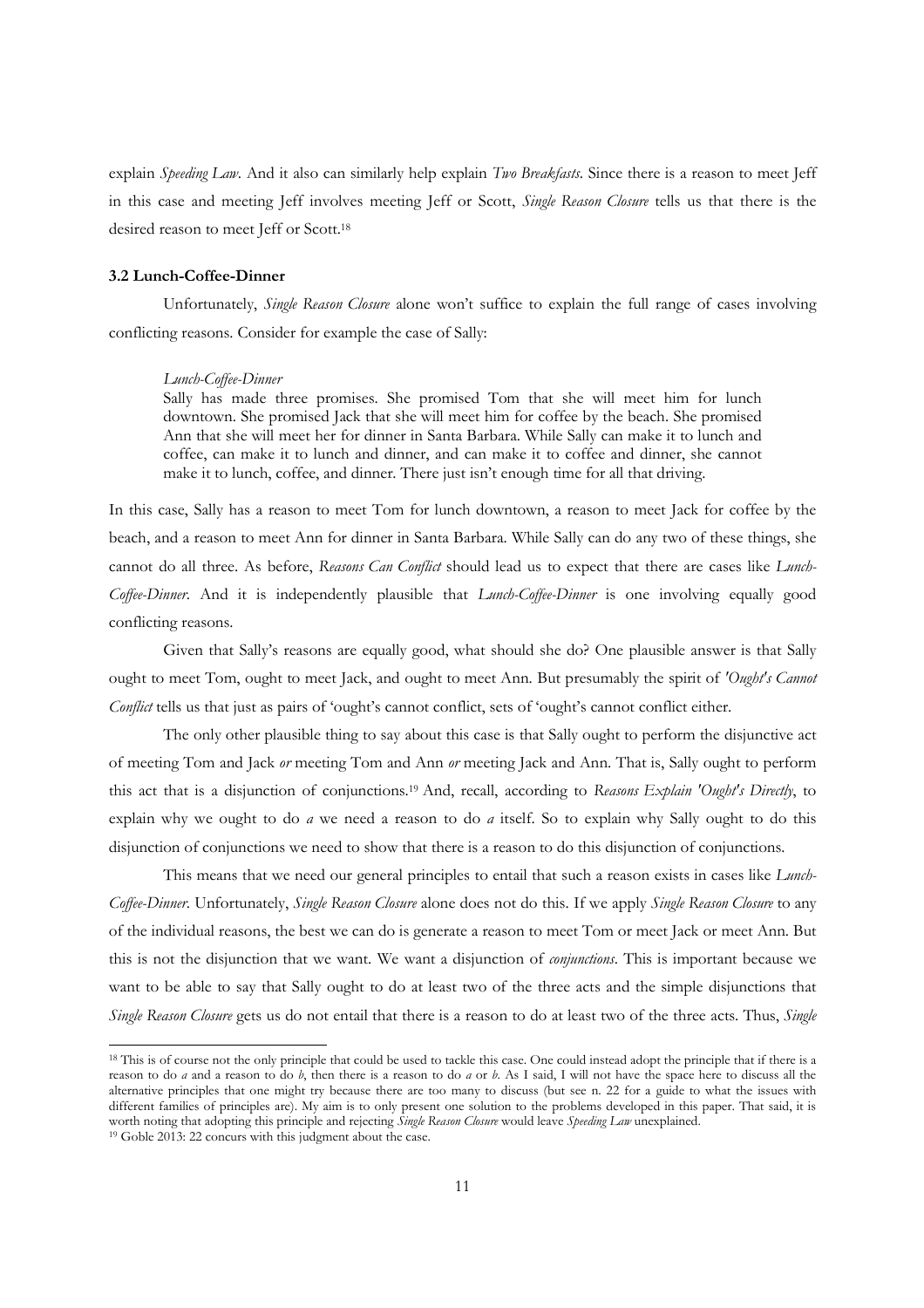*Reason Closure* alone is not sufficient to solve our problem.

Now if we were to have a reason to do two of the acts, *Single Reason Closure* would be enough to generate the reason to do the disjunction that we want. So the natural thing to do is adopt a principle that will allow us to generate a reason to do a pair of acts from the reasons to do each act. And we have already encountered such a principle, *Consistent Reasons Agglomeration* (which, recall, says that if there is a reason for S to do *a*, there is is a reason for S to do *b*, and S can do *a* and *b*, then there is a reason for S to do *a* and *b*.) With *Consistent Reasons Agglomeration* supplementing *Single Reason Closure*, we are in a position to explain *Lunch-Coffee-Dinner*. Since there is a reason to meet Tom and a reason to meet Jack and since Sally can meet Tom and Jack, *Consistent Reasons Agglomeration* entails that there is a reason to meet Tom and Jack. We may then apply *Single Reason Closure* to the reason to meet Tom and Jack to generate the desired reason to meet Tom and Jack *or* meet Tom and Ann *or* meet Jack and Ann. Thus, *Consistent Reasons Agglomeration* and *Single Reason Closure* look to get us what we want.

 But of course, as we know from the first problem, we cannot accept both *Single Reason Closure* and *Consistent Reasons Agglomeration*. They entail an explosion of reasons. So this is the second problem: In order to resolve the tension between *Reasons Can Conflict*, *'Ought's Cannot Conflict*, and *Reasons Explain 'Ought's Directly*, we are led into the project of developing principles concerning the entailments among reasons. And once again, *Single Reason Closure* and *Consistent Reasons Agglomeration* initially look like promising candidates. But since they lead to an explosion of reasons, they are unacceptable. In order to solve this problem we need to develop alternatives to *Single Reason Closure* and *Consistent Reasons Agglomeration* that suffice to explain *Two Breakfasts* and *Lunch-Coffee-Dinner* but do not lead to explosion.

 In light of these two problems concerning conflicting reasons, I conclude that there is work to be done to make sense of cases involving conflicting reasons if we accept REASONS EXPLAIN 'OUGHT'S. Having illustrated this, I turn to developing my own solution.

#### **4. Toward a Solution**

 As I have already said, there are many different principles that we could use to try to solve our two problems. But I will not pursue the project of canvassing the full range of these principles. Instead, since the problem of conflicting 'ought's is relatively well-known (in deontic logic at least), I begin by taking up the conjecture for solving the first problem that I mentioned earlier. The conjecture was that the solution to the first problem will have the same structure as solutions to the problem of conflicting 'ought's that allow for the existence of such 'ought's. I take up this conjecture in two stages. First I describe a certain structure shared by many solutions to the problem of conflicting 'ought's (§4.1). Second I turn to some familiar ideas in moral philosophy in order to adapt this structural feature to cases involving reasons (§4.2).

While this only directly tells us how to solve the first problem, I observe that it also indirectly suggests that the solution to the second problem is to deny *Reasons Explain 'Ought's Directly* (§4.3). §5 develops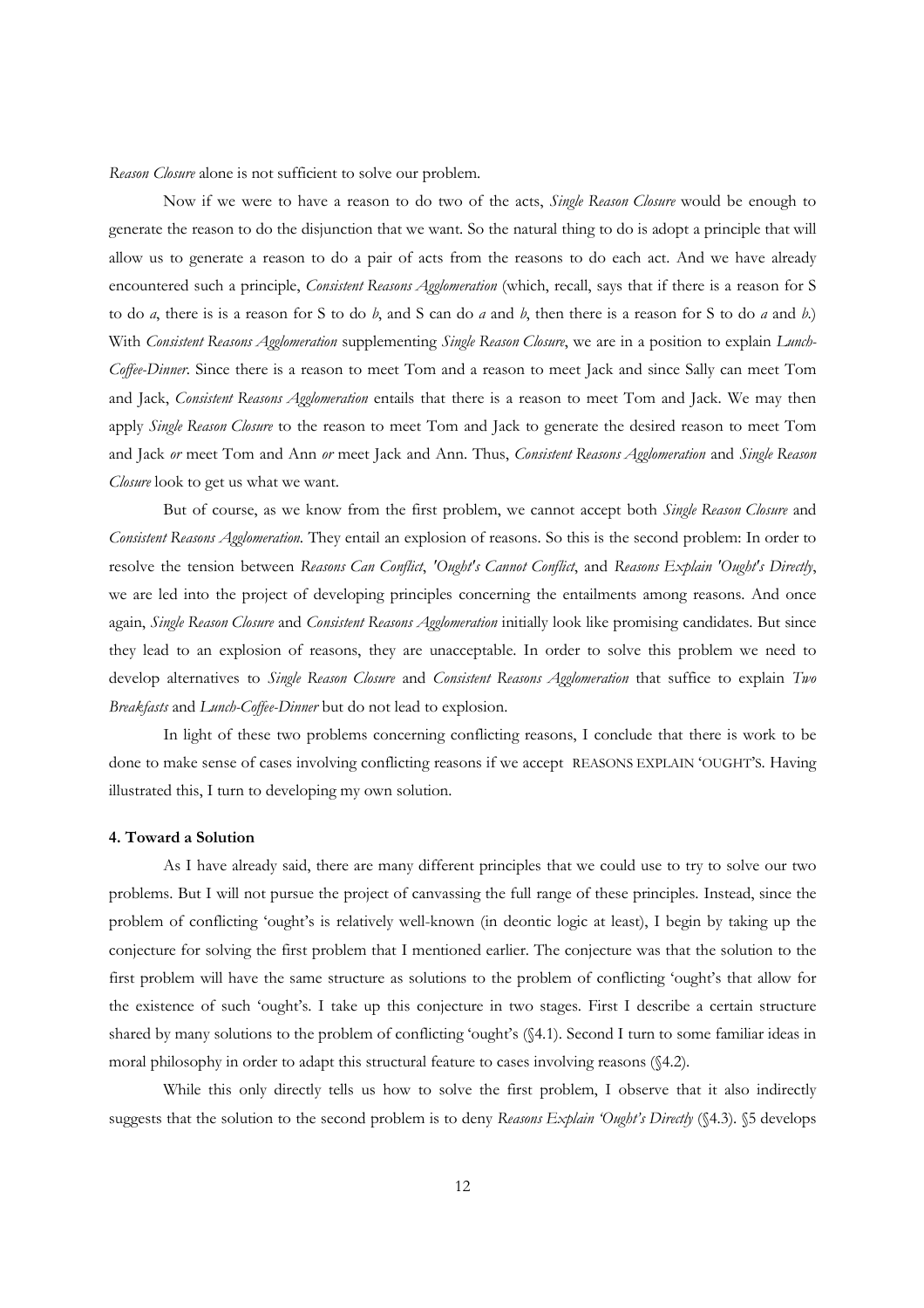these suggestions in greater detail and shows that they solve our problem.

## **4.1 The Structure of Agglomeration**

The conjecture that we are pursuing is this: since our problem has the same structure as the problem of conflicting obligations in deontic logic, the literature in deontic logic might hold a solution.

 Though I cannot discuss all of the details of this literature here, I can draw out, I believe for the first time, a certain structural similarity shared by many accounts developed in it. These accounts avoid explosion by denying the 'ought' analog of *Consistent Reasons Agglomeration* (*Consistent 'Ought's Agglomeration*: if S ought to do *a*, S ought to do *b*, and it is possible to do *a* and *b* then S ought to do *a* and *b*).20 But since *Consistent 'Ought's Agglomeration* had the virtue of explaining cases like *Fighting or Serving*, these accounts owe us some alternative treatment of this case if they are genuinely to solve the problem of conflicting 'ought's. And each of these accounts has its own distinct treatment of *Fighting or Serving*.

For example, Paul McNamara (in his 2004) defines what we can all a 'basically ought' operator. The details of McNamara's definition are too complex for us to discuss here, but these details will not be needed for us to appreciate the *structure* of his proposal. So let's use the expression 'basically ought' to discuss these special 'ought's and continue to use 'ought' for 'ought's whether they are basic or not. McNamara's idea then is that though *Consistent 'Ought's Agglomeration* does not hold, the following principle does:

*Consistent 'Basically Ought's Agglomeration*: if S basically ought to do *a*, basically ought to do *b*, and S can do *a* and *b*, then S ought to do *a* and *b*.

This allows McNamara to explain *Fighting or Serving* by claiming that in this case Smith basically ought to fight or serve and Smith basically ought to not fight. So by *Consistent 'Basically Ought's Agglomeration*, Smith ought to fight or serve and not fight. And then by 'ought' analog of *Single Reason Closure* (*Single 'Ought' Closure*) it follows that Smith ought to serve.

 Importantly accepting *Consistent 'Basically Ought's Agglomeration* rather than *Consistent 'Ought's Agglomeration* allows McNamara to avoid the explosion result that we discussed earlier. This is because while McNamara accepts *Single 'Ought' Closure* and accepts that 'basically ought's entail 'ought's, he does not accept that a 'basically ought' to do *a* entails a 'basically ought' to do *b* if doing *a* involves doing *b*. To see how this avoids the explosion problem, suppose that 'basically ought's conflict:

(1) You basically ought to meet Sam for a drink

1

(2) You basically ought not to meet Sam for a drink

Since 'basically ought's are a kind of 'ought', we may apply *Single 'Ought' Closure* to (1) and generate:

<sup>20</sup> See Brown 1999; Hansen 2004; Horty 2003 and 2012; McNamara 2004, van der Torre and Tan 2000.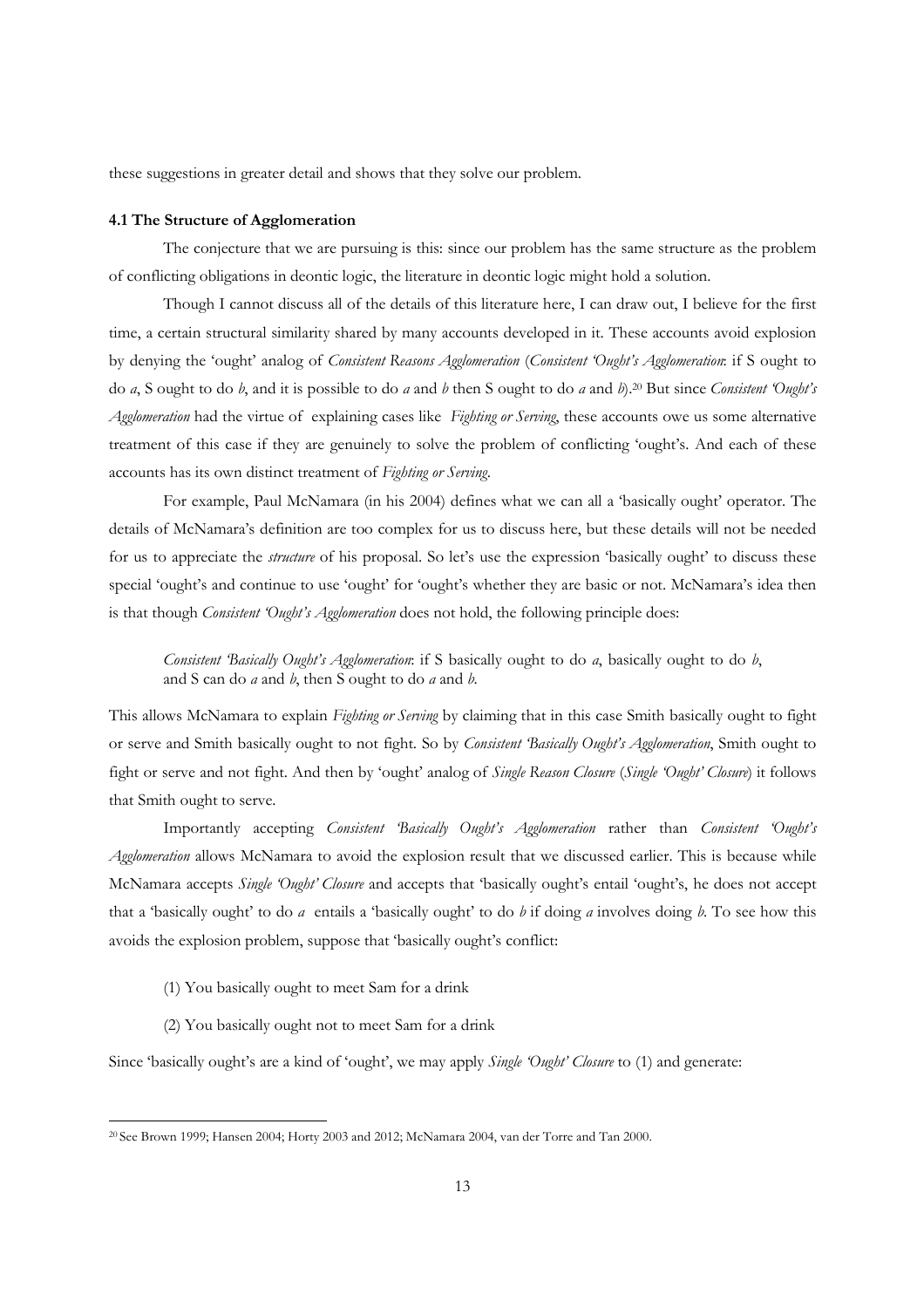#### (3) You ought to [meet Sam for a drink or you torture a kitten]

The next step in our derivation would be to use *Consistent 'Ought's Agglomeration* to derive the following claim from (2) and (3):

# (4) You ought to [[meet Sam for a drink or torture a kitten] *and* not meet Sam for a drink]

But since we reject *Consistent 'Ought's Agglomeration*, this step is blocked. Now *Consistent 'Basically Ought's Agglomeration* would apply if (2) and (3) were claims about 'basically ought's. But since (3) is not a claim about 'basically ought's and since we said that McNamara rejects the idea that a 'basically ought' to do *a* entails a 'basically ought' to do *b* if doing *a* involves doing *b*, we cannot generate some 'basically ought' version of (3) from (1). Thus, McNamara is able to avoid this explosion result by blocking the move to (4).

 It is a significant fact that McNamara's solution is just one of a family of solutions that have this structure. Other theorists solve this problem in the same way except that they do not focus on 'basically ought's. Instead they discuss good reasons, phase-1 obligations, prima facie obligations, etc.<sup>21</sup> All of these solutions to the problem do the same thing. Instead of accepting *Consistent 'Ought's Agglomeration* they accept something like *Consistent 'Basically Ought's Agglomeration* but replace 'basically ought's with good reasons, phase-1 obligations, prima facie obligations, etc.

It is the *structure* of these proposals that allows them to solve the problem. They can explain (perhaps, with unequal plausibility) Smith's case by saying that in that case Smith basically ought or has good reason or phase-1 ought or prima facie ought, etc. to fight or serve and Smith basically ought or has good reason or phase-1 ought or prima facie ought, etc. to not fight and show that it follows from this and their principles that Smith ought to serve. They can avoid explosion because in order to apply *Consistent 'Basically ought's Agglomeration* or a version of it that talks about good reasons, phase-1 obligations, prima facie obligations, etc. to get (4) we would need (3) to be a claim about 'basically ought's, good reasons, phase-1 obligations, prima facie obligations, etc. But each of these views denies that we can use *Single 'Ought' Closure* on (1) to generate such a claim. Thus, it is the shared *structure* of these views that allows them explain to Smith's case while avoiding explosion. It is no coincidence, then, that so many deontic logicians have converged on this structure despite the fact that these logicians have approached the problem of conflicting 'ought's from very different theoretical perspectives.<sup>22</sup>

<sup>21</sup>Horty 2012 discusses good reason, van der Torre and Tan 2000 discusses phase-1 obligations, Horty 2003 discusses prima facie obligations. Brown 1999 and Hansen 2004 make similar distinctions.

<sup>&</sup>lt;sup>22</sup> There are four kinds of views about conflicting 'ought's that do not have this structure. First Goble 2009 solves the problem of conflicting 'ought's by modifying *Single 'Ought' Closure*. We should not go in for this as a solution to our problem because Goble's modification would not allow us to generate the required reasons in *Two Breakfasts*. Second others accept something like *Single 'Ought' Closure* and *Consistent 'Ought' Agglomeration* but go on to deny the derivation of explosion (see, e.g., Beirlaen, Straßer, Meheus 2013). Though these solutions are plausible as theories of reasoning, I believe they are not adequate for dealing with (necessary) entailments among reasons because they give up on certain structural properties of logical consequence (see Nair 2014 for discussion). Third some views either fail to avoid explosion or fail to give any account of the cases that motivate our principles, for a comprehensive survey see Goble 2013. Thus, these three kinds of views cannot solve our problem. Finally, I have recently learned of a fourth kind of view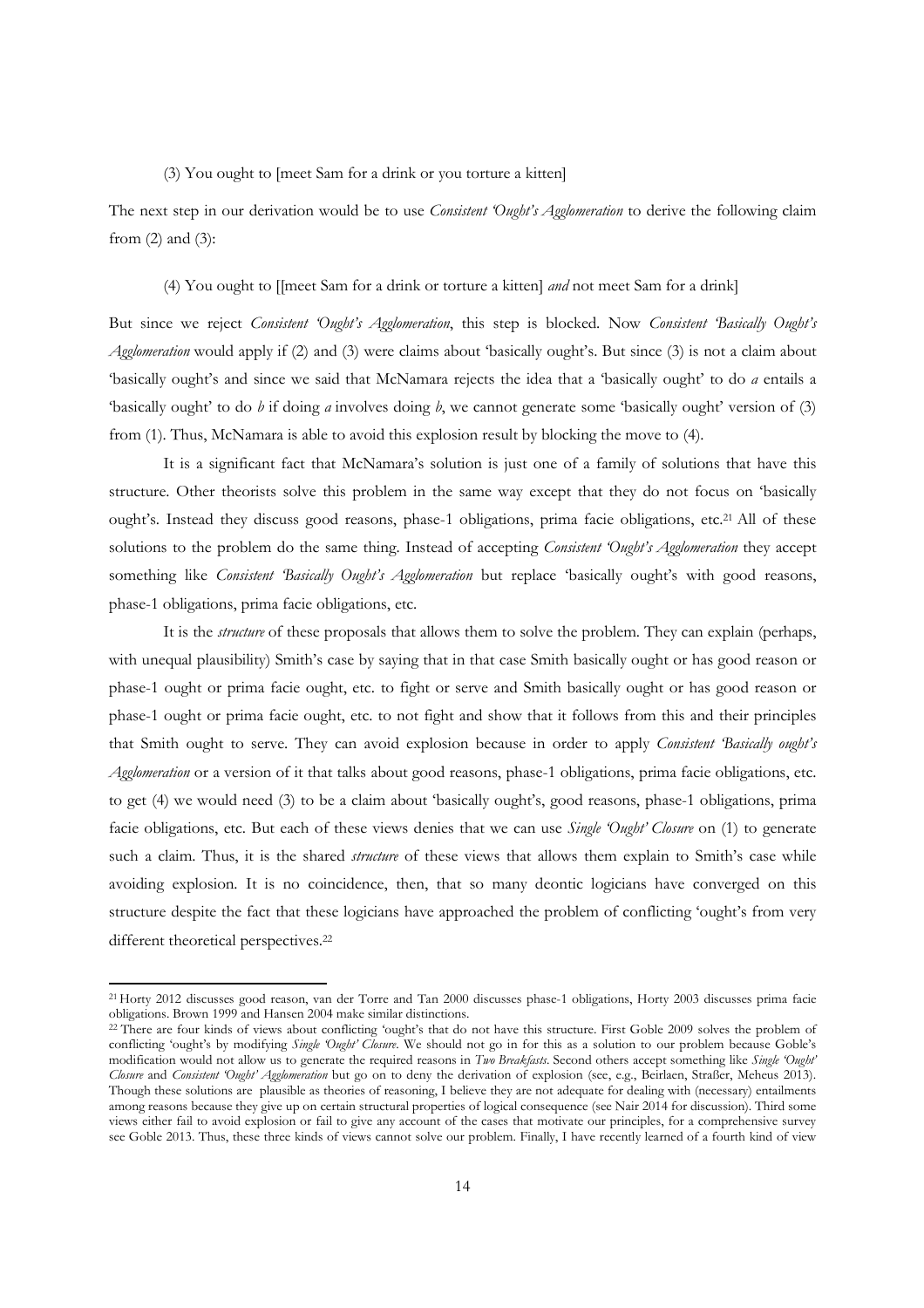Since numerous deontic logicians have converged on this structure as a solution to the problem of conflicting obligations and since our problem has the same structure as this problem, a promising idea is that we can get a solution to our problem by taking advantage of this structure. What this means is that we should hold on to *Single Reason Closure* and reject *Consistent Reasons Agglomeration*. And we should develop some reasons-analog to *Consistent 'Basically Ought's Agglomeration*.

# **4.2 Non-Derivative CRA**

1

This insight will help us solve our problem only if we can determine what to use as an analog of 'basically ought's in our principle. To answer this question, I turn to a familiar distinction in ethics.

 The familiar distinction is the distinction between things that are intrinsically, or in my preferred terminology, non-derivatively good and things that are relationally or, in my terminology, derivatively good. Things that are derivatively good are good in virtue of standing in some important relation to other things that are good. Things that are non-derivatively good, on the other hand, are good but not in virtue of standing in some important relation to other things that are good. So for example, we might think that pleasure is non-derivatively good. And since pleasure is non-derivatively good, it may be that eating ice cream is derivatively good because it stands in an important relation to the non-derivative good of pleasure; it causes it. So causal relations count as one of the important relations that something can stand to something else that is good in order to count as being derivatively good.

But we should leave it open whether there are other important relations.<sup>23</sup> For example, a Kantian might believe that the only thing that is non-derivatively good is the good will but claim other things are derivatively good in virtue of standing in intentional relations to the good will. More generally, we should leave it open exactly which relations are the ones that are capable of making something derivatively good.<sup>24</sup>

 This familiar distinction in moral philosophy is important for two reasons. First, it allows theorists can settle questions about what is good in two stages. First they decide what the non-derivative goods are. Then they give an account of relations to non-derivative goods that explains the existence of derivative goods. Together, these claims provide an account of what all the good things are in the ordinary non-theoretical sense; the primary data theories of goodness attempt to explain are what the good things are in this nontheoretical sense of 'good'.

Second this distinction allows theorists to capture certain subtle properties of good things that would otherwise be missed. For example, pleasure is good and eating ice cream is good but these goods have different modal profiles. Pleasure is necessarily good but eating ice cream is contingently good. This distinction is explained by the fact that pleasure is a non-derivative good, the fact that eating ice cream is a

being developed in work in progress by Lou Goble. This view involves a radical departure from *Single 'Ought' Closure*, but has other features that may allow it to solve our problem. Unfortunately, I do not have the space here to discuss the prospects of this proposal. <sup>23</sup>Cf. Kagan 1998, Korsgaard 1983.

<sup>&</sup>lt;sup>24</sup> To say that something is non-derivatively good is to say that its goodness is not explained by something else being good. This does not rule out that it can be explained in terms of some other normative or non-normative notion.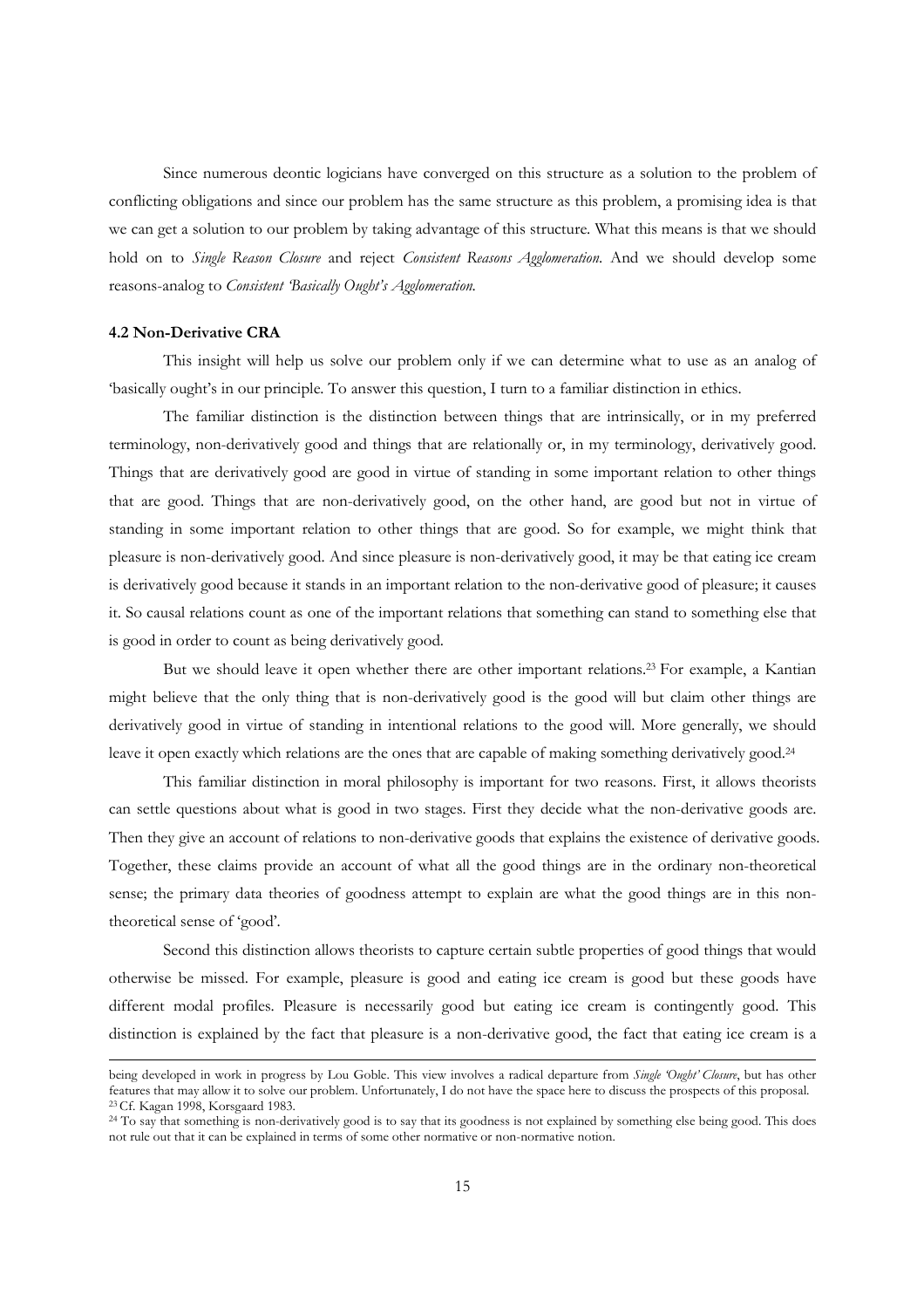derivative good, and the relation it needs to stand to pleasure to be good is a contingent one. Thus, tis distinction allows us to make perspicuous the explanatory structure of our theories and explain certain features of the things that we want to explain that we would otherwise miss.

Now that we have introduced this distinction between derivative and non-derivative and seen what is important about it by talking about goodness, we can apply it to other normative notions. We can then help ourselves to a distinction between derivative and non-derivative reasons as well as a distinction between derivative and non-derivative 'ought's.25 So from now on, let's explicitly write 'non-derivative reason' and 'derivative reason' to discuss non-derivative reasons and derivative reasons respectively and use 'reason' without a modifier before it to discuss reasons without making a claim about whether they are derivative or not. Similarly, for 'ought's.

 And let's use this distinction in our reasons-analog of *Consistent 'Basically Ought's Agglomeration*. In particular, the principle is the following:

*Consistent Non-Derivative Reasons Agglomeration*: if there is a non-derivative reason for S to do *a*, a non-derivative reason for S to do *b*, and S can do *a* and *b*, then there is a derivative reason to do *a* and *b* 26

*Consistent Non-Derivative Reasons Agglomerations* says that there is a derivative reason to do *a* and *b* because doing *a* and *b* stands in an important relation to what there are non-derivative reasons to do: Just as the distinction between derivative and non-derivative goods allows us to explain the different features of goods like pleasure and ice cream (their different modal profiles), the distinction between derivative and non-derivative reasons allows us to explain different features of certain reasons. In particular, the distinction together with *Consistent Non-Derivative Reasons Agglomeration* tells us exactly which reasons give rises to reasons to do a conjunction and which reasons do not.

In short, the proposal is that we can explain why there are certain derivative reasons by showing that these derivative reasons stand in an important relation to non-derivative reasons. Since *Consistent Non-Derivative Reasons Agglomeration* is structurally analogous to *Consistent 'Basically Ought's Agglomeration* and since this structure is one that deontic logicians have used to approach the problem, this suggests that adopting this principle will solve our first problem.27 We will look at this in detail in §5. But before that, I want to make a

<sup>25</sup> Cf. Parfit 2011: vol. 1 39, Väyrynen 2011: 190 and n. 20.

<sup>26</sup> Two comments may be in order. First, the exact analog of *Consistent 'Basically Ought's Agglomeration* would not say 'there is a derivative reason' in the consequent but would merely say 'there is a reason (perhaps derivative, perhaps non-derivative)'. So the principle given in the text is strictly stronger than the exact analog of *Consistent 'Basically Ought's Agglomeration*. But this stronger principle is plausible and also solves our problem. Indeed, I accept the even stronger claim that says the non-derivative reasons explain the derivative reasons.

Second, there are complications that arise from the fact that I am only focusing on there being reasons to do acts in this paper and not discussing what those reasons are. In particular, there can be cases in which there is a derivative reasons as well as a non-derivative reason to do an act where these reasons are provided by different facts. While the ideas I develop below are compatible with this, they do not provide as clear verdicts about these cases. However, a generalization of the model in appendix two that I develop in work in progress can provide a clear treatment of these cases.

<sup>27</sup> The derivative/non-derivative distinction also allows us to notice a more restricted version of *Reasons Explain 'Ought's Directly* that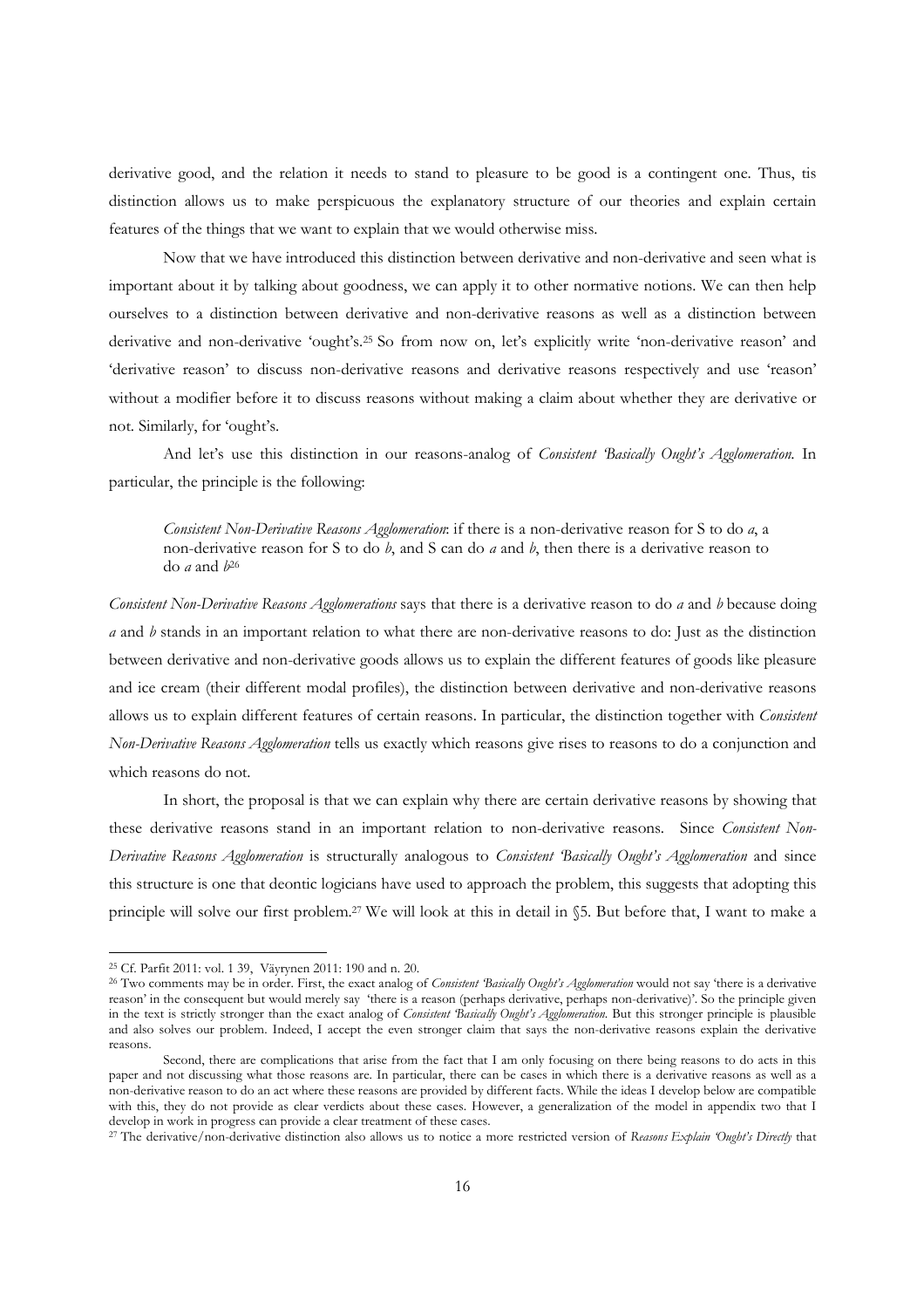final observation that will suggest a promising solution to the second problem as well.

# **4.3 Rejecting Reasons Explain 'Ought's Directly**

 The observation concerns how we might be able to accept REASONS EXPLAIN 'OUGHT'S without accepting *Reasons Explain 'Ought's Directly*: just as we can explain derivative reasons by showing that what we have a derivative reason to do is that which stands in an important relation to our non-derivative reasons, we might analogously explain what we ought to do by showing that what we ought to do is that which stands in an important relation to our non-derivative reasons. Of course, we have not yet identified the exact relationship involved in explaining 'ought's. Nonetheless, this is enough to see, abstractly at least, that *Reasons Explain 'Ought's Directly* might not be the only way that reasons could explain 'ought's. This suggests that we can straightforwardly resolve the tension between *Reasons Can Conflict* and *'Ought's Cannot Conflict* on one hand and *Reasons Explain 'Ought's Directly* on the other by siding with *Reasons Can Conflict* and *'Ought's Cannot Conflict*  and rejecting *Reasons Explain 'Ought's Directly*.

Of course, we also thought *Reasons Explain 'Ought's Directly* was appealing because it looked like the most promising explanation of '*Ought's Entail Reasons* (which, recall, says that if you ought to do *a*, then there is a reason for you to do *a*). But what makes the idea that we are considering so promising is that it shows that *Reasons Explain 'Ought's Directly* might not be the only ecumenical explanation of '*Ought's Entail Reasons*  that is compatible with REASONS EXPLAIN 'OUGHT'S. Instead, if non-derivative reasons explain 'ought's as well as derivative reasons, we might be able to explain '*Ought's Entail Reasons* without accepting *Reasons Explain 'Ought's Directly*. '*Ought's Entail Reasons* would be true because 'ought's and derivative reasons have a "common cause": non-derivative reasons.

In the next section, I describe the solution suggested by our discussion in this section in greater detail and show how it solves our problem.

#### **5. The Solution**

1

 The idea that is suggested by the observations of the last section is that distinguishing between derivative reasons and non-derivative reasons will be useful in two ways. First, the distinction will allow us to develop a principle of agglomeration (namely, *Consistent Non-Derivative Reasons Agglomeration*) that explains our

would suffice for our second problem:

*Reasons Explain 'Non-Derivatvie Ought's Directly*: If an agent non-derivatively ought to do *a*, then this is in part because the agent has a non-derivative reason to do *a*.

We can see that the problem arises even if we assume only *Reasons Explain 'Non-Derivative Ought's Directly'* rather than *Reasons Explain 'Ought's Directly*. This is because what Mary and Sally non-derivatively ought to do are those disjunctive acts. This 'ought' is not explained by some other 'ought'.

Though I do not have the space to discuss the details here, the fact that our problem arises even only assuming *Reasons Explain 'Non-Derivative Ought's Directly* distinguishes it from superficially similar problems concerning instrumental reasons and 'ought's. See Bedke 2009, Raz 2005, Schroeder 2009, and especially Kolodny Forthcoming and Millsap ms for discussion of instrumental reasons.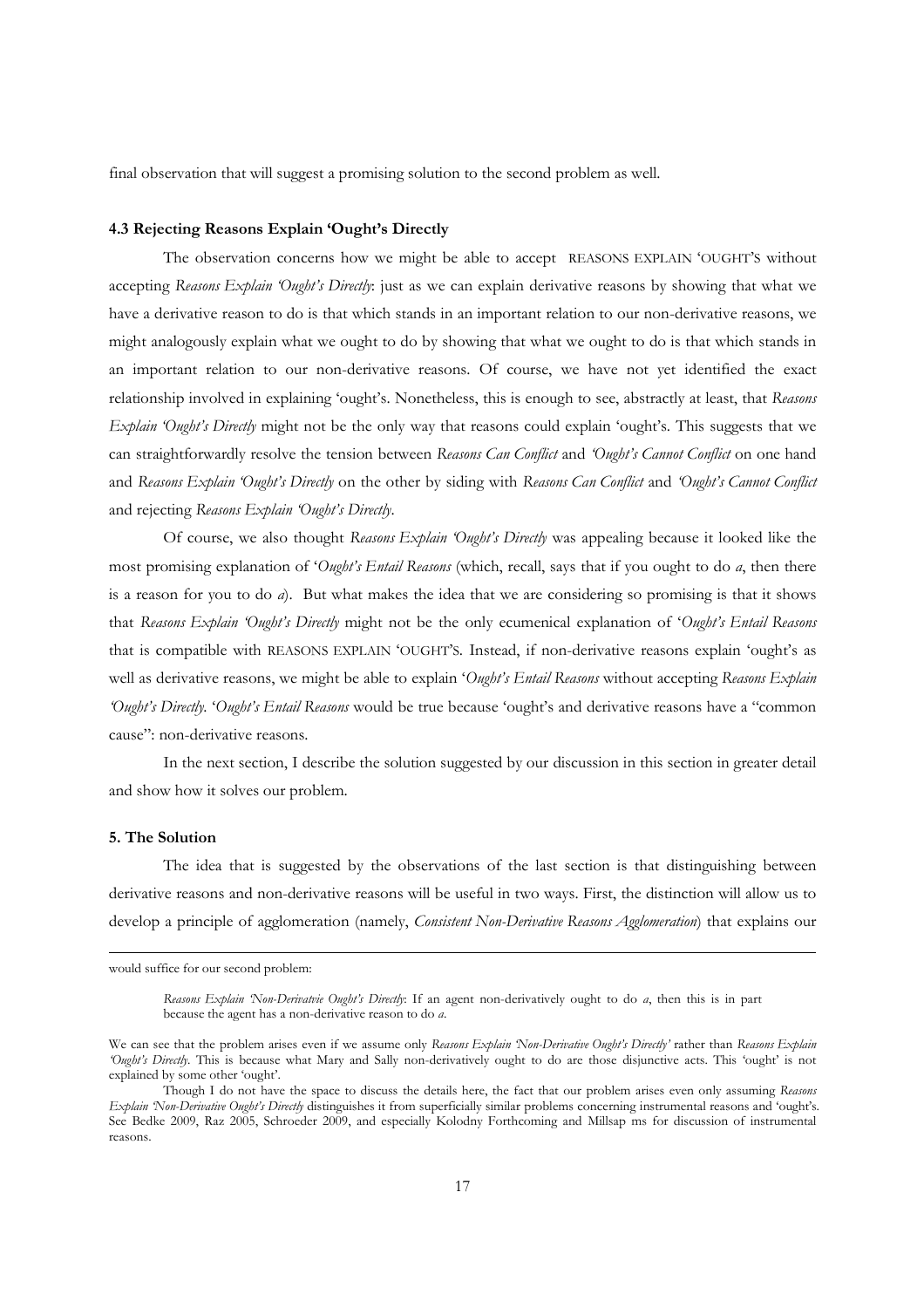cases and avoids explosion. Second the distinction will allow us to explain both derivative reasons and what we ought to do in terms of non-derivative reasons. This second point is important because it opens the door to there being cases where you ought to do so something and have a reason to do it, but that reason does not partially explain why you ought to do it. Instead, there can be cases where you ought to do some act and merely have a derivative reason to do that act and in these cases, both what you ought to do and what you have (derivative) reason to do is explain by having a non-derivative reason to do some (other) act.

 In this section, we will develop these ideas in enough detail to show that they really do solve our problem. Appendix two provides a simple formal model of these ideas that allows us to formally check this solution.

#### **5.1 The Theory**

 Let me now describe how non-derivative reasons explain derivative reasons as well as what we ought to do.

 Roughly, my idea is that given a collection of non-derivative reasons, we have a derivative reason to do anything that is involved in doing what there are non-derivative reasons to do. For example, suppose I have non-derivative reason to give comments on my friend's paper (e.g., because I promised her that I would) and suppose I have non-derivative reason to meet a different friend for lunch (e.g., because I promised this other friend that I would). In this case doing what I have non-derivative reasons to do involves both giving comments and going to lunch. So in this case, I have a derivative reason to both give comments and go to lunch—there is a derivative reason to do this conjunction in virtue of the fact that there is a non-derivative reason to do each conjunct and doing conjuncts involves doing the conjunction.

 Now this is only *roughly* my idea because non-derivative reasons can conflict. For example, it may be that there is a non-derivative reason to go to the store and a non-derivative reason to not go to the store. Perhaps, there are these reasons because I have made conflicting promises. In this case, I do not wish to claim that there is a derivative reason to do the impossible act of both going and not going to the store.

 In order to avoid this problem, my proposal is this: what we have a derivative reason to do is anything that is involved in doing some most inclusive collection of acts such that (i) we have non-derivative reason to do each act in that collection and (ii) it is possible to do all the acts in the collection together. For short, I will say that we have a derivative reason to do what is involved in doing some most inclusive compossible set of acts that we have non-derivative reasons to do.

Let me illustrate how this account works. Suppose I have a non-derivative reason to go to the store, a non-derivative reason to not go to the store, and a non-derivative reason to go the dry cleaners. In this case, there are three acts that I have a non-derivative reason to do: go to the store, not go to the store, and go to the dry cleaner. Suppose that I can [go to the store and go to the dry cleaner] and can [refrain from going to the store and go to the dry cleaner]. Of course, I cannot [go to the store and not go to the store] and I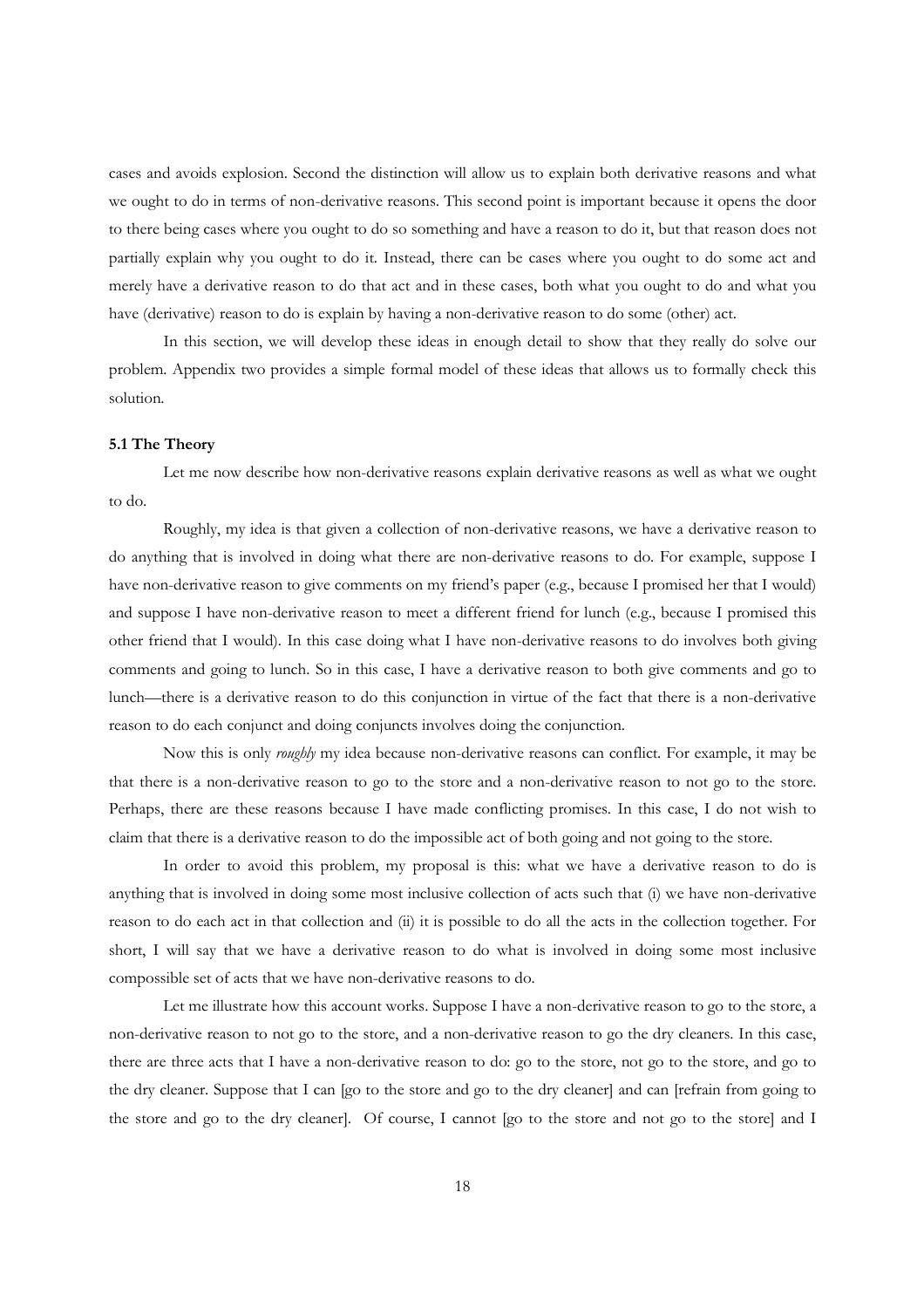cannot [go to the store, not go to the store, and go to the dry cleaner]. So these collections of acts are not compossible.

In this case then, there are two most inclusive collections of compossible acts that I have nonderivative reasons to do. One consists of the act of going to the store and the act of going to the dry cleaner; the other of the act of not going to the store and the act of going to the dry cleaner. The (singleton) collection consisting of just going to the store is not a *most inclusive* collection because there are other acts (e.g., going to the dry cleaner) that we could add to that collection and still have a collection of compossible acts that there are non-derivative reasons to do. Similar remarks apply to the collection just consisting of not going to the store and the collection just consisting of going to the dry cleaners.

 So according to my account, you have a derivative reason to do anything that is involved in doing the collection of acts consisting of going to the store and going to the dry cleaner and you have a derivative reason to do anything that is involved in doing the collection of acts consisting of not going to the store and going to the dry cleaner. For example, then, you have a derivative reason to go to the store and the dry cleaner and you have a derivative reason to not go to the store and the dry cleaner.

 This same basic idea can be extended to deal with what we ought to do with two tweaks. First, what we ought to do does not depend on any old non-derivative reasons. For example, sometimes you might have much stronger non-derivative reason to do *a* than to do *b* where you can't do *a* and *b*. In this case, you ought to do *a*. So the first tweak will be to focus not on all the non-derivative reasons but the subset of those nonderivative reasons that are *undefeated* in the sense that you have an undefeated non-derivative reason to do *a* just in case there is no act incompatible with doing *a* that you have a better non-derivative reason to do. <sup>28</sup> So far then, the tweak to our account of derivative reasons would give us this: what we ought to do is anything that is involved in doing some most inclusive collection of compossible acts that we have *undefeated* nonderivative reasons to do.

 Another tweak that is needed is that we should focus on what is involved in doing *any* collection of acts of the relevant sort rather than what is involved in doing *some* collection. The reason why we should do this is that we are assuming '*Ought's Cannot Conflict* holds. Let me explain.

 Suppose I have made two equally important promises one to go to the store, the other to meet Tom for lunch. And suppose in this case I cannot both go to the store and meet Tom for lunch. In this case each of these reason is undefeated because, we may suppose, you have no relevant reason to do anything else and the reasons are equally strong because the promises are equally important. If we were to say that what we ought to do is what follows from *some* most inclusive set of compossible acts that we have undefeated nonderivative reasons to do, we would get the result that I ought to go to the store and that I ought to meet Tom for lunch even though I cannot do both of these. This is because the collection consisting solely of going to

<sup>28</sup> See appendix two for some details about how the collection of undefeated non-derivative reasons is determined and some complications associated with this issue.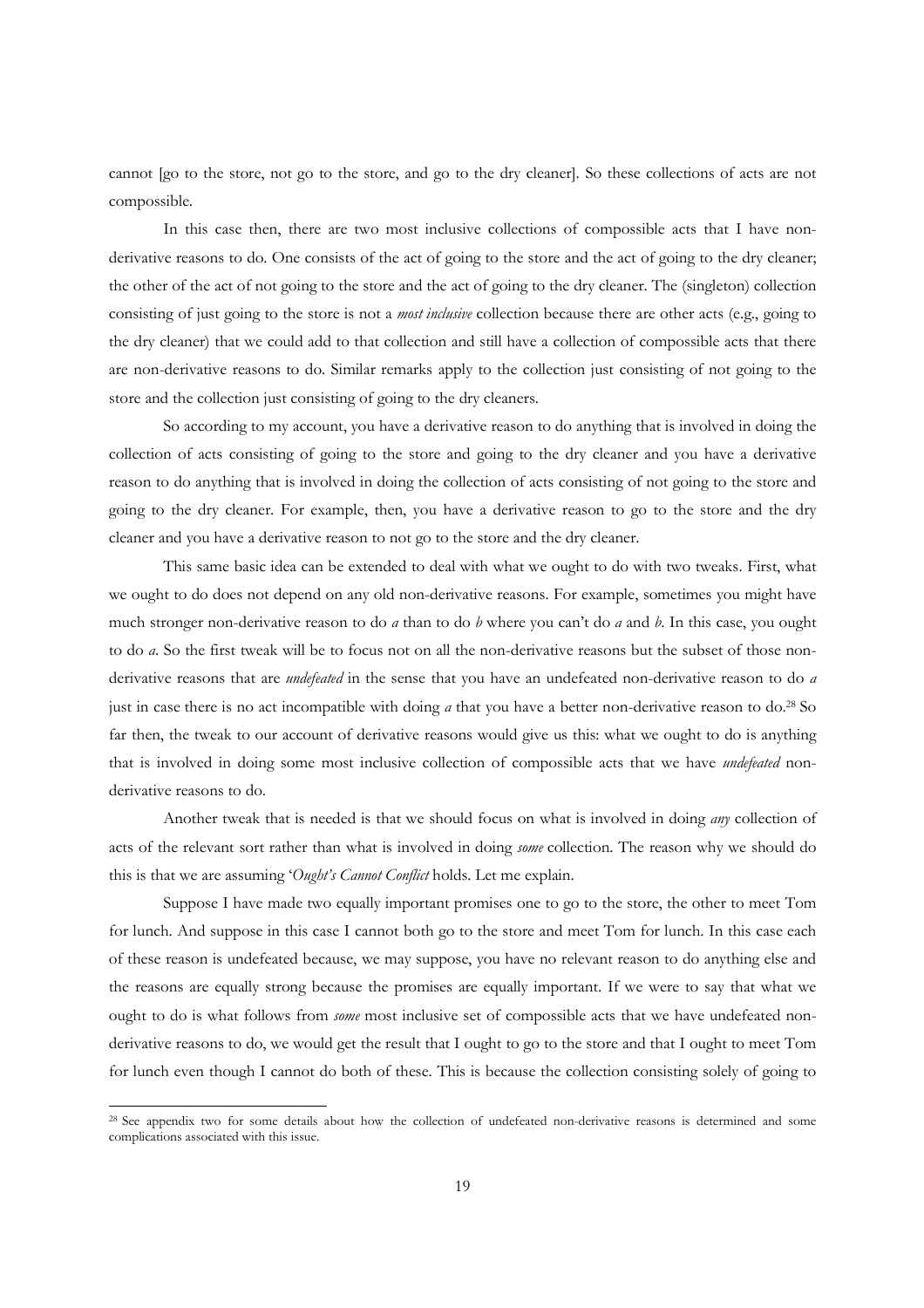the store is a most inclusive compossible collection of acts that I have non-derivative reasons to do; similarly for the collection consisting solely of meeting Tom for lunch.

 To avoid this result, we should say that what we ought to do is any act that is involved in doing *any* most inclusive collection of acts of the relevant sort. In this case, going to the store is not involved in doing any most inclusive collection of acts of the relevant sort and neither is meeting Tom for lunch. However, either meeting Tom for lunch or going to the store *is* involved in doing any most inclusive set of act. Thus, we get the correct result that you ought to meet Tom for lunch or go to the store.

To summarize then, we have an account of derivative reasons and what we ought to do in terms of non-derivative reasons. The account of derivative reasons is this:

There is a derivative reason for S to do *a* just in case and because doing *a* is involved in doing some most inclusive collection of acts such that (i) there are non-derivative reasons for S to do each act in that collection and (ii) it is possible for S to do all the acts in the collection together.

The account of what we ought to do is this:

S ought to do *a* just in case and because doing *a* is involved in doing any most inclusive collection of acts such that (i) there are undefeated non-derivative reasons for S to do each act in that collection and (ii) it is possible for S to do all the acts in the collection together.

To adopt one way of thinking about the kinds of explanations involved in normative theorizing, we can say that this account says facts about derivative reasons are complex facts about non-derivative reasons and relations of involvement among acts. And similarly, facts about what we ought to do are complex facts about (undefeated) non-derivative reasons and relations of involvement among acts.

 The explanatory structure, then, of the theory has non-derivative reasons as basic and uses the fact that certain acts involve doing other acts together with non-derivative reasons to explain derivative reasons and what we ought to do. In this sense, non-derivative reasons function as a "common cause" of both derivative reasons and what we ought to do.

There is however a different explanatory structure that may have become apparent at this point. This is a structure in which the non-derivative reasons explain the derivative reasons and then derivative reasons explain what we ought to do. There are two comments to make about this alternative.

First, this alternative explanatory structure is strictly stronger than the one that I have offered. This is because while it is generally thought that if A explain B and B explains C, then A explains C, it is not generally thought that if A explains B and A explains C, then A explains B and B explains C. So the alternative explanatory structure entails my explanatory structure but not vice-versa. It is interesting fact that we need not adopt the more committal explanatory structure to solve our problem.

Second, it is not obvious absent further explanation why the stronger structure is correct for two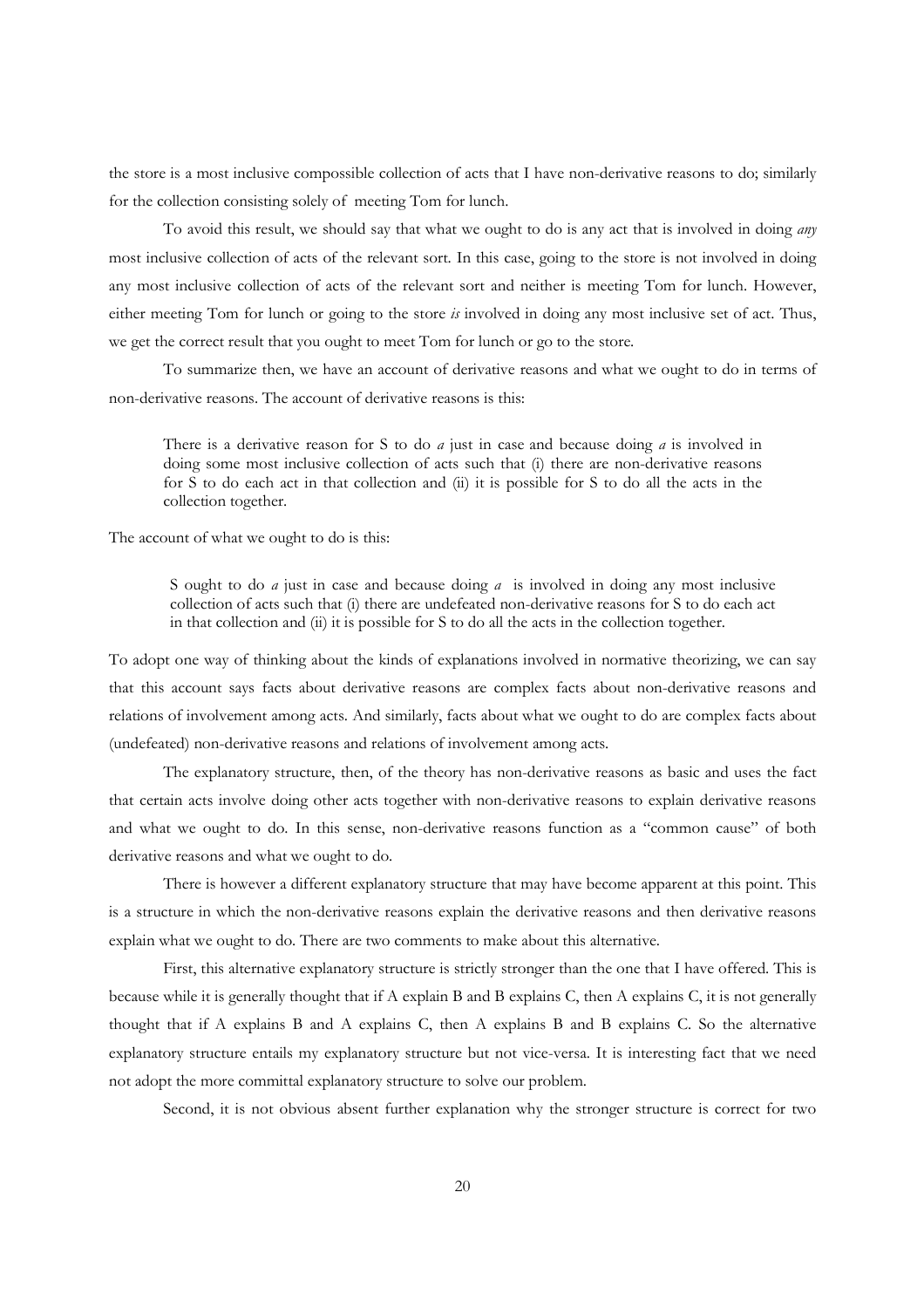reasons. First, the stronger explanation requires us to spell out the details of how what we ought to do can be explained in terms of derivative reasons. And this turns out to be surprisingly difficult for reasons that I sketch in a note.29 Second, and more importantly, even if this can be done the explanation of what we ought to do can be give without referencing these complications. I have just stated how it may be done. For this reason, the appeal to derivative reasons is in no way *essential* to explaining what we ought to do.

Because of this, my preferred way of viewing things is this: non-derivative reasons explain both derivative reasons and what we ought to do. Necessary connections between derivative reasons and what we ought to do are epiphenomenal in the sense that they do not arise directly because of explanatory connections between derivative reasons and what we ought to do. Rather they arise because of the fact that derivative reasons and what we ought to do are both explained by what we have non-derivative reason to do and involvement relations among actions.

With these clarifications in mind, let me now illustrate how this account solves our problem.

# **5.2. The Solution**

 We will begin by verifying that the account on offer captures the principles that we discussed and then turn to how each of the cases will be treated.

#### **5.2.1 The Principles**

1

 I said that the package of principles that would avoid explosion are *Single Reason Closure* and *Consistent Non-Derivative Reasons Agglomeration*. Let us first verify that we avoid explosion and the see that this is precisely because we accept these principles.

 The explosion result said that we have a reason to do *a* and a reason to do *b* and can't do both, then there is a reason to do any *c* such that we can do *c*. Here is a simple counterexample that shows that we do not get this result whether we are discussing derivative or non-derivative reasons. Suppose there is a reason to go to the store (perhaps a derivative reason or perhaps a non-derivative reason) and a reason to not go to the store (perhaps a derivative reason or perhaps not a derivative reason). Now one thing that I can do is throw my laptop on the floor right now. Let us consider then whether we get the result that I must have a reason to

<sup>&</sup>lt;sup>29</sup> In order to explain why we ought to do *a* in terms of reasons to do *a*, we must be able to say something about how the strength of derivative reasons is determined. It is in fact easy enough to say when there is decisive derivative reason to do *a*: there is a decisive derivative reason to do *a* just in case doing *a* is involved in doing any most inclusive compossible collection of acts that there is undefeated non-derivative reason to do. That said, whether a reasons is derivative is determined by whether the reasons for doing something are better than the reasons against doing this. So to actually vindicate this definition, I take it, we must be able to say in general when one derivative reason is stronger than the other and show that the definition of a decisive reason can be recovered as the special case of the reasons to do *a* being better than the reasons to do any alternative. This task is one that no one to my knowledge has accomplished. In work in progress, I show how this can be done with some considerable complication. But while the possibility of doing this is interesting, I do not believe that it shows that 'ought's are explained in the way the alternative explanatory structure suggests. This is because the explanation directly in terms of non-derivative reasons is considerably simpler and more elegant.

Now the alternative explanatory structure may seem more attractive because it vindicated *Reasons Explain 'Ought's Directly*. But there are two points to be made about this. First, I do not believe that *Reasons Explain 'Ought's Directly* is a principle that there is independent reason to capture even though many theorists accept it. This is why I developed a motivation for it based on *'Ought's Entail Reasons*. Second, as I am understanding *Reasons Explain 'Ought's Directly*, it claims that the reason to do *a* is an *essential* component of an explanation of why we ought to *a* in terms of reasons. This proposal does not vindicate that idea as I explain in the main text. Thanks to an anonymous referee for pressing me on this issue.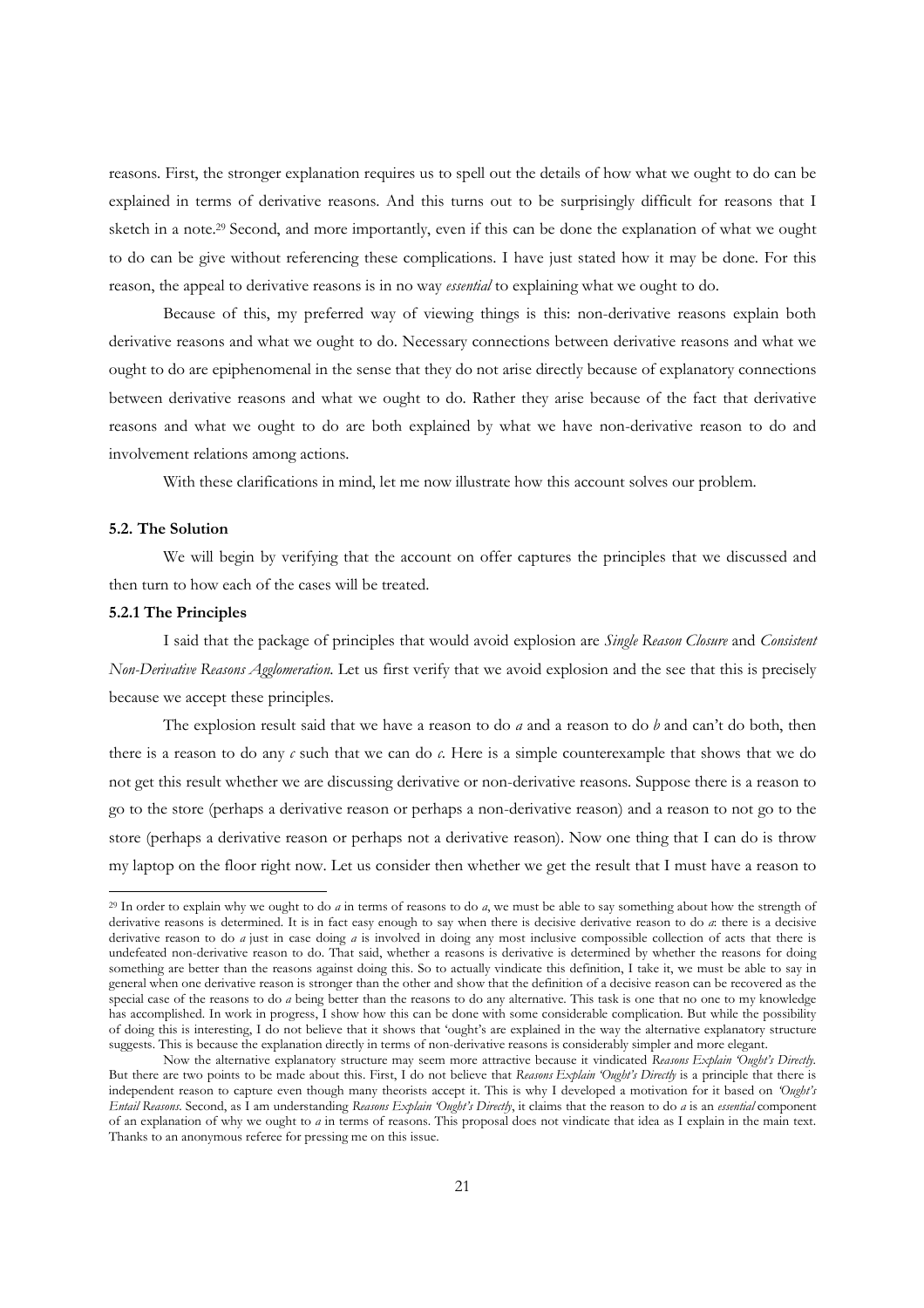throw my laptop on the floor now.

We can look at a few different cases. First, suppose I have a non-derivative reason to go to the store and a non-derivative reason to not go to the store. In this case, I do not have a reason (derivative or otherwise) to throw my laptop on the floor because throwing my laptop on the floor is not involved in going to the store and is not involved in not going to the store. Second suppose I have derivative reason to go to the store because it is involved in buying vegetables and suppose I have derivative reason to not go the store because it is involved in caring for my sick child. In this case too, there is no reason (derivative or otherwise) to throw my laptop on the floor because throwing my laptop on the floor is not involved in buying vegetables and it is not involved in caring for my sick child.

 Of course, it can be that I have a reason to throw my laptop on the ground when I also have a reason to go the store and a reason to not go to the store. But this will only be true in cases where throwing my laptop on the ground is involved in doing some compossible collection of things that I have non-derivative reasons to do. And in these cases, there is no problem with this result. The explosion result is problematic because it gives rise to things that there is a reason for you to do that have no bearing whatsoever on what other things that you have reasons to do. My account does not do this.

 And as I said, the account does this by accepting *Single Reason Closure* and *Consistent Non-Derivative Reasons Agglomeration*. *Single Reason Closure* says this:

if there is a reason for *S* to do *a* and doing *a* involves doing *b*, then there is a reason for S to do *b*

To see that my account validates this principle, suppose that there is a reason for S to do *a*. Now this reason may be derivative or not. If it is non-derivative, then there must be a reason to do *b* because you have a derivative reason to do anything that is involved in doing some most inclusive compossible set of actions that you have non-derivative reasons to do. Since *a* will be part of some such collection and since doing *a* involves doing *b*, it follows that there is a derivative reason and so a reason to do *b*. Suppose instead that there is a derivative reason to do *a*, then there must be a reason to do *b* as well because, by the transitivity of involving, if *a* is involved in doing some most inclusive compossible collection of acts that you have non-derivative reasons to do and if doing *a* involves doing *b*, *b* is involved in doing that most inclusive compossible collection of acts.

Next consider *Consistent Non-Derivative Reasons Agglomeration*:

if there is a non-derivative reason for S to do *a* and there is a non-derivative reason for S to do *b*, and S can do *a* and *b*, then there is a derivative reason for S to do *a* and *b*.

To see that this holds suppose there is a non-derivative reason to do *a*, a non-derivative reason to do *b*, and you can do *a* and *b*. In this case, *a* and *b* both will be part of a particular most inclusive collection of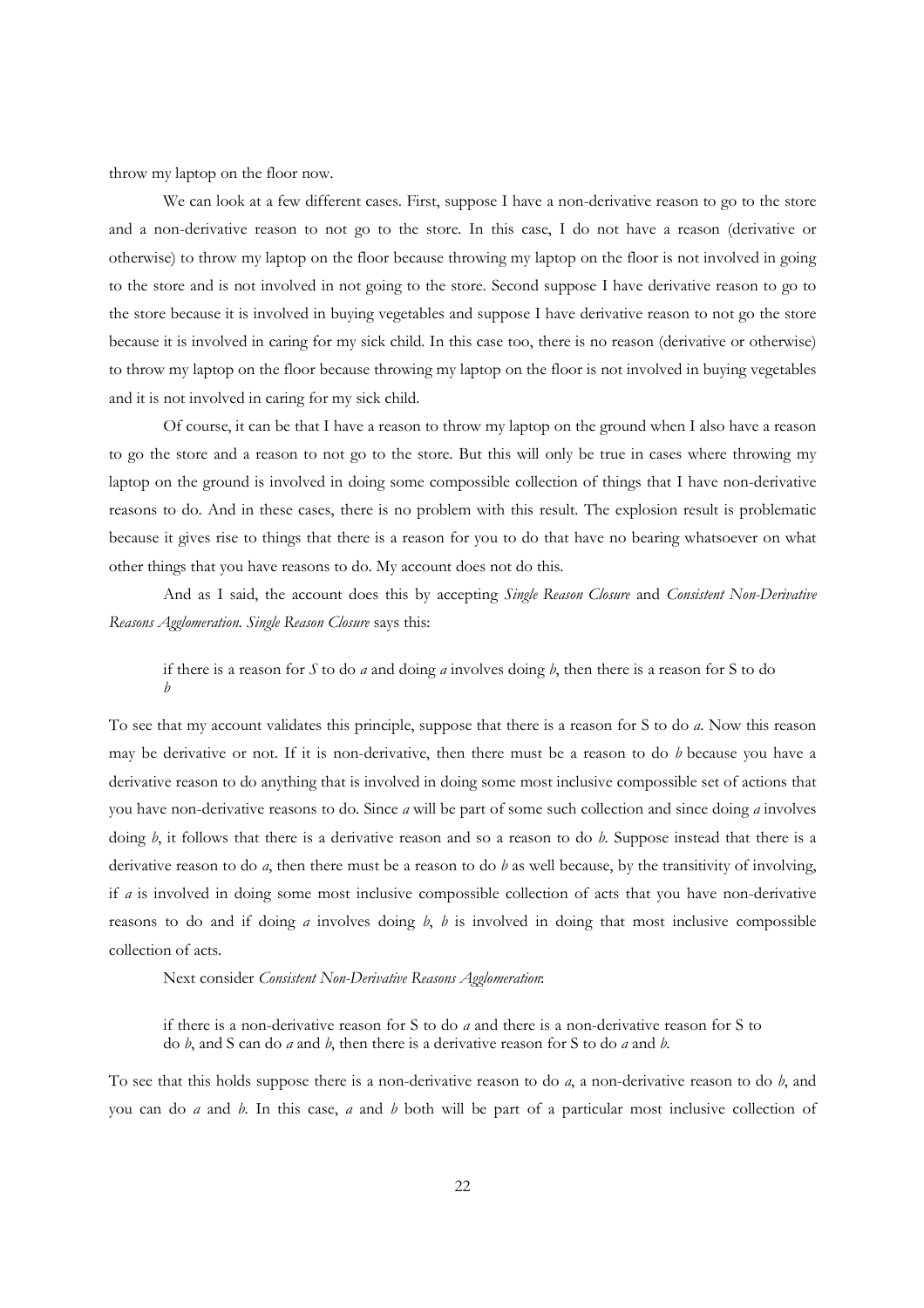compossible acts that you have non-derivative reasons to do. Since doing any such collection involves doing *a* and *b*, it follows that there is a derivative reason to do *a* and *b*.

 Notice here that *Consistent Reasons Agglomeration* does not hold. There can be cases where there is a reason to do *a* and a reason to do *b* and you can do *a* and *b* even though there is no reason to do *a* and *b*. Suppose for example you have a non-derivative reason to do [*a* and *c*] and a non-derivative reason to do [*b* and not-*c*]. In this case, there are two most inclusive compossible collections of acts that you have nonderivative reason to do. The first contains the conjunctive act of doing *a* and *c*; the second the conjunctive act of doing *b* and not-*c*. In this case, there is a reason to do *a* because it is involved in doing the first collection and there is a reason to do *b* because it is involved in doing the second collection, but there is no reason to do *a* and *b* because it is not involved in doing either collection.

 Next notice that *Reasons Can Conflict* and *'Ought's Cannot Conflict* both hold. *Reasons Can Conflict* holds because we allow non-derivative reasons to conflict and set things up to allow derivative reasons to conflict as well. We also ensured that *'Ought's Cannot Conflict* holds by focusing on what follows from *any* most inclusive compossible collection of acts that there are undefeated non-derivative reasons to do.

 Finally turn to *Reasons Explain 'Ought's Directly*. To see this need not hold, consider *Two Breakfasts*. There Mary promised to meet Jeff downtown and Scott by the beach. Plausible, there is a non-derivative reason to meet Jeff and a non-derivative reason to meet Scott and they are each undefeated. In this case, what explains why Mary ought to either meet Jeff or Scott on my view is that this follows from *each* collection of most inclusive compossible acts that there are undefeated non-derivative reasons to do. Now since neither collection contains a non-derivative reason to [meet Jeff or Scott], *Reasons Explain 'Ought's Directly* does not hold in this case.

 It is still nonetheless true that there is such a reason to meet Jeff or Scott. And this is because this reason is derivative has those same non-derivative reasons as a "common cause". The reason to meet Jeff or Scott is derivative and arises from the fact that it follows from some most inclusive compossible set of nonderivative reasons.

More generally, even though *Reasons Explains 'Ought's Direct* does not hold *'Ought's Entail Reasons* does hold. This is because if doing *a* is involved in doing *any* most inclusive collection of compossible acts that there are undefeated non-derivative reasons to do, doing *a* is also involved in doing *some* most inclusive collection of compossible acts that there are non-derivative reasons to do.

 This shows then that the account developed here accepts the exact set of principles that I have claimed will avoid our problem.

# **5.2.2 Cases**

I now turn to the cases that we have discussed. There are four.

First begin by considering *Speeding Law*. We want to show that there must be a reason to drive less than one hundred miles per hour given that there is a reason to drive less than one hundred miler per hour.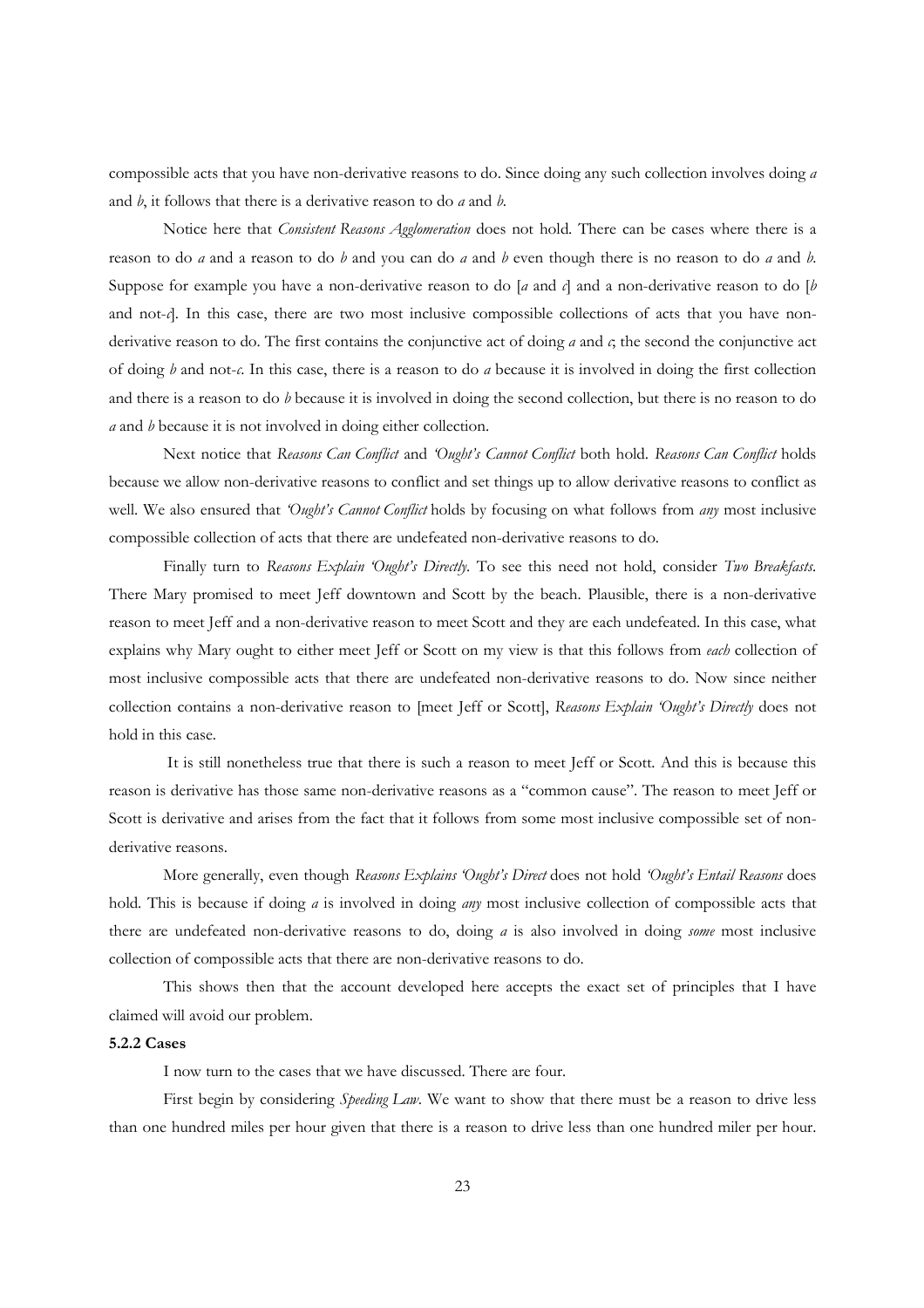And as we know, *Single Reason Closure* is enough to explain this case and my account accepts *Single Reason Closure*.

*Two Breakfasts* was already discussed in §5.2.1. I showed that we get the desired result that I ought to meet Jeff or Scott and that there is a reason for me to meet Jeff or Scott.

Third consider *Lunch-Coffee-Dinner*:

Sally has made three promises. She promised Tom that she will meet him for lunch downtown. She promised Jack that she will meet him for coffee by the beach. She promised Ann that she will meet her for dinner in Santa Barbara. While Sally can make it to lunch and coffee, can make it to lunch and dinner, and can make it to coffee and dinner, she cannot make it to lunch, coffee, and dinner. There just isn't enough time for all that driving.

Here we have three non-derivative reasons that are equally good.<sup>30</sup> In this case, the acts are pairwise compossible but setwise imcompossible. So there are three most inclusive compossible collections of acts that there are undefeated non-derivative reasons to do. The first collection consists of the act of going to lunch and the act of going to coffee; the second the act of going to lunch and the act of going to dinner; third the act of going to coffee and the act of going to dinner. Doing any of these collections of acts involves doing the disjunction of conjunctions: going to lunch and coffee or going to lunch and dinner or going to coffee and dinner. Thus, in this case there is a derivative reason to do this and this ought to be done.

Fourth and finally consider *Fighting our Serving*:

1

Smith's country requires him to fight in the army or perform alternative public service. We may suppose then that Smith has a reason to fight in the army or perform alternative public service. Smith is also deeply committed to a pacifist religion that requires him not fight in the army. We may suppose then that Smith has a reason to not to fight in the army. Given that Smith has a reason to fight or serve and given that Smith has a reason to not to fight, Smith also has a reason to serve.

If we assume there is non-derivative reason to fight or serve and non-derivative reasons to not fight, we get the right result in this case. Since these are the only reasons in this case and you can do both of these things, they form a most inclusive compossible collection of acts that there is undefeated reason to do. Since serving is involved in fighting or serving and not fighting, it follows by our account that there is a reason to serve and that you ought to serve.

<sup>&</sup>lt;sup>30</sup> Since it is an open question in moral philosophy what the non-derivative reasons are, what entitles me to make the assumption each promise provides a non-derivative reason? I make these assumptions for simplicity. Many other assumptions but not all assumptions would work. All that can be done to answer suspicion about my solution on this score is to consider alternative proposals on a caseby-case basis.

For example, the alternative view that we have non-derivative reason to keep as many promises as we can or that we have non-derivative reason to minimize promise-breaking would work for my purposes But the idea that we *only* have non-derivative reason to keep *all* of our promises would not.

This is the right result. If the *only* thing that we have non-derivative reason to do is keep *all* of our promises and we can't keep all of our promises, then it is not the case that we ought to keep two of three promises. Indeed, this consequence of my view shows just what is so implausible about this view of the normative significance of promises.

Similar comments apply to *Fighting or Serving*. Thus, though I cannot prove this, I believe my view will get the right results in these cases.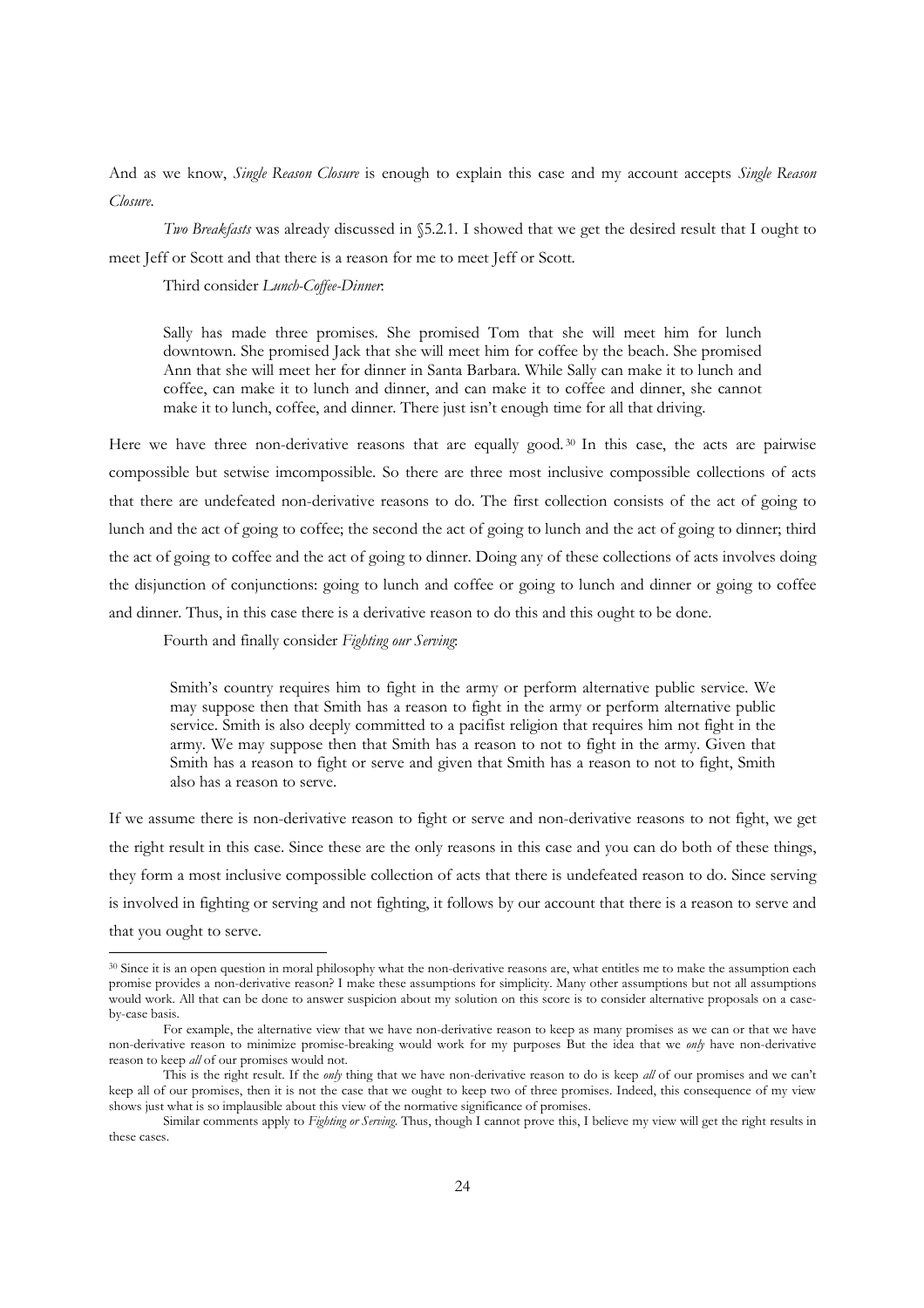#### **6. Conclusion**

1

In this paper, I have argued that two related problems show that it is difficult to make sense of cases involving conflicting reasons if we accept REASONS EXPLAIN 'OUGHT'S. I then developed a unified solution to these problems. An important upshot of this solution is that the distinction from moral philosophy between derivative and non-derivative reasons and work in deontic logic on conflicting 'ought's are important to the project of understanding how reasons explain 'ought's. It was these ideas that allowed us to clearly appreciate the structure of our problem. And it was these ideas that led to the central thought behind my solution: what there is a derivative reason to do and what we are ought to do is that which stands in an important relation to what there are non-derivative reasons to do. If reasons explain 'ought's, then this is, at least to first approximation, *how* they explain them.<sup>31</sup>

<sup>31</sup> For helpful comments thanks to the audience of the USC speculative society, Tony Anderson, Josh Crabill, Steve Finlay, Lou Goble, Keith Hall, Matthew Hanser, Ben Lennertz, Alida Liberman, Nick Laskowski, Errol Lord, Doug Portmore, Indrek Reiland, Henry Richardson, Jacob Ross, Barry Schein, Sam Shpall, Justin Snedegar, Julia Staffel, Sigrún Svavarsdóttir, Gabriel Uzquiano-Cruz, Ryan Walsh, Aness Webster, Ralph Wedgwood, Aaron Zimmerman, and especially two anonymous referees at *Philosophical Studies*. Thanks most of all to Mark Schroeder for advice and criticism on every issue at every stage of this project. Finally, I thank the USC Provost's PhD Fellowship and Russell Fellowship for support.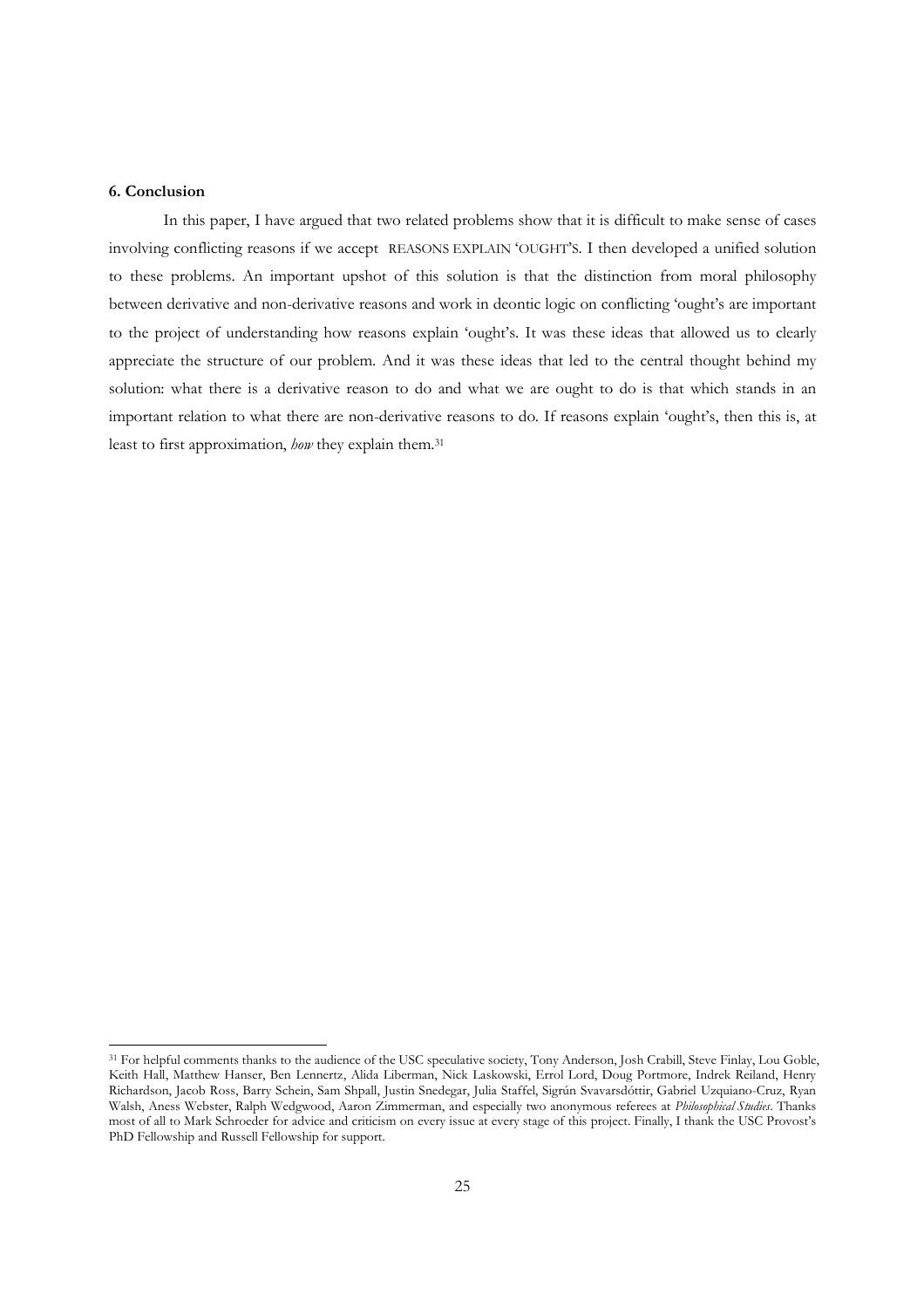#### **A.1 The Life of Single Reason Closure**

 In my experience, *Single Reason Closure* is a principle that some people find highly suspect. This appendix is dedicated to briefly discussing the status of this principle.<sup>32</sup>

I should start by admitting that it is unlikely that what I can say in this paper that is not directly dedicated to considering all aspects of *Single Reason Closure* will satisfy everyone. This is because this principle, or more accurately a version of it concerning 'ought's, has a rather complicated status in ethics and in deontic logic: some think it is obviously true (Hilpinen and Føllesdal 1971: 22 and Nute and Yu 1997: 5); other obviously false. But, I submit, this fact—that people's assessments differ—tells us that a thorough and even handed assessment of *Single Reason Closure* requires careful consideration of both its merits and its problems. This paper will show some positive applications of *Single Reason Closure*. This contributes one important piece of evidence to the large body of evidence that we must consider in order to responsibly evaluate *Single Reason Closure*. What this piece of evidence tells us is that those who wish to reject *Single Reason Closure* must identify an alternative to it that is capable of resolving our two problems. So the main contribution of this paper with regard to *Single Reason Closure* will not be to defend it from problems others have raised but to highlight some underappreciated virtues of this principle.

That said, let me make two points about *Single Reason Closure* and the cases that motivate it. First let me mention one weakening of *Single Reason Closure* that avoids many problems for this principle that people raise (e.g., the problem that *Single Reason Closure* entails that we have reasons to do "tautological actions" such as murder or not murder). The weakening is this:

if there is a reason for S to do *a*, doing *a* involves doing *b*, and doing *b* is under S's intentional control, then there is a reason for S to do *b*

where we say that doing an act is under an agent's intentional control just in case both (1) if she intends to do it, she does it and (2) if she intends to not do it, she does not do it. It will be easy for the interested reader to check that even this restricted version of *Single Reason Closure* gives rise to the problem that I have described when combined with *Consistent Reasons Agglomeration*. And though I did not complicate the presentation of my solution so that it only validates this restricted principle, it will not be hard to see that the solution could be modified in this way.

 Next, recall that we considered *Single Reason Closure* in the first place because we wanted to explain why there is a reason to drive less than one hundred miles per hour given that there is a reason to drive less than fifty miles per hour in *Speeding Law*. The second issue I would like to consider is an objection to the idea that there really is a reason to drive less than one hundred miles per hour in that case.

The objection begins with the observation that one can drive less than one hundred miles per hour by driving exactly eighty miles per hour. But, plausibly, there is no reason to drive exactly eighty miles per

<sup>32</sup> Thanks to an anonymous referee for pressing me on this issue.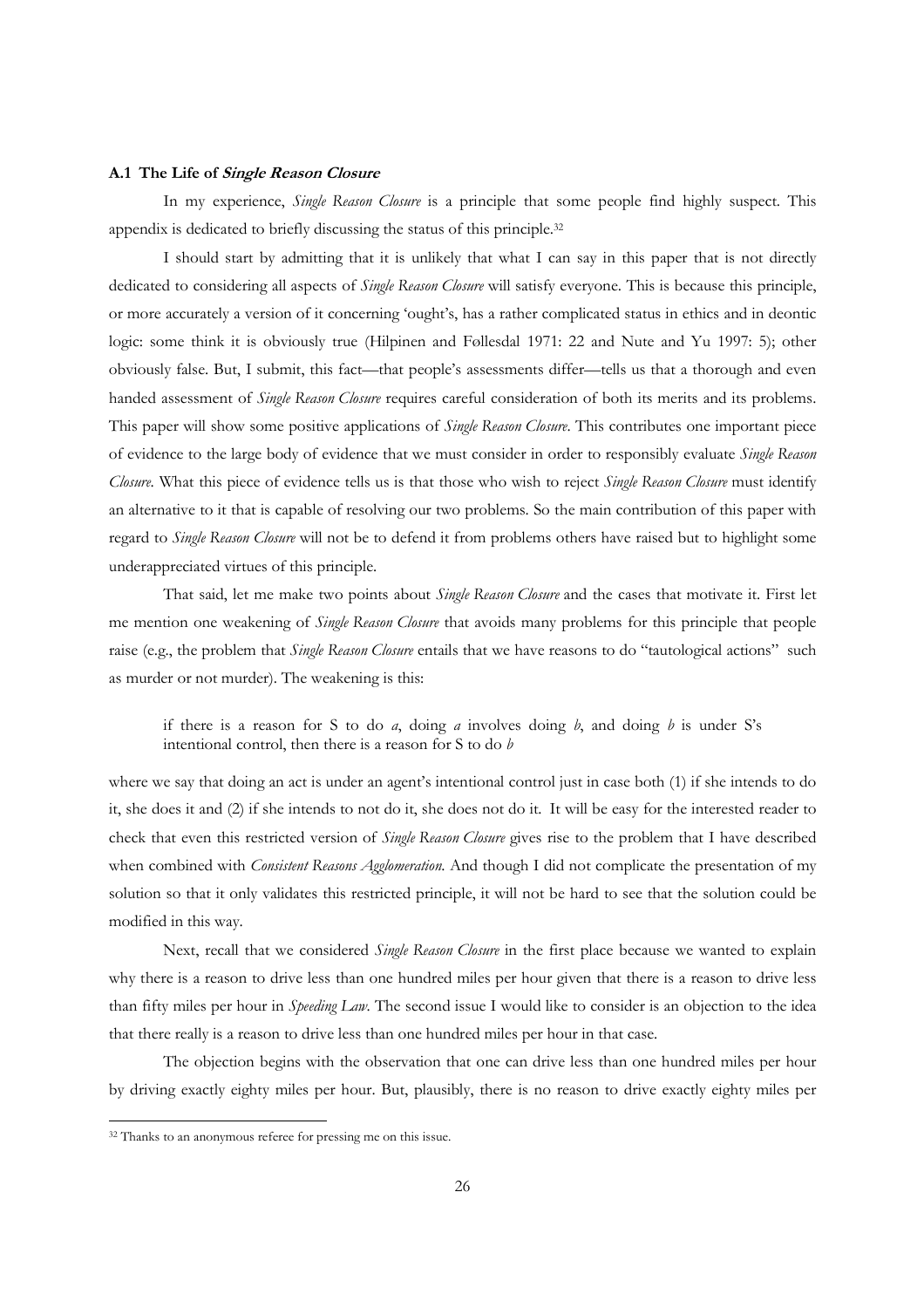hour in this case. On the basis of these two premises, the objection concludes that there is no reason to drive less than one hundred miles per hour.

 Before responding to what I take the heart of the objection, let me make two preliminary points. First *Single Reason Closure* alone does not imply that there is a reason to drive exactly eighty miles per hour so it gets this fact right. Second, not only is there not a reason to drive exactly eighty miles per hour, there is a reason not to drive exactly eighty miles per hour in this case. And *Single Reason Closure* is the most natural explanation of why there is this reason. Since driving less than fifty miles per hour involves failing to drive exactly eighty miles per hour, *Single Reason Closure* predicts that there is a reason not to drive exactly eighty miles per hour. These are two correct results about the case and the second result follows from *Single Reason Closure* and is a piece of evidence in its favor.

However, the heart of the objection, I take it, does not focus on whether *Single Reason Closure* alone predicts that driving exactly eighty miles an hour is something that you have a reason to do (as I said, it does not). Rather the heart of the objection is that *Single Reason Closure* predicts that there is a reason to do something (namely, drive less than one hundred miles per hour) and one way of complying with this reason (namely driving exactly eighty miles per hour) is not something you have a reason to do and indeed have a reason against doing. This observation seems to be that it cannot be the case that there is no reason to do an act which is a way of complying with something you have a reason to do.

So the bridge premise this objection relies on is this:

if there is a reason to do *a* and *b* is a way of doing *a*, then there must be a reason to do *b*

or something similar to this perhaps restricted to cases in which you ought to do *a* as well. Since there is no reason to drive exactly eighty miles per hour, the objector concludes by modus tollens that there is no reason to drive less than one hundred miles per hour. My response to the objection is that this bridge premise is false.

 My response rests on three claims. First, at least in some cases (though perhaps not all) we have a reason to accomplish an end E that gives us a reason to take a (perhaps necessary, perhaps not) means M to E that is not a sufficient means to E. For example, I may have an excellent reason to drive my friend to the airport and that gives me a reason to clear the snow off of my car.

 Next consider that there will always be a sufficient means M' to accomplishing M that precludes accomplishing E.33 To return to the example, a sufficient means to clearing the snow off of my car would be to murder my friend, steal his shovel, and use it to shovel the snow off of my car.

 Finally I submit there is no reason to do M' (at least only given the reason to do E and the reason to do M that it generates). To return to the example, there is no reason to murder my friend, steal his shovel, and shovel the snow off of my car.

These three general claims then provide a counterexample to the bridge premise because there is a

<sup>33</sup> There will always be such an M' because we can always let M' be [M and not-E].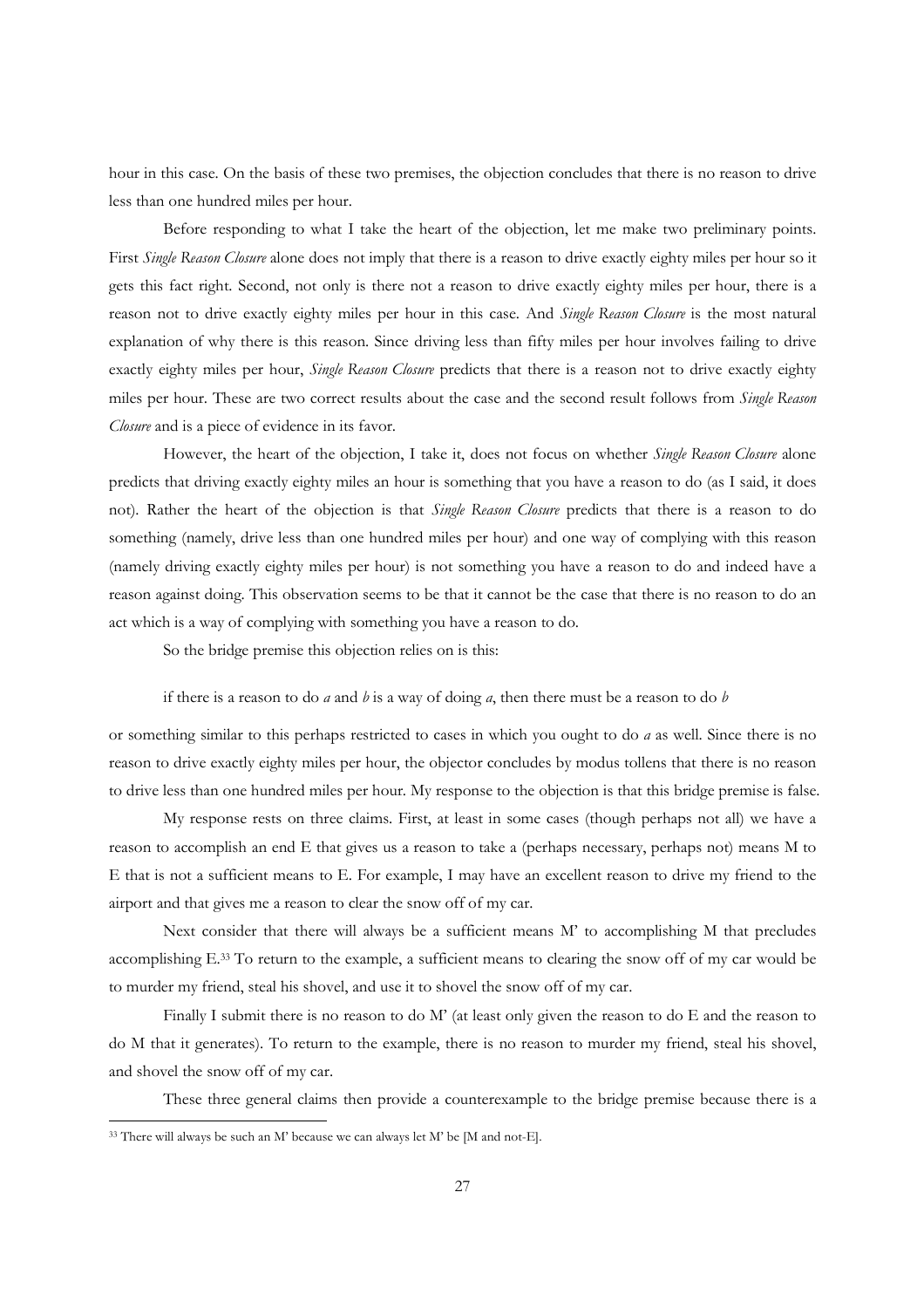reason to do M, M' is a way of doing M, and nonetheless there is no reason to do M'. More generally, this argument suggest that the bridge principle is false when applied to reasons to do acts that are generated by other reasons. It should be no surprise then that there is no reason to drive exactly eighty miles per hour in *Speeding Law*. 34, 35

 This conclude my response to concerns about *Single Reason Closure*. That said, these comments do not suffice to address all of the problems that have been offered for *Single Reason Closure*. But as I said, my aim is not to solve all the problem for *Single Reason Closure* here. It is to show that there are certain problems understanding conflicting reasons and their connection to what we ought to do and that *Single Reason Closure* can be a part of a solution to these problems. That said, for those interested in these problems, I briefly discuss them in a note.<sup>36</sup>

#### **A.2 A Simple Formal Model**

1

 The formal theory that I will develop is an adaptation of a formal system developed by John Horty (2012). I adapt the system in two ways. First I considerably simplify the system. Though my ideas could be

<sup>34</sup> It is important to be clear here about why this response is not question begging against a reasonable objector. A reasonable objector may reject the motivation for *Single Reason Closure* for the reason provided, but she should not reject the first claim of my argument (the claim that sometimes we have reasons to take non-sufficient means to our ends). For those who wish to reject the first assumption of my argument, I do not offer any response. I simply note that this is a highly theoretical commitment that, to my mind, hardly provides a starting point for an objection to simple judgements about cases unless the commitment can be bolstered by strong independent argument.

<sup>&</sup>lt;sup>35</sup> Counterexamples to the 'ought' version of the bridge premise can also be had with the help of the simple observation that for almost anything we ought to do there are sufficient means for doing it that are impermissible. Some of these counterexamples may also falsify the bridge premise stated in the text but judgments about these examples involving reasons are less clear.

<sup>36</sup> I discuss only two puzzles here. Begin with, a generalization of Ross's paradox (Ross 1941). Though I do not have the space here to engage with the literature on this topic in the level of detail it deserves, let me make four points. First a popular solution to Ross's paradox explains the paradox away on pragmatic grounds (Castañeda 1981). Second though not clearly impossible, it is not obvious that the speeding law case can be explained without allowing the Rossian inference: that case can be thought of as going from 'there is a reason to drive forty-nine mph or forty-eight mph or…' to 'there is a reason to drive ninety-nine mph or ninety-eight mph or … or forty-nine mph or forty-eight mph or….'. Third, *Single Reason Closure* is entailed by other plausible principle so those who reject it face the task of explaining which of these principles they reject. For example *Single Reason Closure* follows from the principle that if there is a reason to do *a* and *b*, then there is a reason to do *a* together with the principle that there is a reason to do *a* just in case there is a reason to do *b* when doing *a* involves doing *b* and doing *b* involves doing *a*. Fourth and finally, the Rossian intuition is suspect. Apply the same intuition pump to neither mailing nor burning the letter. Neither mailing nor burning the letter is an act that you do not have a reason to do and indeed an act you have a reason to not do. So this intuition pump suggests that you have strong reasons to not [neither sending nor burning the letter]. Now if we make the extremely weak assumption that you have a reason to do *a* then you also have a reason to do *b* where *b* is the result of performing a de Morgans transformation on *a*, it follows that you do indeed have a reason to mail or burn the letter. So the Rossian intuition itself pulls in both directions and those who wish to draw the conclusion that *Single Reason Closure* fails based on it must face up to denying much more than *Single Reason Closure*.

Next consider a generalization of Professor Procrastinate type cases (Jackson and Pargetter 1986). Again, there is a rich literature on this topic that I cannot do justice to, but let me say two things in response. First and most importantly let me note that one prominent family of accounts of this case and solution to the so-called actualism/possibilism debate it is involved in preserves *Single Reason Closure*. This family of accounts is motivated by consideration independent of the ones here and I myself find these solutions plausible (see Portmore 2013 and Ross 2012 for a recent defense). Second, one of the original arguments used to suggest that we have a failure of *Single Reason Closure* in the Professor Procrastinate case involved appealing to a certain simple consequentialist semantics for 'ought'. But this semantics is controversial not only for its implication in first order ethics but also because (i) it is not the only consequentialist approach possible and there are alternatives that validate *Single Reason Closure* (Portmore 2011), (ii) nonconsequentialist semantics abound that do not have this result such as the usual modal semantics given for the so-called Standard Deontic Logic and such as a more recent semantic treatment due to Wedgwood 2006 that integrates insights from logic, linguistics, and moral philosophy, and (iii) the approach that I develop is an alternative account of the nature of what we ought to do so the argument from Jackson's theory simply begs the question against it.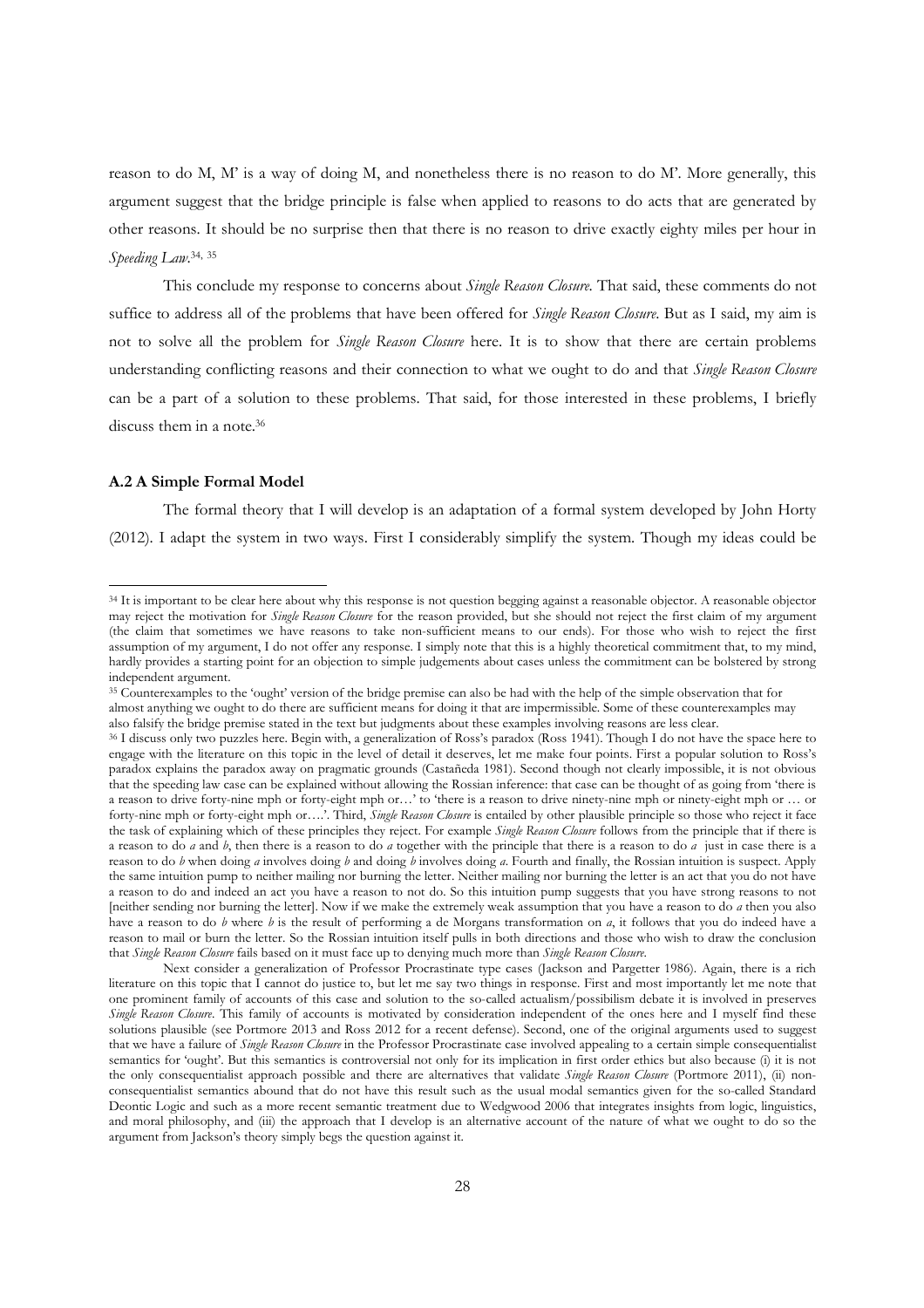developed using the full resources of Horty's system, I am simplifying here in order to introduce my main ideas in the most approachable form. Second as will become clearer as we go on, I interpret some of the objects in my system differently than Horty interprets the analogous objects in his system. As we will see, this difference in interpretation is important because it is what will allow me to do something Horty cannot do: reject *Reasons Explain 'Ought's Directly* while accepting '*Ought's Entail Reasons* and thereby solve our problem.<sup>37</sup>

Let's develop the system. To begin, instead of discussing action and involvements among actions, I will simplify things by discussing sentences and logical entailments among them. Let lowercase Greek letters α, β, γ, etc. be sentences. Accordingly, we will also officially have to treat 'reason' and 'ought' as operators on sentences.

Next since we know that the notion of a non-derivative reason is going to play an important role in this system, we should introduce a way of representing them. So let !(α) represent a non-derivative reason to do **α**. While this formalism does not allow us to represent what the reason is to do  $\alpha$ , we do not need to add such details to our system because our problem does not turn on exactly what the reason is.

 Since we will often be interested in discussing not just individual non-derivative reasons but also collections of non-derivative reasons, we should introduce a device for representing these as well. We therefore use  $\Re$  for a set of non-derivative reasons.

It will also turn out to be useful when we are giving some definitions below to have a function, *Consequent*, that takes a non-derivative reason and returns the thing that we have a non-derivative reason to do and similarly for sets of non-derivative reasons. So we define:

*Consequent*[!(α)]=α *Consequent* $[\Re] = \{x | \exists y \in \Re \text{ and } \text{Consequent}[y] = x\}$ 

Next, we must distinguish the undefeated non-derivative reasons from the non-derivative reasons.

To do this, let's help ourselves to an ordering on non-derivative reasons  $\leq$ . We read  $!(\alpha) \leq |(\beta)|$  as 'there is a least as good of a non-derivative reason to  $\alpha$  as there is to do  $\beta$ '. We assume  $\leq$  is a reflexive relation in the sense that the following claim holds:

 $!(\alpha) \leq |(\alpha)|$ 

-

and assume that  $\leq$  is a transitive relation in the sense that the following claim holds:

if  $!(\alpha) \leq |(\beta)$  and  $!(\beta) \leq |(\gamma)$ , then  $!(\alpha) \leq |(\gamma)$ 

Finally, since we have seen that it plausible to think that there are equally good conflicting reasons, we know

<sup>37</sup> Horty notices that his system cannot accept '*Ought's Entail Reasons* and, for this reason, says he has an "austere" theory of reasons (2012: ch. 2, §1). By my lights, such austerity is a cost and the interpretation provided here can be thought of as an amendment to his system that does not have this cost.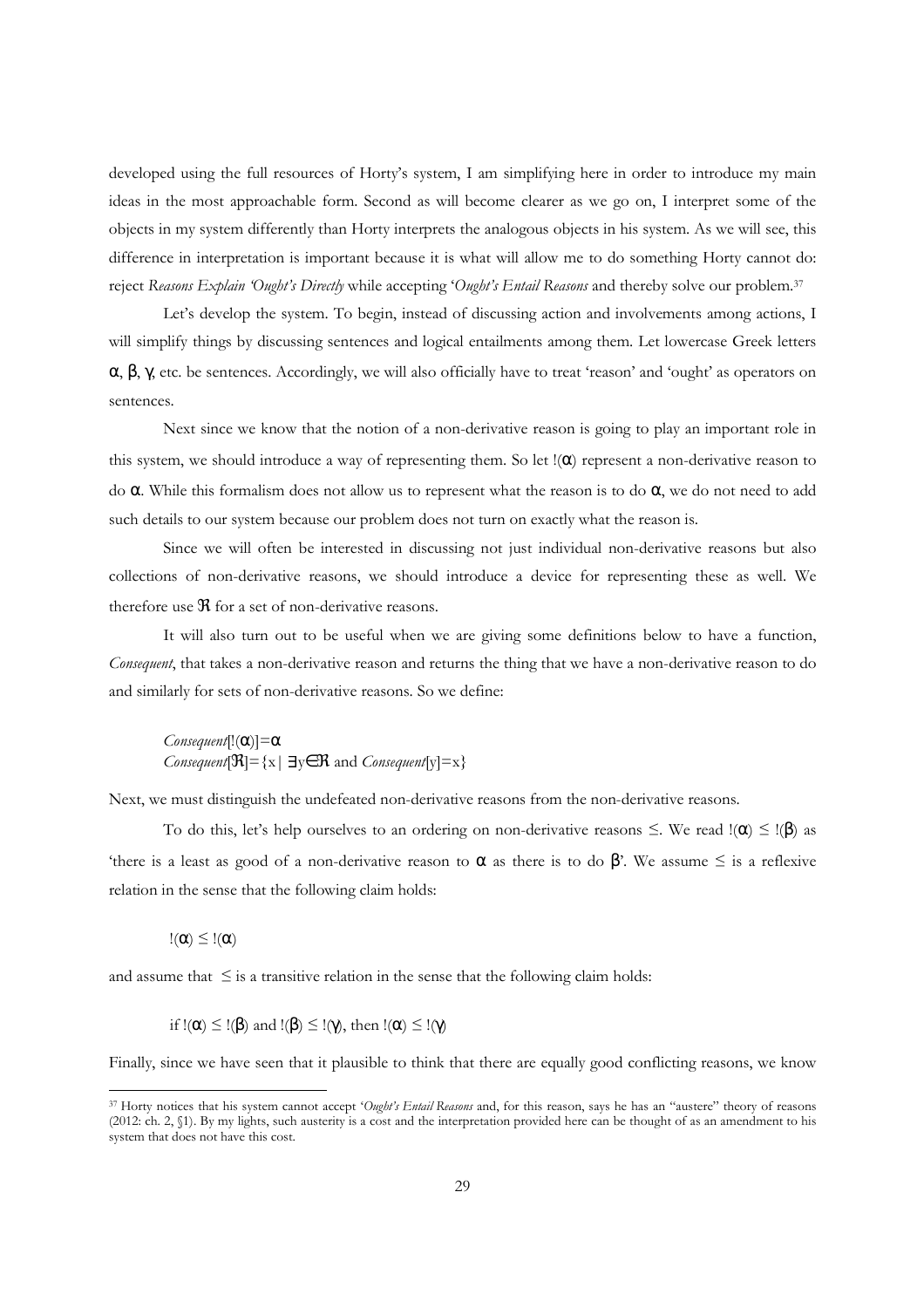that there can be situations where  $\alpha$  is inconsistent with  $\beta$ ,  $!(\alpha) \leq 1(\beta)$ , and  $!(\beta) \leq 1(\alpha)$ .

 We can now define an operator *Undefeated* that takes us from a set of non-derivative reason to the subset of it that contains undefeated non-derivative reasons:

*Undefeated*<( $\Re$ )={x∈ $\Re$ |there is no y∈ $\Re$  such that (i) x < y and (ii) *Consequent*[x] is inconsistent with *Consequent*[y]}

In other words, a reason to do some act is defeated if there is a better reason to do some act that conflicts with it. And an undefeated reason is just a reason that is not defeated.<sup>38</sup>, <sup>39</sup>

 There are many simplifications involved in this formalism (see n. 36), but it is enough for our purpose. And our purpose, recall, is to develop an account on which non-derivative reasons explain derivative reasons and 'ought's by showing that they stand in an important logical relation to non-derivative reasons. What we still need to do is describe this logical relation.

 To do this, we need the notion of a most inclusive collection of non-derivative reasons. We define this in terms a maximal consistent subset of a certain set as follows:

A is a *maximal consistent subset* of B iff (1) A⊆B, (2) A is consistent, and (3) it is not the case that there is a C such that C is consistent and  $A\square C\square B$ .

With this in hand, we can now define a relation  $|\sim_{HNEE}$  that we interpret as telling us *how non-derivative reasons explain* 'ought's.

This relation will hold between a collection of reasons of a certain weight and an 'ought' just in case the reasons explain the 'ought'. Recall that a collection of reasons of a certain weight is formally represented by a pair  $\langle \Re, \leq \rangle$  and we can represent an 'ought' with the operator O. So we may define this relation as follows:

 $\langle \Re, \le \rangle$  |  $\sim_{HNE}$  O( $\alpha$ ) iff M  $\vdash \alpha$  for every maximal consistent subset M of *Consequent*[*Undefeated*≤(ℜ)]

where  $\vdash$  is the logical consequence relation of ordinary propositional logic. And we can also define when when  $|\sim_{HNE}$  holds between a pair < $\Re$ ,  $\leq$ > and the claim 'there is a reason for it to be the case that  $\alpha$ ' which

<sup>38</sup> Strictly speaking, what I have defined is the notion of a reason being not worse than any other reasons. A reason being not worse and a reason being at least as good come apart in cases where reasons are incomparable with one another. But in order to present my ideas as simply as possible, I will ignore incomparability among reasons. Indeed, there are a whole host of phenomena concerning the weight of reasons that I will be ignoring in order to present my system simply (e.g., undercutting defeat, attenuation, how multiple reasons can "add up" to provide more support for an act, reinstatement). Luckily, as I said before, my system can be developed using the full resources of Horty's system and these extra resources were developed precisely to understand these phenomena (see Hansen 2008 and Horty 2012 for further discussion).

<sup>39</sup> We do not focus on non-derivative reasons that are *better than* reasons that conflict with them because the set of such non-derivative reasons is empty in cases like *Two Breakfasts* and *Lunch-Coffee-Dinner* where we have equally good non-derivative reasons (cf. Horty 2003: 572-573).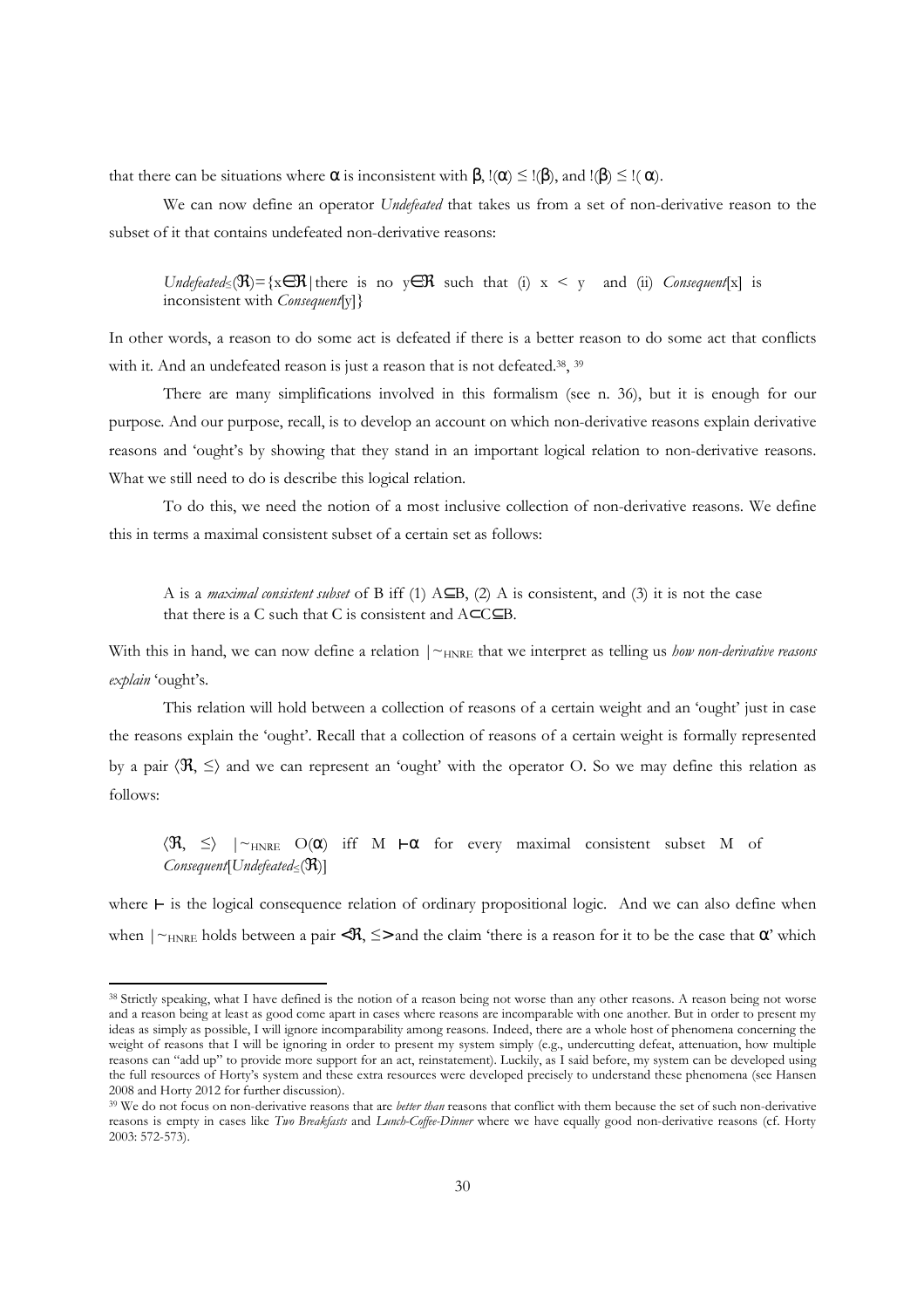we write as  $R(\alpha)$ :

1

 $\langle \Re, \leq \rangle$  |  $\sim_{HNER}$   $R(\alpha)$  iff M  $\vdash \alpha$  for some maximal consistent subset M of *Consequent*[ $\Re$ ]

As I have defined it,  $R(\alpha)$  is a claim about reasons derivative or otherwise. Having defined this notion, we may define a derivative reason as a reason that is not non-derivative. Formally this ends up looking like this:

 $\langle \Re, \le \rangle$  |  $\sim_{HNE} \text{DR}(\alpha)$  iff  $\langle \Re, \le \rangle$  |  $\sim_{HNER} \text{R}(\alpha)$  and  $!(\alpha) \notin \Re$ .

where  $DR(\alpha)$  is read as 'there is a derivative reason for it to be the case that  $\alpha$ '.

Thus, my formal framework adapts Horty's formal framework by thinking of the elements of  $\Re$  as non-derivative reasons.40 It is easy to use this framework to now formally verify each of the claims I made about the principles.

 Here I will verify *Single Reason Closure*, *Consistent Non-Derivative Reasons Agglomeration*, and *'Ought's Entail Reasons*. I leave it to the reader to perform the simple verification of other claims that she may be interested in:

- (1) Formally, *Single Reason Closure* says that if  $\langle \Re, \leq \rangle$  |  $\sim$  HNRE R( $\alpha$ ) and  $\{\alpha\}$  **|**  $\beta$ , then  $\langle \Re, \leq \rangle$  |  $\sim$  HNRE R(β). Suppose then  $\langle \Re, \le \rangle$  |  $\sim_{H NRE}$  R( $\alpha$ ) and  $\{\alpha\}$  |  $\beta$ . Since  $\langle \Re, \le \rangle$  |  $\sim_{H NRE}$  R( $\alpha$ ), there must be some maximal consistent subset M of *Consequent*[ $\Re$ ] such that M  $\vdash \alpha$ . Since  $\vdash$  is a transitive relation and since  $\{\alpha\} \vdash \beta$ , M  $\vdash \beta$ . Thus,  $\langle \Re \rangle \leq |\sim_{HNRE} R(\beta)|$ .
- (2) Formally, *Consistent Non-Derivative Reasons Agglomeration* says that if !(α)∈ℜ , !(β)∈ℜ, and {α, β} is consistent,  $\langle \Re, \le \rangle$  | $\sim_{HNE}$  R( $\alpha \wedge \beta$ ). Assume  $\vert \alpha \rangle \in \Re$ ,  $\vert \beta \rangle \in \Re$ , and  $\{\alpha, \beta\}$  is consistent. There is then some maximal consistent subset M of *Consequent*[ $\mathfrak{R}$ ] such that  $\{\alpha, \beta\} \subseteq M$ . Since  $\{\alpha, \beta\} \vdash \alpha \land \beta$ β and since  $\vdash$  is monotonic, M  $\vdash$  α Λ β. Thus,  $\langle \Re, \le \rangle \mid$  ~HNRE R(α Λ β).
- (3) Formally 'Ought's Entail Reasons says that if  $\langle \Re, \leq \rangle$  |  $\sim_{HNE}$  O( $\alpha$ ), then  $\langle \Re, \leq \rangle$  |  $\sim_{HNE}$  R( $\alpha$ ). So suppose 〈ℜ, ≤〉 |~HNRE O(α). Consider some maximal consistent subset of *Consequent*[*Undefeated*≤[ℜ]], M. By our supposition, M  $\vdash \alpha$ . By the definition of an *Undefeated*≤, M⊆*Consequent*[ $\Re$ ] and M is consistent. So M is either a maximal consistent subset of *Consequent*[ℜ] or it isn't. If it is, then we have  $\langle \Re, \le \rangle$  |  $\sim_{HNE}$  R( $\alpha$ ) because M  $\vdash \alpha$ . If it is not, then by definition there is some maximal consistent subset of *Consequent*[ $\Re$ ], M', such that M $\subseteq$ M'. By the monotonicity of  $\vdash$ , it follows that M'  $\vdash \alpha$ . So  $\langle \Re \rangle \leq | \sim_{HNRE} R(\alpha)$ . Thus,  $\langle \Re \rangle \leq | \sim_{HNRE} R(\alpha)$ .

<sup>40</sup>It may be worth noting how this system is related to two other systems. First, the system that can be found in Goble 2013: §4.4 is very similar to mine. When I came up with my system, Goble's paper did not contain the system that is now found in his §4.4. At that time, the system that was closest to mine did not validate '*Ought's Entail Reasons*. Goble since has, perhaps independently, developed the system now found in §4.4. Second Portmore 2013 argues on very different grounds for a special case of my view (see n. 36 for further discussion). According to Portmore, if an agent has a non-derivative reason to do α, a non-derivative reason to do β, and  $\alpha \neq \beta$ , then  $\alpha$  and  $\beta$  are inconsistent. In effect, Portmore thinks that there are only non-derivative reasons to do maximal consistent acts.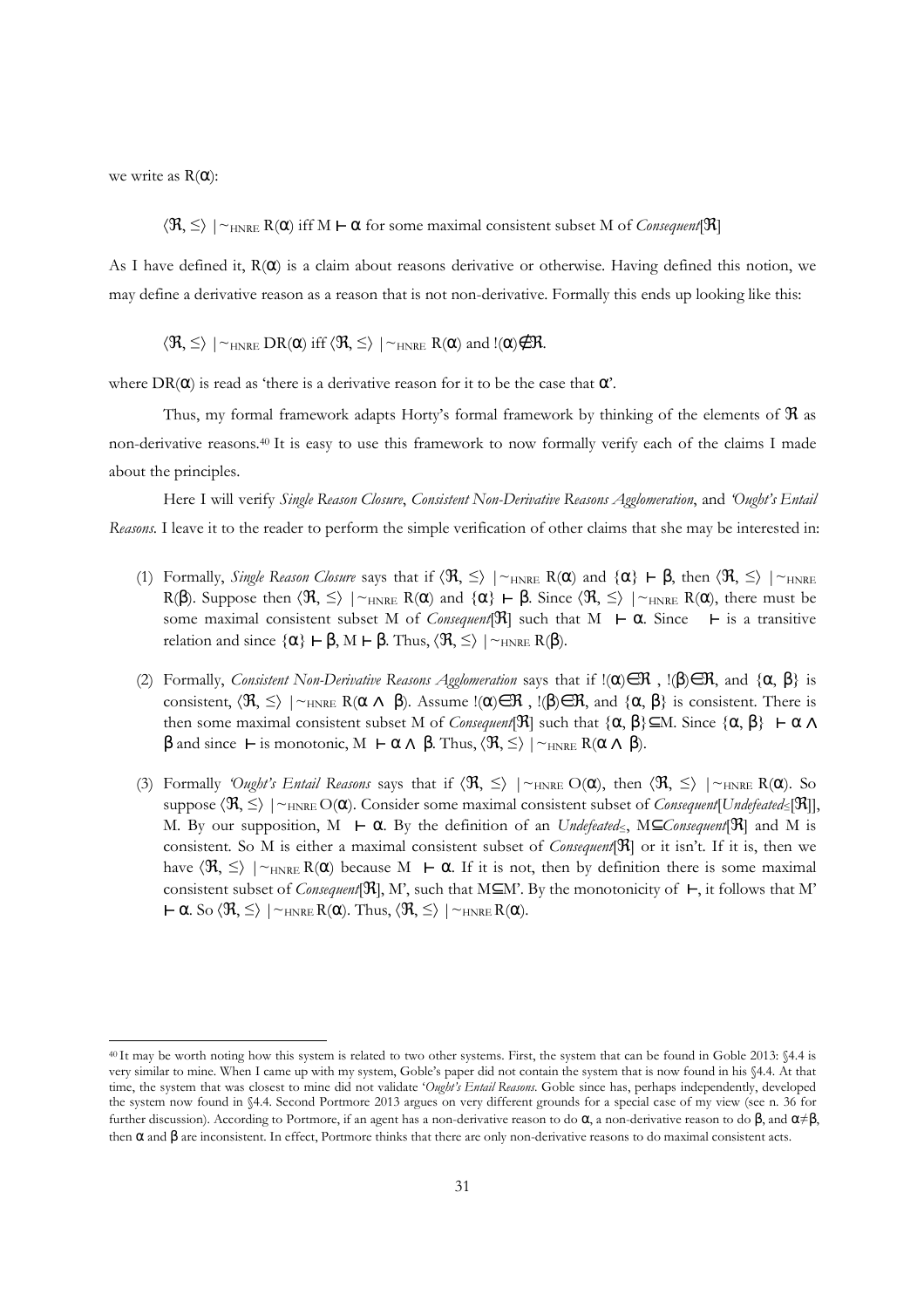# References

Beirlaen, Mathieu, Christian Straßer, and Joke Meheus. 2013. "An Inconsistency-Adaptive Deontic Logic for Normative Conflicts" in *Journal of Philosophical Logic* 42: 285-315.

Bedke, Matthew. 2009. "The Iffiest Oughts" in *Ethics* 119: 672-698.

—. 2011. "Passing the Deontic Buck" in *Oxford Studies in Metaethics* 6: 128-153.

Brink, David. 1994. "Moral Conflict and Its Structure" in *Philosophical Review* 103: 215-247.

Broome, John. 2004. "Reasons" in R Jay Wallace, Philip Pettit, Samuel Scheffler, and Michael Smith eds. *Reason and Value*. Oxford: Oxford University Press. 28-55

Brown, Mark. 1999 "Agents with Changing and Conflicting Commitments" in Paul McNamara and Henry Prakken eds. *Norms, Logics, and Information Systems*. Amsterdam: IOS Press. 109-126.

Cariani, Fabrizio. 2013. "*Ought* and Resolution Semantics" in *Nous* 47: 534-558.

Castañeda, Henri Neri. 1981. "The Paradoxes of Deontic Logic" in Risto Hilpinen ed. *New Studies in Deontic Logic*. Dordrecht: D. Reidel. 37–86.

Chellas, Brian. 1980. *Modal Logic*. Cambridge: Cambridge University Press.

Dany, Jonathan. 2004a. *Ethics without Principles*. Oxford: Oxford University Press.

—. 2004b. "Enticing Reasons" in R. Jay Wallace *et al*. eds. *Reason and Value*. Oxford: Oxford University Press. 91-118.

Donagan, Alan. 1984 "Consistency in Rationalist Moral Systems" in *Journal of Philosophy* 81: 291-309.

Foot, Philippa. 1972. "Morality as a System of Hypothetical Imperatives" in *Philosophical Review* 81: 305-316.

—. 1983. "Moral Realism and Moral Dilemma" reprinted in Gowans 1987a. 250-270.

Gert, Joshua. 2007. "Normative Strength and the Balance of Reasons" in *Philosophical Review* 116: 533-562.

Goble, Lou. 2009. "Normative Conflicts and the Logic of 'Ought'" in *Nous* 43: 450-489.

—. 2013. "Prima Facie Norms, Normative Conflicts, and Dilemmas" in Leendert van der Torre, John Horty, Dov Gabbay, and Ron van der Meyden eds. *Handbook of Deontic Logic and Normative Systems*. Milton Keynes: College Publications. 241-352.

Gowans, Christopher eds. 1987a. *Moral Dilemmas*. Oxford: Oxford University Press.

—. 1987b. "Introduction" in Gowans 1987a. 3-33.

Greenspan, Patricia. 2007. "Practical Reasons and Moral 'Ought'" in Russ Shafer-Landau eds. *Oxford Studies in Metaethics* 2: 172-194.

Hansen, Jörg. 2004. "Problems and Results for Logics about Imperatives" in *Journal of Applied Logic* 2: 39-61.

—. 2008. "Prioritized Conditional Imperatives" in *Autonomous Agents and Multi-Agent Systems*. 11-35

Hilpinen, Risto and Dagfinn Føllesdal. 1971. "Deontic Logic: An Introduction" Risto hilpinen ed. *Deontic Logic: Introductory and Systematic Readings*. Dordrecht: D. Reidel. 1-35

Horty, John. 2003. "Reasoning in Moral with Moral Conflicts" in *Nous* 37: 557-605.

—. 2012. *Reasons as Defaults*. Oxford: Oxford University Press.

Jackson, Frank and Robert Pargetter. 1986. "Oughts, Options, and Actualism" in *Philosophical Review* 95: 233-255.

Kagan, Shelly. 1998. "Rethinking Intrinsic Value" in *Journal of Ethics* 2: 277-297.

Kolodny, Niko. Forthcoming. "Instrumental Reasons" in Daniel Star ed. *Oxford Handbook of Reasons and Normativity*. Oxford: Oxford University Press.

Korsgaard, Christine. 1983. "Two Distinctions in Goodness" in *Philosophical Review* 92: 169-195.

Lemmon, E.J. 1962. "Moral Dilemmas", in *The Philosophical Review* 70: 139-158.

Marcus, Ruth Barcan. 1980. "Moral Dilemmas and Consistency" in *Journal of Philosophy* 77: 121-136.

Millsap, Ryan. ms. "The Balancing Theory of *Ought* and Reasons Transmission"

McConnell, Terrance. 2010. "Moral Dilemmas", *Stanford Encyclopedia of Philosophy* Summer 2010 Edition. <http://plato. stanford.edu/archives/sum2010/entries/moral-dilemmas/>.

McNamara, Paul. 2004. "Agential Obligation as Non-Agential Personal Obligation Plus Agency" in *Journal of Applied Logic* 2: 117-152. Nagel, Thomas. 1970. *The Possibility of Altruism*. Princeton: Princeton University Press.

Nair, Shyam. 2014. "Consequences of Reasoning with Conflicting Obligations" in *Mind* 123: 753-790.

Nute, Donald and Xiaochang Yu.1997. "Introduction" in Donald Nute ed. *Defeasible Deontic Logic*. Dortrecht: Kluwer. 1–18.

Parfit, Derek. 2011. *On What Matters*. Oxford: Oxford University Press.

Portmore, Douglas. 2013. "Perform Your Best Option" in *Journal of Philosophy* 110: 436-459.

Pietroski, Paul. 1993. "Prima Facie Obligation, Ceteris Paribus Laws in Moral Theory" in *Ethics* 103: 489-515.

Ross, Alf. 1941. "Imperatives and Logic" in *Theoria* 7: 53-71.

Ross, Jacob. 2012. "Actualism, Possibilism, and Beyond" in Mark Timmons ed. *Oxford Studies in Normative Ethics* 2. New York: Oxford University Press. 74-96.

Ross, W.D. 1930. *The Right and the Good*. Oxford: Oxford University Press.

Raz, Joseph. 2002. *Practical Reasoning and Norms*. Oxford: Oxford University Press.

—. 2005. "The Myth of Instrumental Rationality" in *Journal of Ethics and Social Philosophy* 1.

Scanlon, T.M. 1998. *What We Owe to Each Other*. Cambridge: Harvard University Press.

Schroeder, Mark. 2009. "Means-End Coherence, Stringency, and Subjective Reasons" in *Philosophical Studies* 143: 223-248.

Sinnott-Armstrong, Walter. 1988. *Moral Dilemmas*. Oxford: Basil Blackwell.

van der Torre, Leendert and Yao Hua Tan. 2000. "Two Phase Deontic Logic" in *Logique et Analyse* 171-172: 411-456.

van Fraassen, Bas. 1973. "Values and the Heart's Command" in *Journal of Philosophy* 70: 5-19.

Väyrynen, Pekka. 2011. "A Wrong Turn to Reasons?" in Michael Brady ed. *New Waves in Metaethics*. New York: Palgrave. 185-207.